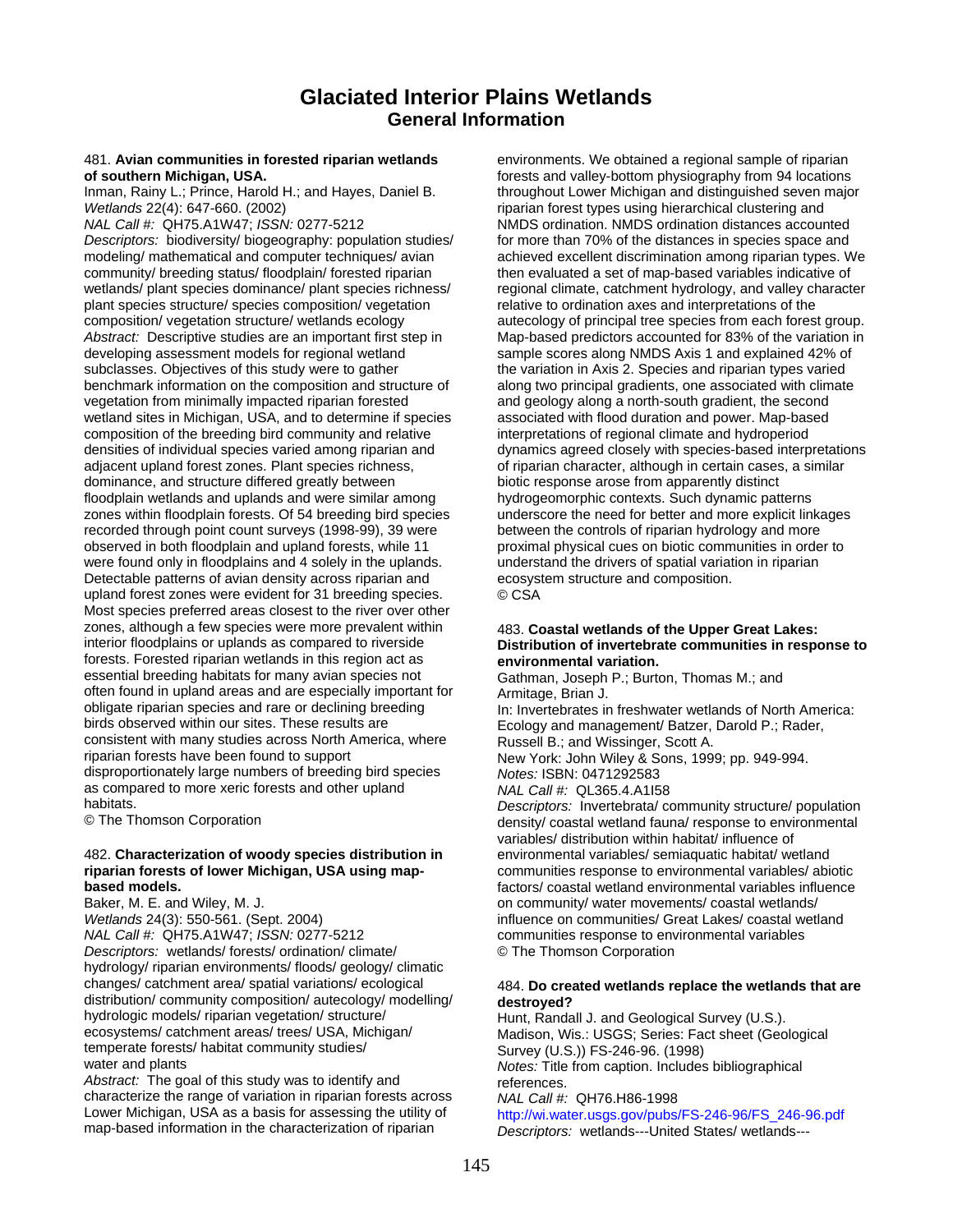Wisconsin/ wetland conservation---United States/ wetland conservation---Wisconsin/ wetland ecology---United States/ wetland ecology---Wisconsin This citation is from AGRICOLA.

#### 485. **The ecology of invertebrates in Great Lakes coastal wetlands: Current knowledge and research needs.**

#### Krieger, K. A.

*Journal of Great Lakes Research* 18(4): 634-650. (1992) *NAL Call #:* GB1627.G8J6; *ISSN:* 0380-1330 *Descriptors:* wetlands/ benthic fauna/ Great Lakes/ invertebrates/ limnology/ path of pollutants/ water pollution sources/ zooplankton/ aquatic populations/ ecosystems/ energy transfer/ food chains/ lakes/ literature review/ nutrients/ population dynamics/ suspended sediments *Abstract:* The composition of the invertebrate communities in the Great Lakes coastal wetlands is the result of natural factors and the effects of pollution. Information in the literature, summarized here, is comparatively sparse on the community structure, population dynamics, secondary productivity, and trophic relationships. Zooplankton species composition appears to be, in part, a function of the distance of the community from the connection with the Great Lake. The dominant species present appear to be variable, and are dependent on a complex of interacting biotic and abiotic factors. The zooplankton appear to provide a strong link in the transfer of carbon and energy between the phytoplankton and higher trophic levels. Benthic invertebrates in the Great Lakes proper are important agents of bioturbation, releasing regenerated nutrients in interstitial water back into the water column; they may have a similar function in the wetlands. In the coastal wetlands, they are a major nutritional source for numerous species of fish and waterfowl, and thus are an important link between the primary producers and decomposers to the higher trophic levels. Zooplankton and zoobenthos species composition and abundance appear to be controlled by the interaction of a combination of environmental variables; not all of the factors operate on all species, all wetlands, or at the same time. The abiotic factors include concentration gradients of nutrients and suspended sediments, sustained high turbidity, flushing with storm water runoff, intermittent separation from the lake by a barrier beach, long and short term water level changes, characteristics of available substrates, and pollution. Biotic factors include selective predation; the composition, distribution, and density of hydrophyte beds; the spatial and seasonal variation in food resources; habitat disruption of bottom feeding fish; and patch dynamics. © CSA

# 486. **Effects of wastewater on wetland animal communities.**

Brennan, K. M. In: Ecological Considerations in Wetlands Treatment of Municipal Wastewaters/ Godfrey, Paul J. New York: Van Nostrand Reinhold, 1985; pp. 199-223. *Notes:* ISBN: 0442230095 *NAL Call #:* QH545.S49E3 *Descriptors:* wetlands treatment/ wastewater treatment/ water pollution effects/ ecosystems/ wildlife/ environmental effects/ literature review/ economic aspects/ artificial wetlands

*Abstract:* An inventory of known discharges of wastewater to wetlands in Illinois, Indiana, Michigan, Minnesota, Ohio, and Wisconsin was performed. The results show that the use of natural wetlands for the discharge of treated wastewater is relatively common. However, the intentional inclusion of wetlands as part of the treatment process is rare. Both types of situations may become more attractive due to economic factors. Although the short-term benefits of the use of natural wetlands for the disposal or treatment of wastewater (cost-effectiveness, treatment efficiency, and convenience) appear promising, the long-term ability of these areas to treat wastewater is questionable. The construction of artificial wetlands for the treatment of wastewater would avoid any detrimental effects that might result from the use of natural wetlands and also could provide supplementary habitats for wetland wildlife and possibly reservoirs for rare species. Few animal-related studies have been performed at the small number of artificial wetland sites presently in existence; thus, the information base is too small and too short-term for any conclusions to be drawn. © CSA

# 487. **Elemental dynamics in forested bogs in northern Minnesota.**

Grigal, D. F.

*Canadian Journal of Botany* 69(3): 539-546. (Mar. 1991) *NAL Call #:* 470 C16C; *ISSN:* 0008-4026. *Notes:* NSF grant no. DEB 7922142; Minnesota Agricultural Experiment Station Project 25-54 *Descriptors:* bogs/ limnology/ Minnesota/ nutrients/ wetland forests/ biomass/ calcium/ cycling nutrients/ magnesium/ nitrogen/ peat bogs/ phosphorus/ potassium/ primary productivity/ vegetation/ lakes/ chemical processes *Abstract:* Dynamics of nitrogen (N), phosphorus (P), potassium (K), calcium (Ca), and magnesium (Mg) were determined for three perched bogs, formed by lake filling, and three raised bogs, formed by landscape swamping. N and K concentrations were higher in the undergrowth of perched bogs, and Ca and Mg concentrations were higher in subsurface anaerobic peat of raised bogs. Elemental pools in vegetation were in the order  $N > Ca > K > Mg > P$ ; in surface peat,  $N > Ca > Mg > P = K$ . Differences in elemental mass between the bog types were closely related to biomass differences. The atmosphere potentially supplied from 3% of annual plant uptake of K to 20% of Mg; this fraction was inversely related to uptake as a proportion of the surface peat. Vegetation on raised bogs had a greater proportion of uptake from the atmosphere (15 vs. 12%), a faster rate of elemental turnover (3.8 vs. 4.8 yrs), and lower net primary productivity (NPP) than on perched bogs, all indicative of a lower nutrient status. The annual mineralization rate of the surface peat for both bog types was estimated 15 1.5%/yr; NPP predicted from N mineralized at this rate agrees well with observations. The better nutritional status of perched bogs may be related to landscape position, with potential inputs via runoff from adjacent uplands. The nutrient capital in both bog vegetation and substrate was similar to that in upland northern conifer forests. (Author's abstract) © CSA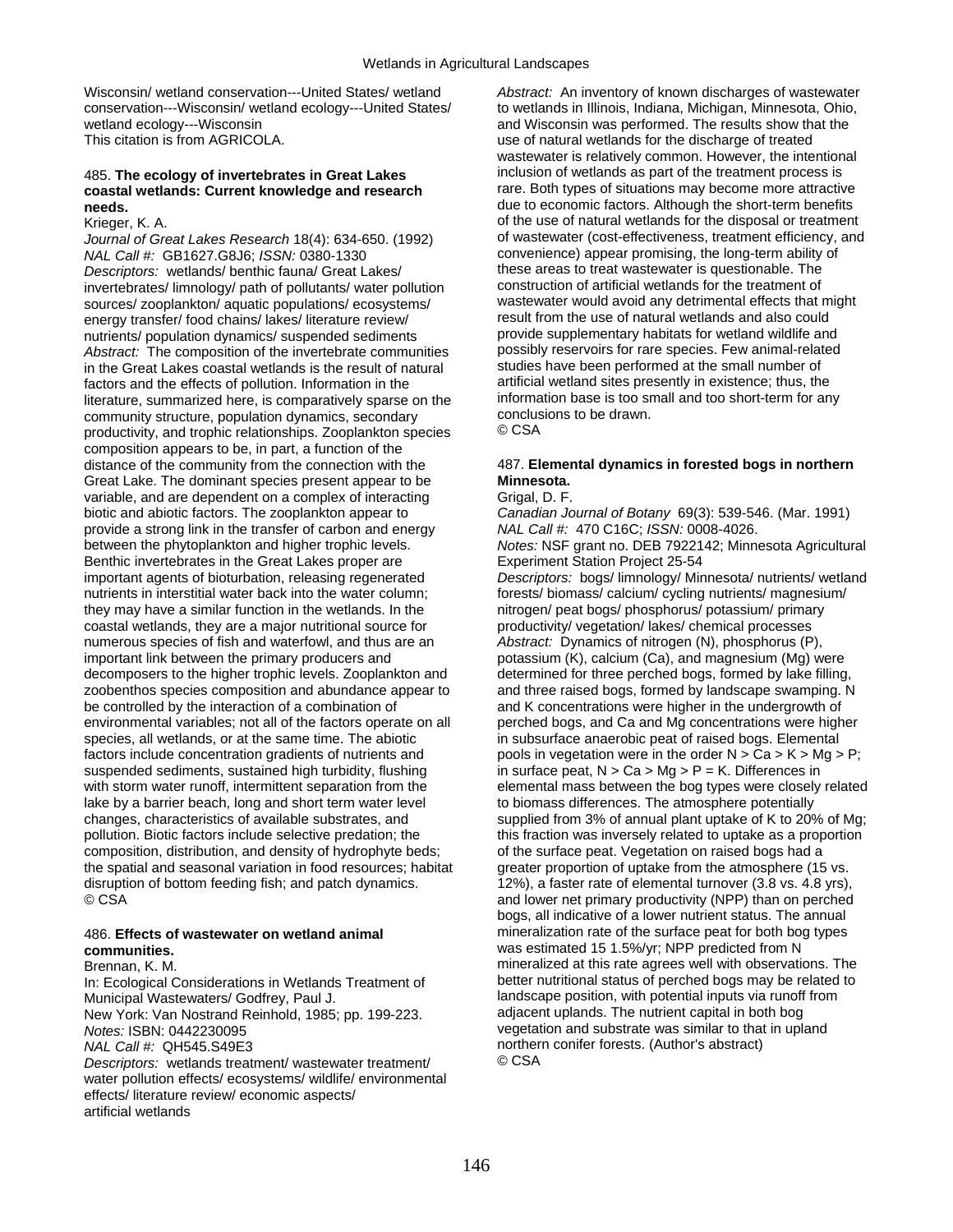### 488. **Estimating the ground-water contribution in wetlands using modeling and digital terrain analysis.**  Gerla, P. J.

*Wetlands* 19(2): 394-402. (1999) *NAL Call #:* QH75.A1W47; *ISSN:* 0277-5212 *Descriptors:* wetlands/ analysis/ classification/ drainage/ groundwater flow/ water budget/ mathematical models/ equations/ groundwater recharge/ water table *Abstract:* Wetland classification and management often requires information on the contribution of groundwater to a wetland's water budget. Direct estimation of this parameter, however, is time-consuming, expensive, and can typically only be accomplished for small areas. Thus, a method to characterize groundwater flow in wetland areas and regions may be useful in many applications. The estimation technique described combines the use of a digital elevation model (DEM) with transient numerical modelling and assumes that the water table reflects the general pattern of surface topography. The DEM grid elevations were used as initial heads in the model. Stepwise groundwater drainage from the flow domain was simulated until a reasonable match was obtained between the observed and model water tables. By knowing or assuming hydraulic conductivity and using the model water table configuration, an estimate for groundwater flow to and from each discretized grid node can be estimated from Darcy's Law and the Dupuit approximation. The net result, when mapped, shows the simulated distribution of recharge and discharge within and surrounding the wetland. Two examples from the Shingobee River headwaters in central Minnesota, USA show how the method may be used. Geologically recent development of glacial landforms has led to numerous lakes, ponds, and wetlands in the region. Using a 30-m, 1:24 000 scale DEM grid in combination with data from the U.S. Fish and Wildlife National Wetlands Inventory, the model predicts the most likely areas of groundwater interaction in and near wetlands and lakes. More quantitative results can be obtained by applying observed water budget and soil/aquifer parameter data. © CAB International/CABI Publishing

#### 489. **Evaluation of national wetland inventory maps in a heavily forested region in the upper Great Lakes.**  Kudray, Gregory M. and Gale, Margaret R.

*Wetlands* 20(4): 581-587. (2000)

*NAL Call #:* QH75.A1W47; *ISSN:* 0277-5212 *Descriptors:* terrestrial ecology: ecology, environmental sciences/ national wetland inventory maps/ equipment/ cover type/ forested areas/ forested wetlands/ hydric nonhydric soil complexes/ topography/ wetland upland complexes

*Abstract:* National Wetland Inventory (NWI) maps are widely used in the United States but have not been independently evaluated in the Great Lakes region nor in forested areas with level topography. Field data from 148 plots in the Hiawatha National Forest ecological classification and inventory program were combined with an additional review to evaluate NWI mapping accuracy. NWI maps were over 90% accurate in identifying uplands and jurisdictional wetlands. All nonforested wetlands were identified correctly. Uplands were correctly identified 96.9% of the time. The lowest level of accuracy, 90.7%, was achieved in identifying forested wetlands. The most common error was the NWI classification of wetlands on the AuGres soil series, a somewhat poorly drained upland

soil that often occurs in complexes with wetland soils in the region. Forested wetlands with a cover type similar to adjacent uplands were also a source of error on NWI maps. The already high accuracy of NWI maps could be improved by the mapping of wetland-upland complexes, a development corresponding to the increased mapping of hydric-nonhydric soil complexes in area soil surveys. The continued refinement of regional lists of hydrophytic vegetation is supported by indicator status discrepancies between an extensive Hiawatha National Forest database and the current NWI list for the region. © The Thomson Corporation

#### 490. **Factors affecting the evolution of coastal wetlands of the Laurentian Great Lakes: An overview.**

Mayer, T.; Edsall, T.; and Munawar, M. *Aquatic Ecosystem Health and Management* 7(2): 171-178. (2004)

*NAL Call #:* QH541.5.W3A682; *ISSN:* 1463-4988 *Descriptors:* freshwater wetlands/ wetland ecosystems/ wetland issues

*Abstract:* Coastal wetlands play a pivotal role in the Great Lakes ecosystem. As buffer zones between the land and open waters of the Great Lakes, they perform a variety of essential functions providing both direct and indirect anthropogenic benefits. Geology, morphology and climate are the dominant variables that influence Laurentian Great Lakes wetland development. However, anthropogenic factors are the major contributors to alteration of natural wetland processes. This paper provides an overview of natural and anthropogenic factors important in Great Lakes coastal wetland development and provides statistical information describing the Great Lakes Basin. A brief description of wetlands classification and research issues is also presented.

© 2006 Elsevier B.V. All rights reserved.

#### 491. **The future of waterfowl habitats in the Canadian lower Great Lakes wetlands.**

Crowder, A. A. and Bristow, J. M. *Journal of Great Lakes Research* 14(1): 115-127. (1988) *NAL Call #:* GB1627.G8J6; *ISSN:* 0380-1330 *Abstract:* Waterfowl utilization of wetlands along the Canadian shore of the lower Great Lakes, and the impact of eutrophication, metal pollution, organic pollution, and sedimentation on both the wetlands and the birds are reviewed. -from Authors © 2006 Elsevier B.V. All rights reserved.

#### 492. **Great Lakes wetlands as amphibian habitats: A review.**

#### Hecnar, S.

*Aquatic Ecosystem Health and Management* 7(2): 289-303. (2004)

*NAL Call #:* QH541.5.W3A682; *ISSN:* 1463-4988 *Descriptors:* amphibians/ conservation/ endangered status/ conservation status/ literature review/ species diversity/ semiaquatic habitat/ importance as habitat and conservation/ Great Lakes/ wetlands importance as habitat and conservation/ review

*Abstract:* Amphibians are highly adapted for life in wetland habitats. They form a major component of wetland faunas, and being both prey and predator, they are important in ecosystem functioning. Wetlands provide aquatic habitats that amphibians require for breeding, development,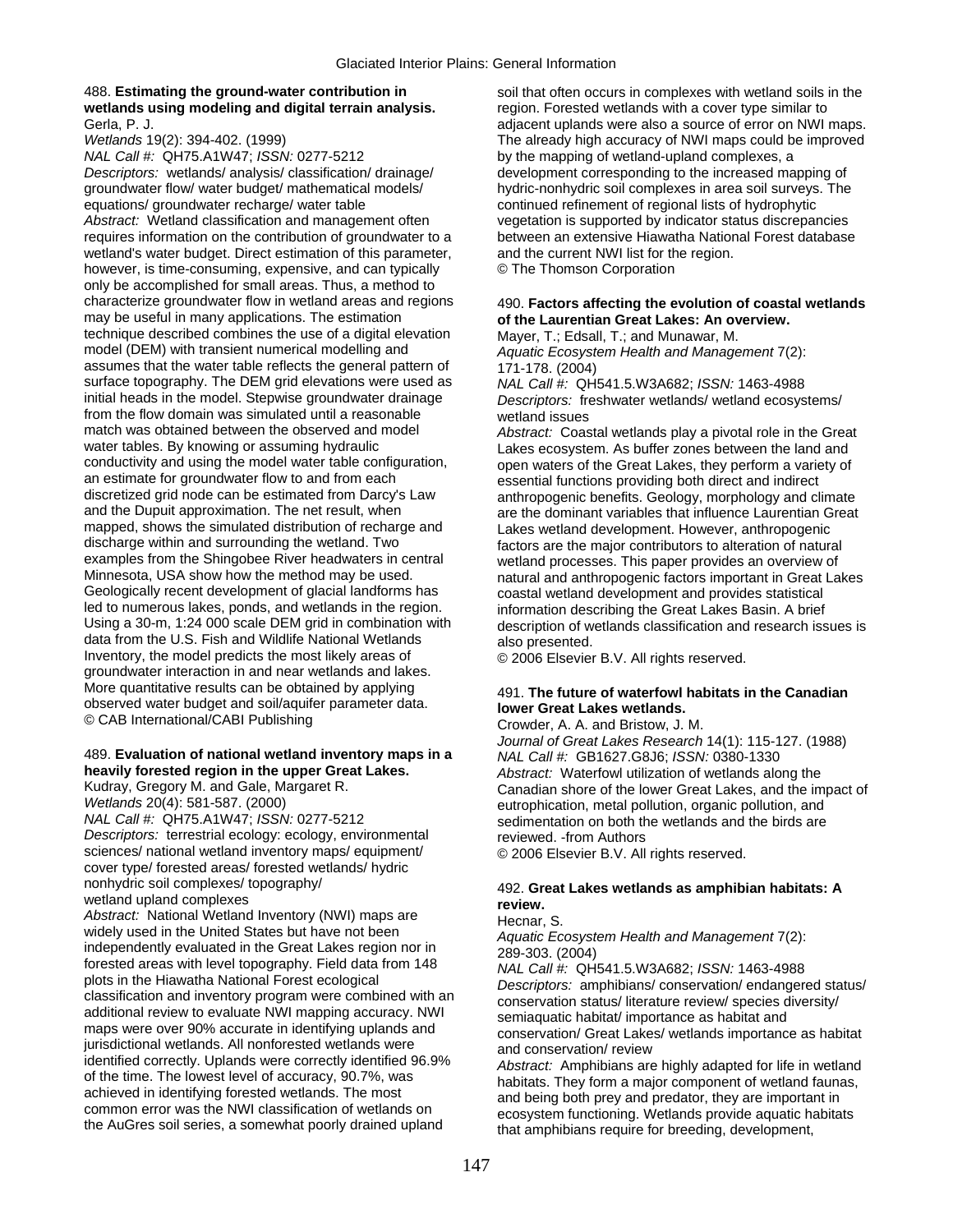foraging, hibernation and refuge, and they form an interface with essential adjacent upland habitat. The size and type of wetlands as well as their spatial configuration and local structural characteristics are important features of these habitats for amphibian use. Because of their dependence on water, use of both aquatic and terrestrial habitat, permeable skin, and other biological characteristics, amphibians are considered to be excellent indicators of ecosystem health. Amphibians have a tremendous diversity of natural history characteristics and species differ in their patterns of habitat and microhabitat selection. Over 30 species of amphibians occur in wetlands within the Great Lakes Basin and an increasing trend in species richness exists from north to south across the region. Since European settlement, this region has lost over 50% of its wetlands. Loss rates of coastal and inland wetlands exceed 90% in some areas. Many restoration efforts are underway across the region but losses still exceed gains. No species have been extirpated from the entire basin but numerous local extirpations have occurred. However, nearly half of the species are officially designated as being of conservation concern somewhere in the basin. A more realistic estimate suggests that at least 2/3 of species are of concern. Habitat loss is reported as the primary cause of decline for 60% of species and habitat degradation by pollution is cited for 43% of the fauna. Considering the extent of wetland loss across the basin it seems reasonable to assume a similar magnitude of amphibian population loss. The current conservation status of amphibians indicates that Great Lakes wetlands are unhealthy ecosystems.

© The Thomson Corporation

#### 493. **Groundwater inflow measurements in wetland systems.**

Hunt, R. J.; Krabbenhoft, D. P.; and Anderson, M. P. *Water Resources Research* 32(3): 495-507. (1996) *NAL Call #:* 292.8 W295; *ISSN:* 0043-1397. *Notes:* Affiliation: Water Resour. Div., U.S. Geological Surv., Madison, WI, USA

*Descriptors:* wetlands/ groundwater/ hydrology/ Darcy's law/ land management/ water use/ USA/ Wisconsin © CSA

#### 494. **Human interference with natural water level regimes in the context of other cultural stresses on Great Lakes wetlands.**

Patterson, N. J. and Whillans, T. H.

In: Coastal Wetlands/ Prince, Harold H. and D'Itri, Frank M. Chelsea, Mich.: Lewis Publishers, 1985; pp. 209-251. *Notes:* ISBN: 0873710525

*NAL Call #:* QH104.5.G7C63

*Descriptors:* wetlands/ water levels/ limnology/ Great Lakes/ stress analysis/ cultural control/ dikes/ channels/ ecosystems/ reviews

*Abstract:* Water level regime is but one of many manageable factors which could influence the condition or extent of a Great Lakes wetland. Some factors which could affect water levels such as river discharge into a wetland, diversion of lake water around a wetland, isolation from natural hydrologic influence (diking) or channelization through a wetland could also have independent influence and are subjects of considerable human tampering. It is therefore advisable to consider water level regime and human interference with it in the context of other human-

engendered problems in Great Lakes wetlands. There are at least three major aspects which merit examination: (1) comparison of causal factors in order to isolate similarities among causes (and implied solutions); (2) contrast of stresses (biological, chemical or physical perturbation) and of long-term responses in order to clarify the ecosystemic significance of water level regime (and implied priority for action); and (3) investigation of interaction among causes, among stresses and among long-term responses in order to specify synergisms and antagonisms (and implied interpretation of (1) and (2)). The aspects (1) and (2) have been examined to a degree for the Great Lakes in general, for certain wetland-rich ecosystems within the Great Lakes, and for wetlands in general. This review is based in large part upon those studies. © CSA

495. **Irreversible investment in wetlands preservation: Optimal ecosystem restoration under uncertainty.**  Bloczynski, J. A.; Bogart, W. T.; Hobbs, B. F.; and Koonce, J. F.

*Environmental Management* 26(2): 175-193. (Aug. 2000) *NAL Call #:* HC79.E5E5; *ISSN:* 0364-152X *Descriptors:* wetlands/ environmental restoration/ environment management/ global warming/ climatic changes/ hydrology/ lakes/ nature conservation/ environmental economics/ USA, Ohio, Metzger Marsh/ water management/ ecosystem recovery/ models/ USA, Ohio/ environmental protection/ ecosystem management/ ecosystem disturbance/ environmental impact/ land management/ environmental effects/ model studies/ USA, Ohio, Toledo/ environmental action/ reclamation/ conservation, wildlife management and recreation/ evaluation process

*Abstract:* The question of how to manage a lacustrine wetland is analyzed given the uncertain potential for longterm lake level changes resulting from global warming and the uncertain biological processes involved in creating wetlands. Three management options are considered: do nothing; construct a dike that removes hydrological connections with the lake ("closed dike); and build a dike that maintains a hydrological connection with the lake, but can be converted to a closed dike under adverse conditions ("open dike). For all practical purposes, dike construction represents an irreversible choice.The model, a stochastic dynamic program, is used to optimize the timing and type of protective structure under a range of management goals. A wetland can either be optimal for fish or optimal for mammals and waterfowl, but not both. Because credible estimates of the economic values of wetland services do not exist, we treat those values as parameters in a multiobjective analysis and show the decisions implied by alternative valuations. The model is applied to the case of Metzger Marsh, a Lake Erie coastal wetland near Toledo, Ohio, where the decision was made in 1993 to construct an open dike. We find that the optimal decision is robust with respect to varying assumptions about the formation of barrier beaches and the probability of climate change, but that the decision is not robust to assumptions concerning the health of an unprotected Metzger Marsh. The most important source of uncertainty is the biological health of an unprotected wetland. © CSA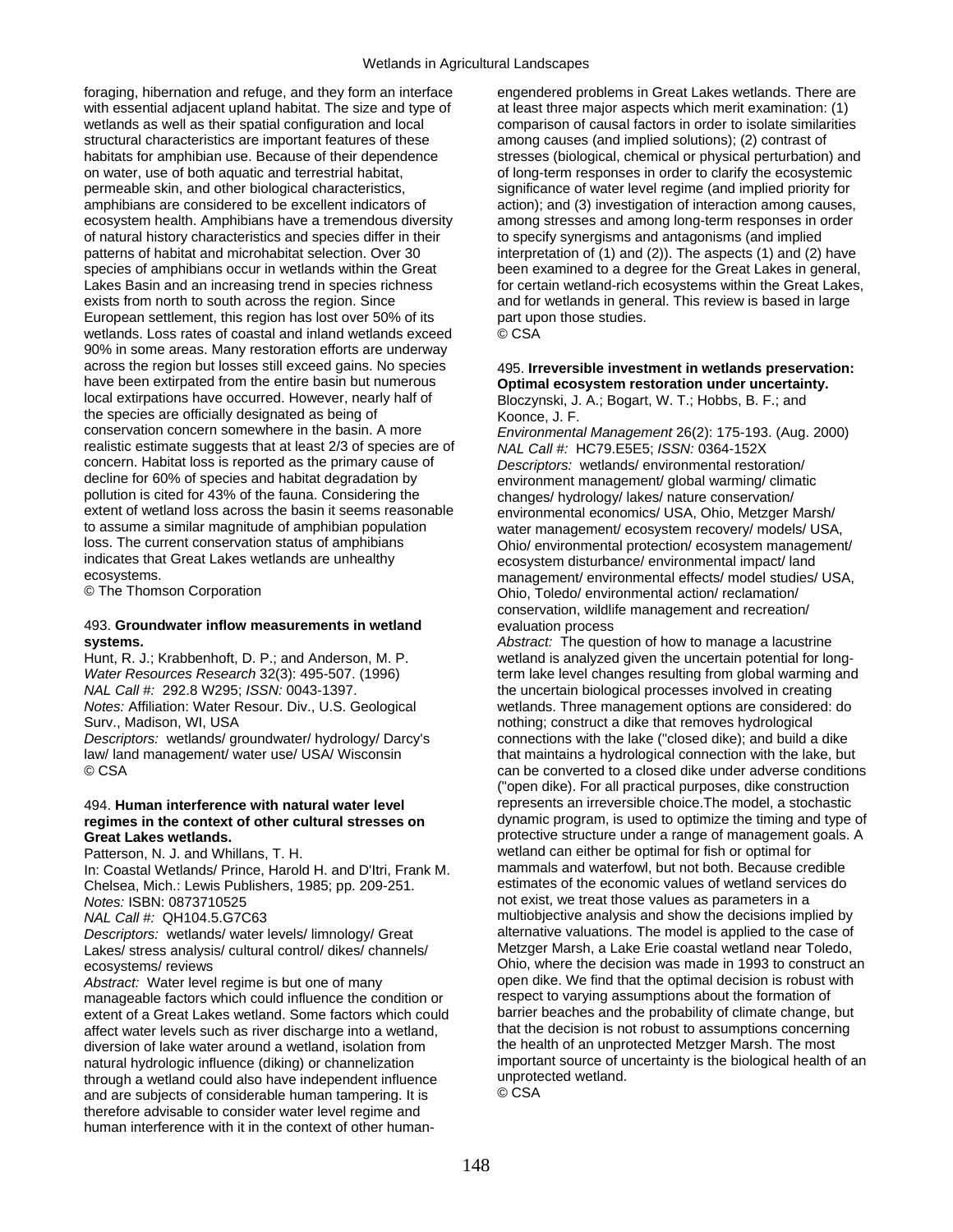# 496. **Lake Erie coastal wetlands: A review and case study of Presque Isle invertebrates.**

Botts, Pamela Silver

In: Invertebrates in freshwater wetlands of North America: Ecology and management/ Batzer, Darold P.; Rader, Russell B.; and Wissinger, Scott A.

New York: John Wiley & Sons, 1999; pp. 995-1012.

*Notes:* ISBN: 0471292583

*NAL Call #:* QL365.4.A1I58

*Descriptors:* Invertebrata/ literature review/ semiaquatic habitat/ Lake Erie/ coastal wetlands fauna/ literature review and case study/ Chironomidae/ community structure/ distribution within habitat/ Pennsylvania/ Presque Isle/ coastal wetland community spatial and temporal patterns overview

© The Thomson Corporation

### 497. **Lake Erie coastal wetlands: An overview.**  Herdendorf, C. E.

*Journal of Great Lakes Research* 18(4): 533-551. (1992) *NAL Call #:* GB1627.G8J6; *ISSN:* 0380-1330 *Descriptors:* wetlands/ aquatic plants/ Great Lakes/ Lake Erie/ limnology/ marshes/ coastal lagoons/ dikes/ lagoons/ river mouth/ shore protection

*Abstract:* Coastal wetlands of Lake Erie fall into three categories, depending on the type of protection available to the wetland vegetation:(1) coastal lagoons behind barrier beaches; (2) managed marshes protected by earthen and rip-rap dikes; and (3) estuarine tributary mouths. At one time, the most important protection was that afforded by barrier bars or other natural shoreline features which formed quiet lagoons and embayments. Very few natural wetlands of this type still exist on Lake Erie. Most of the lagoon-type coastal marshes, if they have not been drained of filled or engulfed by the lake, have been replaced by the second type: managed waterfowl marshes which are now protected by earthen rip-rap dikes. The third type of protection is the natural isolation from lake storms provided by the estuaries of virtually all of the tributaries entering Lake Erie, particularly at the western end. Large wetlands have developed along most of the estuaries where disturbance has been minimal. Estuarine coastal marshes currently form the majority of the naturally protected wetlands bordering western Lake Erie. (Author's abstract) 35 005518163 © CSA

#### 498. **Land-use correlates of anuran community richness and composition in southeastern Ontario wetlands.**

Findlay, C. S.; Lenton, J.; and Zheng, L. *Ecoscience* 8(3): 336-343. (2001) *NAL Call #:* QH540.E366; *ISSN:* 1195-6860 *Descriptors:* wetlands/ forests/ environmental impact/ maninduced effects/ Rana septentrionalis/ Rana palustris/ Canada, Ontario/ mechanical and natural changes *Abstract:* In light of increasing evidence of declining anuran populations worldwide, an important conservation issue is the extent to which declines are consequences of smallerscale stresses such as local habitat loss or degradation, or larger-scale stresses such as climate change. That anuran richness in 77 southeastern Ontario wetlands is negatively correlated with the density of roads on lands within 1 km of the wetland, and positively correlated with the percentage of forest cover is shown here. Logistic regression analysis

shows that the presence of at least two species, the mink frog (Rana septentrionalis) and the wood frog (Rana sylvatica) is negatively related to road density, while the pickerel frog (Rana palustris) shows significant positive association with adjacent forest cover. These results suggest that in southeastern Ontario, significant conservation gains can be achieved through local land-use planning and management decisions that mitigate the effects of existing roads, minimize the construction of new roads, and discourage further forest conversion on lands adjacent to wetlands. © CSA

### 499. **Large-scale coastal wetland restoration on the Laurentian Great Lakes: Determining the potential for water quality improvement.**

Mitsch, W. J. and Wang, Naiming *Ecological Engineering* 15(3-4): 267-282. (July 2000) *NAL Call #:* TD1.E26; *ISSN:* 0925-8574 *Descriptors:* wetlands/ coastal environments/ environmental restoration/ lakes/ water quality/ nutrient concentrations/ coastal zone/ simulation/ phosphorus/ hydrology/ coastal waters/ environmental protection/ water pollution control/ water quality control/ restoration/ marshes/ nutrients (mineral)/ watersheds/ ecosystem management/ environment management/ pollutants/ agricultural land/ nutrient retention/ USA, Michigan, Saginaw Bay/ USA, Ohio, Sandusky Bay/ North America, Great Lakes/ USA, Michigan L., Saginaw Bay/ USA, Ohio/ USA, Ohio, Erie L., Sandusky Bay/ USA, Illinois/ USA, Great Lakes/ USA, Michigan/ nutrient sequestration/ reclamation/ environmental action/ estuaries/ prevention and control/ land/ general environmental engineering *Abstract:* Coastal wetlands around the Laurentian Great Lakes, estimated to cover 1290 km super(2) in the USA after extensive losses in the past 200 years, are rarely restored for water quality enhancement of the Great Lakes, despite the need for minimizing phosphorus and other pollutant inputs to the lakes. A simulation model, developed and validated for a series of created experimental marshes in northeastern Illinois, was aggregated and simplified to estimate the nutrient retention capacity of hypothetical large-scale coastal wetland restoration in Michigan and Ohio. Restoration of 31.2 km super(2) of wetlands on agricultural land along Saginaw Bay, Michigan, would retain 25 metric tons-P year super(-1) (53% of the phosphorus flow from the upstream watershed). Hydrologic restoration of 17.3 km super(2) of mostly diked wetlands in Sandusky Bay, Ohio, would retain 38 metric tons year super(- 1) (12% of the phosphorus flow from the upstream watershed). A wetland distribution model developed for the Saginaw Bay site illustrated a technique for identifying sites that have high potential for being transition zones between open water and upland and thus logical locations for wetland restoration. © CSA

# 500. **Linkages between groundwater and coastal wetlands of the Laurentian Great Lakes.**

Crowe, A. S. and Shikaze, S. G. *Aquatic Ecosystem Health and Management* 7(2): 199-213. (2004)

*NAL Call #:* QH541.5.W3A682; *ISSN:* 1463-4988 *Descriptors:* wetlands/ Great Lakes/ groundwater/ groundwater-surface water interaction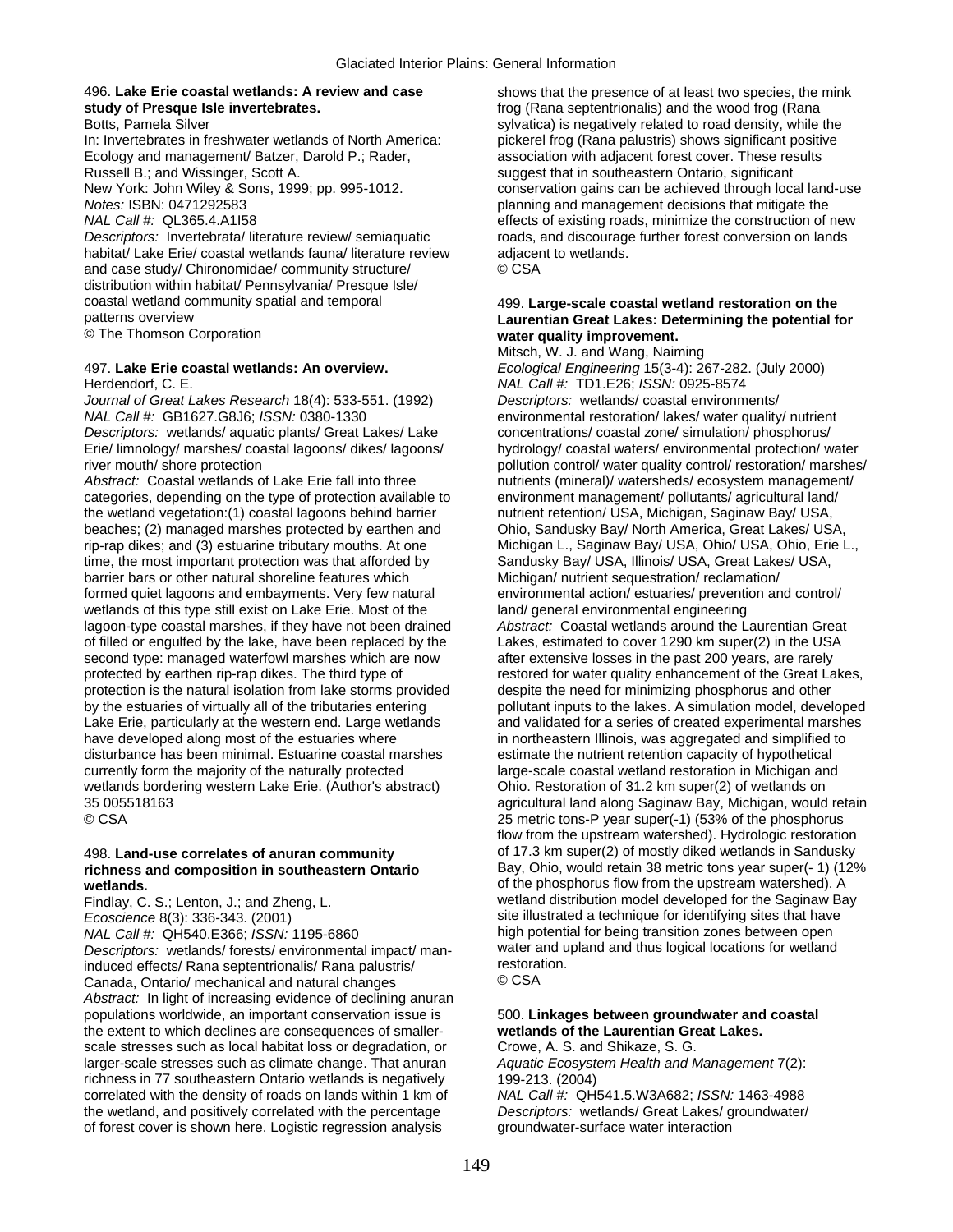*Abstract:* Groundwater flow regimes adjacent to coastal wetlands of the Great Lakes are highly transient and vary among different types of coastal wetlands. Groundwater flow is controlled by (1) the physiography of the land adjacent to the wetland, (2) the relative elevations of the wetland and the lake, as they fluctuate over time, and (3) the amount of infiltration and evapotranspiration that occurs at the land and wetland. Groundwater from the mainland adjacent to a wetland will flow towards and discharge into the wetland throughout the year. In a spit that partially protects a wetland from a lake, the source ofgroundwater is precipitation and snowmelt; not water from the lake or wetland. Here, groundwater continually flows from either side of a central groundwater divide towards the lake or wetland, with the elevation of the lake only affecting the rate of groundwater drainage. Because barrier bars completely separate a lake from a wetland, the elevation of the lake and wetland are different. When the barrier bar is narrow, the resultant hydraulic gradient across the barrier bar causes groundwater flow to oscillate between flowing towards the lake during the fall and winter and towards the wetland during the spring and summer. But as the width of the barrier bar increases, the impact of the lake and wetland diminish relative to the amount of precipitation and snowmelt infiltrating into the barrier bar. Thus, the groundwater flow regime is characterized by a central groundwater divide with groundwater on either side continuously flowing towards the lake and wetland throughout the year. Intradunal wetlands are actually several small wetlands within a series of relic beach ridges and parabolic dunes. Groundwater flow regimes here are highly variable and transient with flow adjacent to different wetlands, and at different times of the year, exhibiting continuous flow to a wetland, oscillating direction of flow, and lateral migration of the groundwater divide. However, these groundwater flow patterns are caused by precipitation and evapotranspiration within the wetland complex and not by fluctuating lake levels.

© 2006 Elsevier B.V. All rights reserved.

# 501. **Literature review: Wetlands as a nonpoint source pollution control measure.**

Denison, Doug and Tilson, Don Wayne County, Michigan: Rouge River National Wet Weather Demonstration Program, 1993. 31 p. <http://www.rougeriver.com/pdfs/wetlands/tm12.pdf>

# 502. **Mass and nutrient content of dead wood in a central Illinois floodplain forest.**

Polit, J. I. and Brown, S. *Wetlands* 16(4): 488-494. (Dec. 1996) *NAL Call #:* QH75.A1W47; *ISSN:* 0277-5212 *Descriptors:* wetlands/ wood/ biomass/ nutrient cycles/ flood plains/ plant populations/ forests/ detritus/ organic matter/ cycling nutrients/ USA, Illinois/ cycling nutrients/ plant populations/ organic compounds/ ecosystems and energetics/ temperate forests/ chemical processes *Abstract:* The quantity and quality of dead wood in a central Illinois floodplain forest was measured to determine its role in organic matter and nutrient budgets. Dead wood (downed wood and standing dead trees) was inventoried using plots and the line intersect method for mass, and samples were analyzed for density and concentration of ash, N, and P. Total dead wood was estimated at 15.9 Mg ha super(-1) and was comprised of 9.3 Mg ha super(-1) as

standing dead (59%) and 6.6 Mg ha super(-1) as downed wood (41%). Most of the downed wood (82% of the total) was in the intermediate decomposition class. Density of downed wood (0.19-0.47 g cm super(-3)) decreased and concentrations of N (0.18-1.29%), P (0.12-0.56 mg g super(-1)), and ash (1-23%) increased with increasing state of decomposition. Mean N, P, and ash pools in dead wood were 47 kg ha super(-1), 3.1 kg ha super(-1), and 481 kg ha super(-1), respectively. Downed wood contained 56%, 54%, and 69% of the total N, P, and ash pools, respectively. During periods of rapid decomposition of leaves and reproductive parts, downed dead wood is the dominant and often sole component of the floor litter mass. © CSA

# 503. **Modelling self-design of the aquatic community in a newly created freshwater wetland.**

Metzker, K. D. and Mitsch, W. J. *Ecological Modelling* 100(1-3): 61-86. (1997) *NAL Call #:* QH541.15.M3E25; *ISSN:* 0304-3800 *Descriptors:* wetlands/ marshes/ freshwater fish/ community composition/ ecological succession/ climax community/ fish/ evolution/ fish populations/ community development/ USA, Ohio/ Pisces/ models/ community structure

*Abstract:* A dynamic simulation model was constructed to predict the natural development of a fish community in a recently constructed, freshwater marsh in the midwestern USA, and to determine which forces are significant in shaping the self-design trajectory of the fish community. The model allowed immigration of five species of fishes from a nearby river into the constructed wetland system and allowed them to interact with each other as well as with the other biotic components of the wetland. Imported fishes included Micropterus salmoides, Lepomis macrochirus, Lepomis cyanellus, Cyprinus carpio and Ameirus natalis. These species were chosen because each is common in the nearby river and because each possesses physiological characteristics allowing survival in typical marsh conditions. Each species population was divided into three distinct ontogenetic stages and were graduated into the next ontogenetic stage as the normal consequence of growth. Modelled interactions included intra and interspecific competition; predation; feeding; reproduction; fish effects on system abiotic components (e.g., bioturbation) and mortality. The fish community underwent several major changes in structure during the first 4 years of its simulated existence, before establishing a stable structure. Under environmental conditions prevailing in the system, the fish community always evolved toward a stable state with a high-biomass population dominated by Cyprinus carpio and a smaller population of Ameirus natalis. If the effects of suboptimal environmental conditions were removed, then the system always evolved toward a low-biomass state consisting entirely of Micropterus salmoides. The role of chance was also tested and resulted in significant short term modifications to the community structure; however, these changes decreased in magnitude and were insufficient to prevent attainment of either of the two alternate steady states. These results indicate that the fish community in wetlands has a strong self-design trajectory, tending toward almost complete dominance by Cyprinus carpio unless typical wetland environmental conditions were significantly ameliorated. © CSA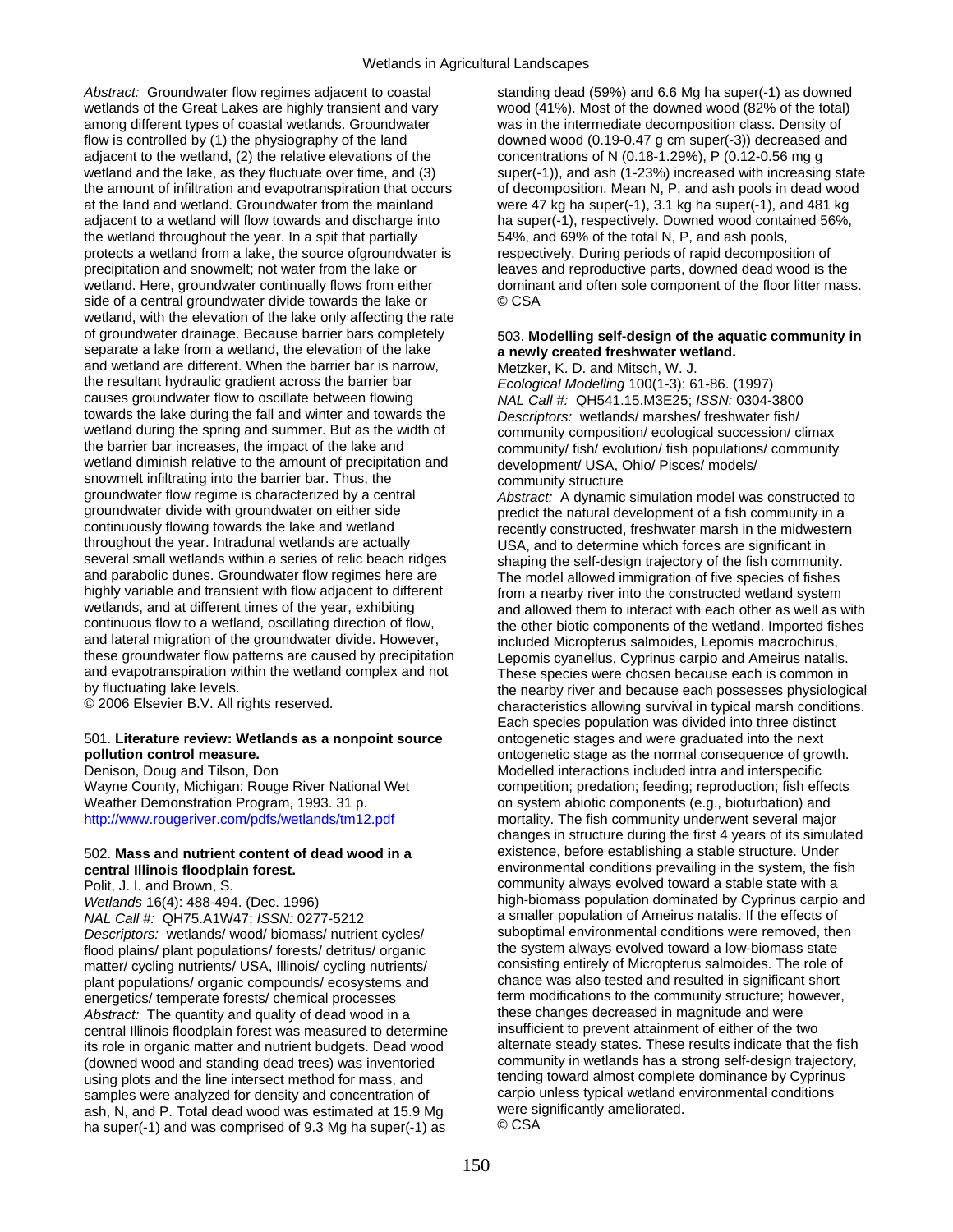504. **Non-native plant commonness and dominance in the forests, wetlands, and grasslands of Illinois, USA.**  Spyreas, Greg; Ellis, James; Carroll, Connie; and Molano Flores, Brenda

*Natural Areas Journal* 24(4): 290-299. (2004) *NAL Call #:* QH76.N37; *ISSN:* 0885-8608 *Descriptors:* biodiversity/ terrestrial ecology: ecology, environmental sciences/ alien plant domination/ forest habitat/ grasslands habitat/ vegetation survey/ wetlands habitat

*Abstract:* Non-native species constitute one of the greatest threats to our indigenous biota. We used data from vegetation surveys of ground, shrub, and canopy strata from 1997-2001 at 399 randomly selected forests, wetlands, and grasslands to elucidate non-native plant pervasiveness throughout Illinois. The dominant non-native species in the ground layer of forests was Lonicera japonica Thunb., in wetlands it was Phalaris arundinacea L., in prairie grasslands it was Poa pratensis L., and across all grasslands it was Festuca arundinacea Schreb. Though rarely recognized as exotic, several of the most prevalent non-natives were introduced ecotypes or cultivars of cosmopolitan species. Conversely, some well-known exotics were surprisingly uncommon. Non-native species were more dominant in the ground cover (9% forests, 33% wetlands, 36% prairie grasslands, 76% secondary grasslands) than in the shrub and canopy strata across the state. Non-native ground cover varied regionally in forests and wetlands while, overall, the southern third of the state had significantly lower non-native cover. These regional patterns may be related to isolation from metropolitan areas, historical disturbances, current land use, unique edaphic features, as well as species-specific distributions for the most successful invaders. Our results show the extent to which non-native species have permeated Illinois habitats and replaced native plant communities. © The Thomson Corporation

#### 505. **Nongame bird use of restored wetlands in Manitowoc County, Wisconsin.**

Guggisberg, A. C. Wisconsin Department of Natural Resources, 1996. 60 p.

*Descriptors:* land ownership/ questionnaire/ statistics/ surveys/ vegetation

*Abstract:* Nongame wildlife use and vegetation were monitored on 143 restored wetlands in Manitowoc County. Included is a supplement, entitled "Wisconsin's Coastal Lake Michigan Wetland Restoration Research Program: Getting Started & Data Sheets and Instructions." © NISC

#### 506. **Pathways of nutrient loading and impacts on plant diversity in a New York peatland.**

Drexler, Judy Z. and Bedford, Barbara L. *Wetlands* 22(2): 263-281. (2002) *NAL Call #:* QH75.A1W47; *ISSN:* 0277-5212 *Descriptors:* shannon wiener diversity/ fen/ groundwater/ hydrochemistry/ hydrogeology/ nutrient flux/ nutrient impact/ nutrient loading/ peat chemistry/ peatland/ peatland characteristics/ plant diversity/ potential pathway identification/ soil characteristics/ species richness *Abstract:* Nutrient loading is a subtle, yet serious threat to the preservation of high diversity wetlands such as peatlands. Pathways of nutrient loading and impacts on plant diversity in a small peatland in New York State. USA

were determined by collecting and analyzing a suite of hydrogeological, hydro-chemical, soil, and vegetation data. Piezometer clusters within an intensive network constituted hydro-chemical sampling points and focal points for randomly selected vegetation quadrats and soil-coring locations. Hydrogeological data and nutrient analyses showed that P and K loading occurred chiefly by means of overland flow from an adjacent farm field, whereas N loading occurred predominantly through ground-water flow from the farm field. Redundancy analysis and polynomial regression showed that nutrients, particularly total P in peat, total K in peat, extractable NH4-N, and NO3-N flux in ground water, were strongly negatively correlated with plant diversity measures at the site. No other environmental variables except vegetation measures associated with eutrophication demonstrated such a strong relationship with plant diversity. Nitrate loading over 4 mg m-2 day-1 was associated with low plant diversity, and Ca fluxes between 80 and 130 mg m-2 day-1 were associated with high plant diversity. Areas in the site with particularly low vascular plant and bryophyte species richness and Shannon-Wiener diversity (H') occurred adjacent to the farm field and near a hillside spring. High H' and species richness of vascular plants and bryophytes occurred in areas that were further removed from agriculture, contained no highly dominant vegetation, and were situated directly along the groundwater flow paths of springs. These areas were characterized by relatively constant water levels and consistent, yet moderate fluxes of base cations and nutrients. Overall, this study demonstrates that knowledge of site hydrogeology is crucial for determining potential pathways of nutrient loading and for developing relationships between nutrient inflows and wetland plant diversity.

© The Thomson Corporation

#### 507. **The physical effects of the Great Lakes on tributaries and wetlands: A summary.**  Bedford, K. W.

*Journal of Great Lakes Research* 18(4): 571-589. (1992) *NAL Call #:* GB1627.G8J6; *ISSN:* 0380-1330 *Descriptors:* wetlands/ Great Lakes/ Lake Erie/ lake effects/ limnology/ seasonal variation/ tributaries/ water level fluctuations/ wind-driven currents/ hydrologic cycle/ lakes/ physical analysis/ storm surges/ water temperature *Abstract:* Wetland and tributary confluences are susceptible to physical influences imposed by the Great Lakes, particularly through the effects of short and longterm water level fluctuations and accompanying transport disruptions including flow and transport reversals. With there being few, if any, direct observations of these disruptions based on velocity measurements, reviewing the possible physical effects can only be done by reviewing the current contributing physics known about the Great Lakes, and contrasting possible marine estuary transport mechanisms with what little is published about the Great Lakes. Lake Erie was chosen because that lake exhibits the strongest response to storms and the clearest measurable signals resulting from them. The important feature of Lake Erie physics is its seasonal variability. Lake Erie is shallow and responds robustly to the annual thermal heating and cooling cycle. Although ice covers 90% of the lake in the winter, the ice does not suppress wind driven circulation. The spring-summer-fall heating and cooling cycle is marked by both vertical and horizontal temperature variation. Due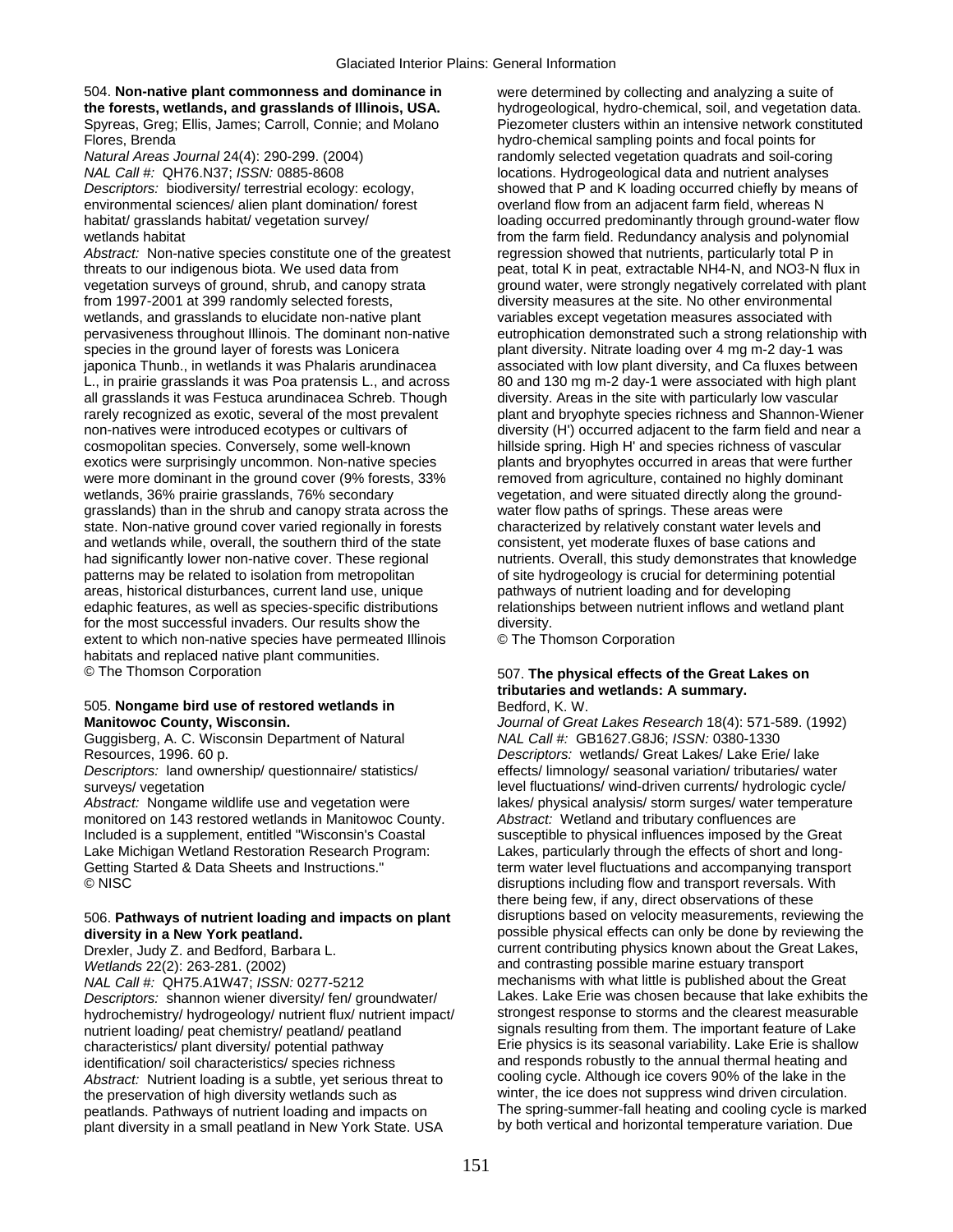primarily to prevailing storm tracks and shallowness, the lake responds to wind stress of storms with a combination of free and forced mode oscillatory responses in water level. An analogy with marine estuaries is correct in suggesting that the flood and ebb conditions are asymmetric in that the concentration of fluxes during flood are quite different than those during the subsequent ebb. The analogy is not correct in that the differential heating enhances springtime interfacial development which potentially reverses during the fall cooling season. © CSA

# 508. **Regional analysis of fringe wetlands in the Midwest: Creation and restoration.**

Willard, D. E. and Levine, D. A. In: Wetland Creation and Restoration: The Status of the Science.

Covelo, Calif.: Island Press, 1990; pp. 299-325. *Notes:* ISBN: 1559630450

*NAL Call #:* QH541.5.M3W462

*Descriptors:* artificial wetlands/ lake shores/ reservoirs/ water resources management/ wetland restoration/ monitoring/ plant populations/ planting management/ shoreline cover/ vegetation establishment/ water level fluctuations/ water resources development *Abstract:* 'Fringe ' wetlands are those found along lakes and reservoirs, abundant in the midwest United States. Very few documented cases of fringe wetland mitigation are found. Their prevalence in this region suggests that Midwestern administrators of the regulatory program will be confronted with permits which impact fringe wetlands. Specific goals must be clearly outlined in the mitigation permit and include the following: detailed construction plans; a list of target species consistent with project goals; a long-term management plan; and a complete monitoring plan. To further ensure the success of mitigation, the following is recommended: the establishment of a fringe wetland should not be attempted where the fetch is greater than 13 km unless a dike is constructed to reduce wave action; and revegetation should utilize a combination of both natural (i. e., seed bank) and artificial (i.e., transplants) methods. Further research is needed (1) to determine how fringe wetland plant species and plant communities as a whole influence water quality, (2) to determine how water level fluctuations affect species composition and nutrient cycling in these wetlands, (3) to quantify shoreline stabilization needs and functions, and (4) to develop ecotypically-adapted planting stocks. (Author 's abstract) © CSA

### 509. **Regional-scale measurements of CH sub(4) exchange from a tall tower over a mixed temperate/boreal lowland and wetland forest.**

Werner, C.; Davis, K.; Bakwin, P.; Yi, C.; Hurst, D.; and Lock, L.

*Global Change Biology* 9(9): 1251-1261. (Sept. 2003) *NAL Call #:* QC981.8.C5G6323; *ISSN:* 1354-1013 *Descriptors:* wetlands/ forests/ atmospheric conditions/ methanogenesis/ soils/ water table/ annual variations/ methane/ gas exchange/ atmospheric gases/ carbon dioxide/ precipitation/ Bowen's ratio/ soil temperatures/ ecosystems/ forest ecosystems/ ground temperatures/ oxidation of methane/ methane exchange, air-marsh/ biosphere-atmosphere interaction/ carbon dioxide flux/

snow melting/ USA, Wisconsin, Chequamegon-Nicolet Natl. Forest/ atmosphere/ ecosystems and energetics/ atmospheric chemistry/ composition of the atmosphere/ biometeorology and bioclimatology/ microclimates of forests and forest clearings/ swamps, marshes *Abstract:* The biosphere-atmosphere exchange of methane (CH sub(4)) was estimated for a temperate/boreal lowland and wetland forest ecosystem in northern Wisconsin for 1997-1999 using the modified Bowen ratio (MBR) method. Gradients of CH sub(4) and CO sub(2) and CO sub(2) flux were measured on the 447-m WLEF-TV tower as part of the Chequamegon Ecosystem-Atmosphere Study (ChEAS). No systematic diurnal variability was observed in regional CH sub(4) fluxes measured using the MBR method. In all 3 years, regional CH sub(4) emissions reached maximum values during June-August (24 plus or minus 14.4 mg m super(-2) day super(-1)), coinciding with periods of maximum soil temperatures. In 1997 and 1998, the onset in CH sub(4) emission was coincident with increases in ground temperatures following the melting of the snow cover. The onset of emission in 1999 lagged 100 days behind the 1997 and 1998 onsets, and was likely related to postdrought recovery of the regional water table to typical levels. The net regional emissions were 3.0, 3.1, and 2.1 g CH sub(4) m super(-2) for 1997, 1998, and 1999, respectively. Annual emissions for wetland regions within the source area (28% of the land area) were 13.2, 13.8, and 10.3 g CH sub(4) m super(-2) assuming moderate rates of oxidation of CH sub(4) in upland regions in 1997, 1998, and 1999, respectively. Scaling these measurements to the Chequamegon Ecosystem (CNNF) and comparing with average wetland emissions between 40 degree N and 50 degree N suggests that wetlands in the CNNF emit approximately 40% less than average wetlands at this latitude. Differences in mean monthly air temperatures did not affect the magnitude of CH sub(4) emissions; however, reduced precipitation and water table levels suppressed CH sub(4) emission during 1999, suggesting that long-term climatic changes that reduce the water table will likely transform this landscape to a reduced source or possibly a sink for atmospheric CH sub(4). © CSA

#### 510. **Snowmelt ponds in Wisconsin: Influence of hydroperiod on invertebrate community structure.**  Schneider, Daniel W.

In: Invertebrates in freshwater wetlands of North America: Ecology and management/ Batzer, Darold P.; Rader, Russell B.; and Wissinger, Scott A. New York: John Wiley & Sons, 1999; pp. 299-318. *Notes:* ISBN: 0471292583 *NAL Call #:* QL365.4.A1I58 *Descriptors:* Invertebrata/ community structure/ snowmelt ponds/ pond/ temporary water/ physical factors/ hydroperiod influence on community structure in snowmelt

ponds/ Wisconsin/ North America/ snowmelt ponds community structure/ influence of hydroperiod © The Thomson Corporation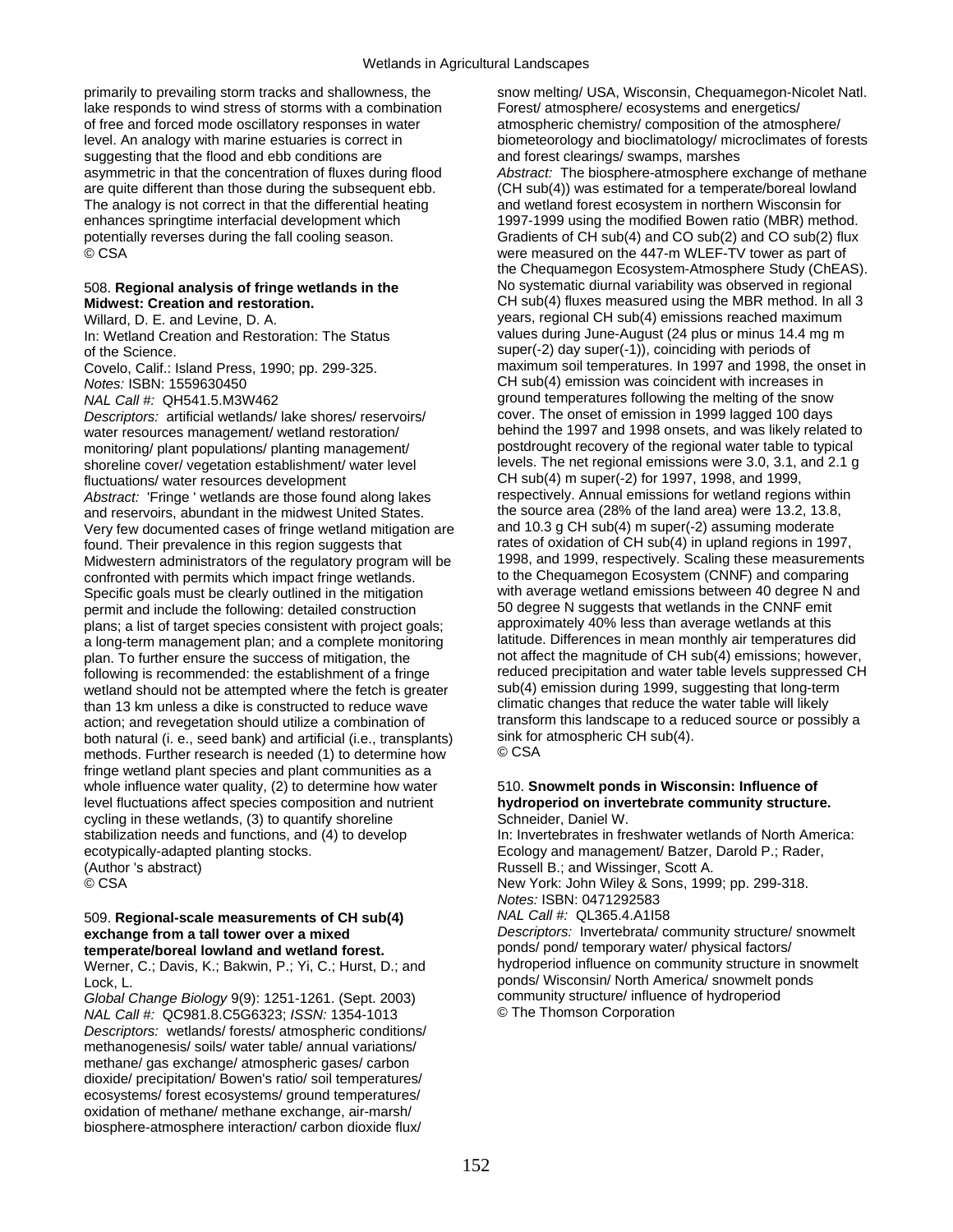# 511. **Techniques for restoration of disturbed coastal wetlands of the Great Lakes.**

Wilcox, D. A. and Whillans, T. H. *Wetlands* 19(4): 835-857. (1999) *NAL Call #:* QH75.A1W47; *ISSN:* 0277-5212

*Descriptors:* wetlands/ degradation/ environmental quality/ land reclamation/ land management/ hydrology/ water control/ environmental restoration/ methodology/ coastal environments/ restoration/ sedimentation/ community composition/ water levels/ pollution control/ sediment pollution/ decomposition/ environmental quality standards/ land restoration/ North America, Great Lakes/ North America/ land restoration

*Abstract:* A long history of human-induced degradation of Great Lakes wetlands has made restoration a necessity, but the practice of wetland restoration is relatively new, especially in large lake systems. Therefore, we compiled tested methods and developed additional potential methods based on scientific understanding of Great Lakes wetland ecosystems to provide an overview of approaches for restoration. We addressed this challenge by focusing on four general fields of science: hydrology, sedimentology, chemistry, and biology. Hydrologic remediation methods include restoring hydrologic connections between diked and hydrologically altered wetlands and the lakes, restoring water tables lowered by ditching, and restoring natural variation in lake levels of regulated lakes Superior and Ontario. Sedimentological remediation methods include management of sediment input from uplands, removal or proper management of dams on tributary rivers, and restoration of protective barrier beaches and sand spits. Chemical remediation methods include reducing or eliminating inputs of contaminants from point and non-point sources, natural sediment remediation by biodegradation and chemical degradation, and active sediment remediation by removal or by in situ treatment. Biological remediation methods include control of non-target organisms, enhancing populations of target organisms, and enhancing habitat for target organisms. Some of these methods were used in three major restoration projects (Metzger Marsh on Lake Erie and Cootes Paradise and Oshawa Second Marsh on Lake Ontario), which are described as case studies to show practical applications of wetland restoration in the Great Lakes. Successful restoration techniques that do not require continued manipulation must be founded in the basic tenets of ecology and should mimic natural processes. Success is demonstrated by the sustain -ability, productivity, nutrient-retention ability, invasibility, and biotic interactions within a restored wetland. © CSA

# 512. **Temperate zone fens of the glaciated midwestern USA.**

Amon, J. P.; Thompson, C. A.; Carpenter, Q. J.; and Miner, J.

*Wetlands* 22(2): 301-317. (June 2002) *NAL Call #:* QH75.A1W47; *ISSN:* 0277-5212 *Descriptors:* wetlands/ USA/ glaciers/ temperate zone/ boreal forests/ literature review/ species diversity/ groundwater/ hydrogen ion concentration/ root zone/ organic matter/ conductivity/ fens/ inland water environment/ classification systems/ hydrology/ physicochemical properties/ community composition/ species diversity/ habitat community studies *Abstract:* A study of more than 70 fens in the Midwestern

United States and a review of the literature indicates that these temperate zone wetlands may differ from fens of the boreal zone and are not adequately differentiated from them by present classification systems. Fens of the Midwestern temperate zone 1) are wetlands with high botanical diversity, 2) are supported in part by ground water with conductivity > 100mS/cm and circumneutral pH, 3) contain water in the root zone during most of the growing season yet are not usually inundated, and 4) accumulate organic and/or carbonate substrates. Individually, none of these descriptors is adequate to distinguish fens from other wetland communities of the Midwest such as marshes, sedge meadows, and wet prairies; yet, when they are taken together, such discrimination is possible. While fens of this zone share many species, our study does not support using indicator species because too few are both faithfully represented and geographically widespread. Midwestern temperate fens are sustained by forces of climate, landscape, and geology, which permit ground water to seep continuously into the root zone in a focused location. Since water availability in the temperate Midwest is less than in the boreal zone, continuous discharge is needed to maintain the saturation conducive to peat formation. © CSA

#### 513. **Temporary woodland ponds in Michigan: Invertebrate seasonal patterns and trophic relationships.**

Higgins, Michael J. and Merritt, Richard W. In: Invertebrates in freshwater wetlands of North America: Ecology and management/ Batzer, Darold P.; Rader, Russell B.; and Wissinger, Scott A. New York: John Wiley & Sons, 1999; pp. 279-297. *Notes:* ISBN: 0471292583 *NAL Call #:* QL365.4.A1I58

*Descriptors:* Invertebrata/ trophic structure/ community structure/ temporary woodland pond community seasonal dynamics/ pond/ community seasonal dynamics and trophic relationships/ temporary water/ woodland ponds/ Michigan/ temporary woodland ponds/ community seasonal dynamics and trophic relations

© The Thomson Corporation

# 514. **Use of historical and geospatial data to guide the restoration of a Lake Erie coastal marsh.**

Kowalski, K. P. and Wilcox, D. A. *Wetlands* 19(4): 858-868. (Dec. 1999) *NAL Call #:* QH75.A1W47; *ISSN:* 0277-5212. *Notes:* Conference: Temperate Wetlands Restoration Workshop, Barrie, ON (Canada), 27 Nov-1 Dec 1995 *Descriptors:* wetlands/ North America, Erie L./ water level/ vegetation/ land reclamation/ aerial photography/ geomorphology/ hydrology/ marshes/ environmental restoration/ historical ecology/ coastal environments/ management/ USA, Ohio/ vegetation cover/ plant populations/ geographical reference systems/ water levels/ aerial photographs/ historical account/ ecosystem management/ barrier beaches/ shore protection/ restoration/ photography/ North America, Erie L./ USA, Ohio, Erie L., Metzger Marsh/ watershed protection/ reclamation/ protective measures and control/ coastal zone management/ water resources and supplies *Abstract:* Historical and geospatial data were used to identify the relationships between water levels, wetland vegetation, littoral drift of sediments, and the condition of a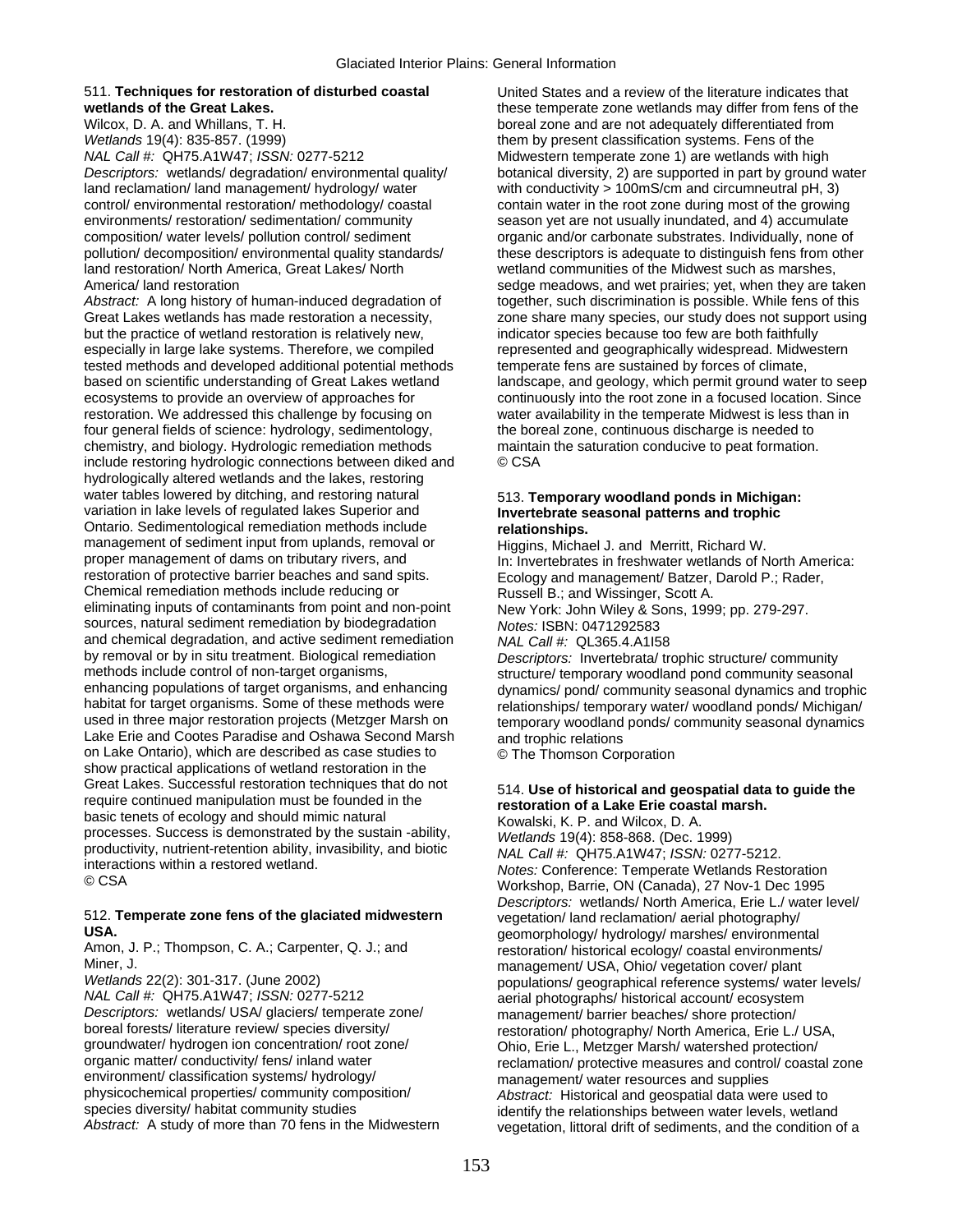protective barrier beach at Metzger Marsh, a coastal wetland in western Lake Erie, to enhance and guide a joint federal and state wetland restoration project. Eleven sets of large-scale aerial photographs dating from 1940 through 1994 were interpreted to delineate major vegetation types and boundaries of the barrier beach. A geographic information system (GIS) was then used to digitize the data and calculate the vegetated area and length of barrier beach. Supplemented by paleoecological and sedimentological analyses, aerial photographic interpretation revealed that Metzger Marsh was once a drowned-river-mouth wetland dominated by sedges and protected by a sand barrier beach. Extremely high water levels, storm events, and reduction of sediments in the littoral drift contributed to the complete destruction of the barrier beach in 1973 and prevented its recovery. The

extent of wetland vegetation, correlated to water levels and condition of the barrier beach, decreased from a high of 108 ha in 1940 to a low of 33 ha in 1994. The lack of an adequate sediment supply and low probability of a period of extremely low lake levels in the near future made natural reestablishment of the barrier beach and wetland vegetation unlikely. Therefore, the federal and state managers chose to construct a dike to replace the protective barrier beach. Recommendations stemming from this historical analysis, however, resulted in the incorporation of a water-control structure in the dike that will retain a hydrologic connection between wetland and lake. Management of the wetland will seek to mimic processes natural to the wetland type identified by this analysis. © CSA

# **Effects of Agricultural Conservation Practices on Wetlands**

### 515. **Analysis and conservation implications of landscape change in the Wisconsin River floodplain, USA.**

Freeman, Ross E.; Stanley, Emily H.; and Turner, Monica G.

*Ecological Applications* 13(2): 416-431. (2003) *NAL Call #:* QH540.E23; *ISSN:* 1051-0761 *Descriptors:* wetlands/ aerial photography: applied and field techniques/ orthophotography: applied and field techniques/ agriculture/ conservation implications/ deciduous forest/ floodplain forest ecosystem/ forest connectivity/ grassland/ land cover change/ landscape change/ resource management/ riparian buffer *Abstract:* River floodplain landscapes are diverse and dynamic, yet little is known about long-term changes in land-cover patterns in these systems. We quantified floodplain land-cover change between the 1930s and the 1990s along nine 12-21-km reaches of the Wisconsin River by analyzing and digitally classifying 200 historic aerial photos corrected against modern orthophotographs. Several metrics of landscape structure were used to determine changes in amount and connectivity of deciduous forest, wetlands, grassland, and agriculture within the 100-yr floodplain. Deciduous forest increased by up to 51% between the 1930s and the 1990s. However, number of patches declined, and edge density increased in almost every reach, indicating that amount and connectivity of forest cover increased but that forest patches became more complex in shape. Grasslands declined, and the number, edge density, and mean size of grassland patches illustrated a progression to fewer, smaller, isolated remnants. Wetland patch dynamics demonstrated complex and divergent patterns, as wetland cover decreased in northern reaches, increased in patch density but not mean patch size in the central region, and increased in both patch density and patch size in the south. Agricultural areas declined in eight of nine reaches, and tended to fragment into fewer, smaller patches. These trends underscore a complicated and dynamic pattern of landscape change over a relatively short time scale. We explored realistic conservation scenarios to determine how disparate strategies would affect floodplain forest connectivity in four of the study reaches. One approach filled gaps in the buffer zone immediately adjacent to the river channel; the other reverted small or large agricultural patches to forest cover.

Filling buffer zone gaps resulted in dramatic changes in forest connectivity in one half of the reaches, whereas greatest forest connectivity was gained by reverting agricultural patches to forest in the other half of the reaches. These scenarios emphasize that the way that forest conservation occurs (e.g., filling gaps vs. patch conversion) is just as significant as how much land is actually protected, and the ideal management option must be tailored to the specific land-cover arrangements of a given river reach. In addition to evaluating changes in forest connectivity, the number of land-owners that would be affected by conservation strategies was determined. Greatest increases in forest connectivity under the buffer scenarios involved from 15 to 21 different land-owners, whereas the greatest increases under the reversion scenarios affected from 14 (using several large agricultural parcels) to 67 (using many small parcels) landowners. Thus the number of landowners affected by different management scenarios represents a critical constraint on idealized conservation plans. Such scenarios may prove useful in floodplain management and facilitate synthesis of ecological research and land management. © The Thomson Corporation

### 516. **Analyzing cumulative environmental effects of agricultural land drainage in southern Ontario, Canada.**  Spaling, H.

*Agriculture, Ecosystems & Environment* 53(3): 279-292. (1995)

*NAL Call #:* S601.A34; *ISSN:* 0167-8809 *Descriptors:* wetlands/ agricultural land/ drainage/ environmental impact/ area/ geographical distribution/ spatial distribution/ water flow/ volume/ water quality/ nitrate nitrogen/ nitrogen content/ atrazine/ models/ geographic information systems/ Ontario This citation is from AGRICOLA.

# 517. **Anthropogenic correlates of species richness in southeastern Ontario wetlands.**

Findlay, C. S. and Houlahan, J. *Conservation Biology* 11(4): 1000-1009. (Aug. 1997) *NAL Call #:* QH75.A1C5; *ISSN:* 0888-8892 *Descriptors:* wetlands/ plant populations/ community composition/ man-induced effects/ anthropogenic factors/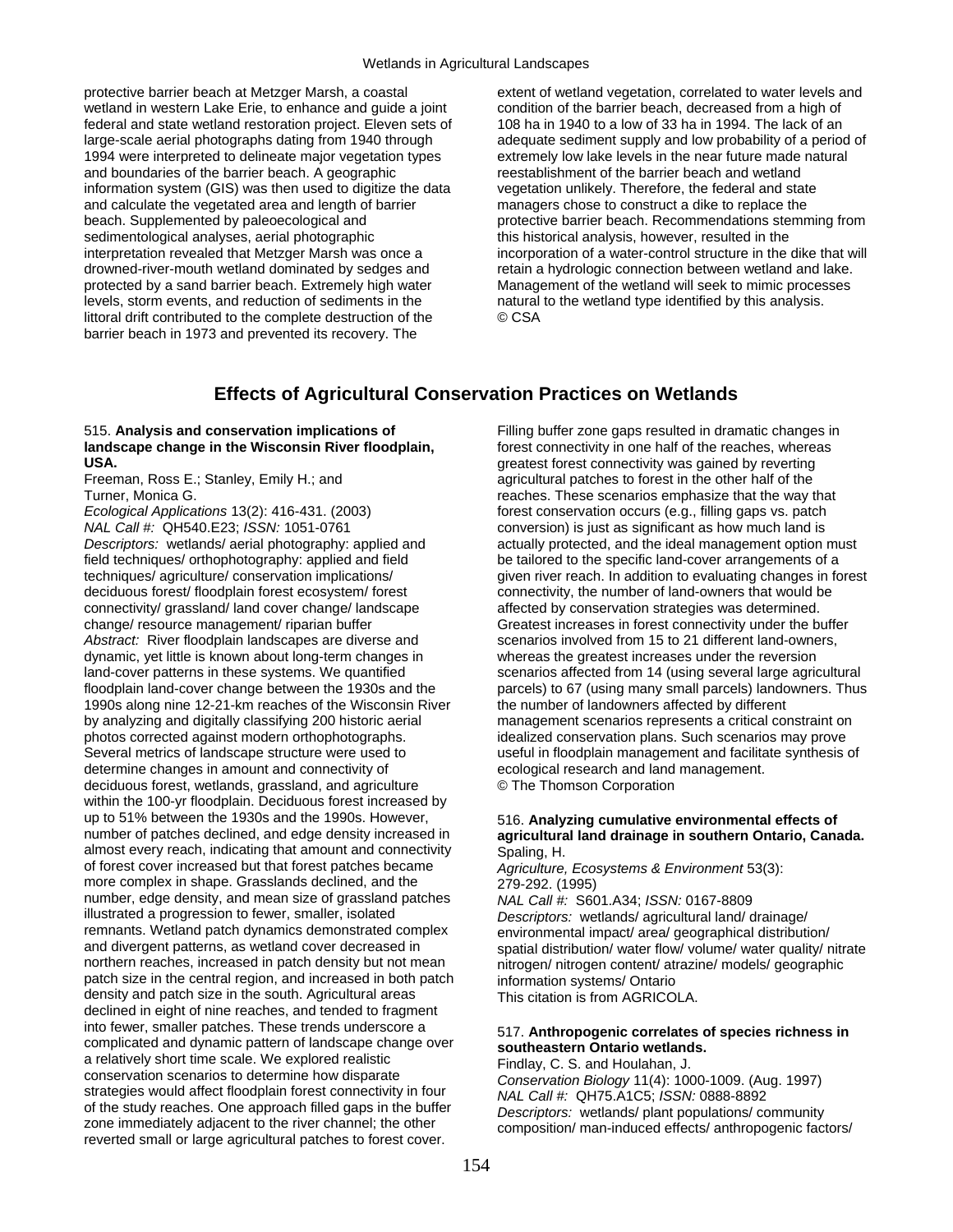species diversity/ plants/ roads/ forestry/ vertebrata/ Canada, Ontario/ species richness/ forest practices/ vertebrates/ conservation/ mechanical and natural changes/ water and plants

*Abstract:* We examined the relationship between the richness of four different wetland taxa (birds, mammals, herptiles, and plants) in 30 southeastern Ontario, Canada wetlands and two anthropogenic factors: road construction and forest removal/conversion on adjacent lands. Data were obtained from two sources: road densities and forest cover from 1:50,000 Government of Canada topographic maps and species lists and wetland areas from Ontario Ministry of Natural Resources wetland evaluation reports. Multiple regression analysis was used to model the relationships between species richness and wetland area, road density, and forest cover. Our results show a strong positive relationship between wetland area and species richness for all taxa. The species richness of all taxa except mammals was negatively correlated with the density of paved roads on lands up to 2 km from the wetland. Furthermore, both herptile and mammal species richness showed a strong positive correlation with the proportion of forest cover on lands within 2 km. These results provide evidence that at the landscape level, road construction and forest removal on adjacent lands pose significant risks to wetland biodiversity. Furthermore, they suggest that most existing wetland policies, which focus almost exclusively on activities within the wetland itself and/or a narrow buffer zone around the wetland perimeter, are unlikely to provide adequate protection for wetland biodiversity. © CSA

# 518. **Assessing the potential impacts of alternative landscape designs on amphibian population dynamics.**

Rustigian, H. L.; Santelmann, M. V.; and Schumaker, N. H. *Landscape Ecology* 18(1): 65-81. (2003) *NAL Call #:* QH541.15.L35 L36; *ISSN:* 0921-2973 *Descriptors:* landscape/ population dynamics/ models/ land use/ geographic information systems/ conservation/ environmental impact/ agriculture/ watersheds/ breeding sites/ habitat selection/ climatic changes/ life history/ dispersion/ vegetation cover/ prediction/ Amphibia/ USA,

Iowa/ amphibians *Abstract:* An individual-based, spatially explicit population model was used to predict the consequences of future landuse alternatives for populations of four amphibian species in two central Iowa (midwest USA) agricultural watersheds. The model included both breeding and upland habitat and incorporated effects of climatic variation and demographic stochasticity. Data requirements of the model include life history characteristics, dispersal behavior, habitat affinities, as well as land use and landcover in geographic information systems databases. Future scenarios were ranked according to change in breeder abundance, saturation, and distribution, compared to baseline conditions. Sensitivity of simulation results to changes in model parameters was also examined. Simulated results suggest that while all four species modeled are likely to persist under present and future scenario conditions, two may be more at risk from future landscape change. Although the study species are all widespread generalists

regarded as having a low conservation priority, they depend on wetlands and ponds, increasingly endangered habitats

in agricultural landscapes. Broader conservation strategies in the region would ensure that these currently common organisms do not become the endangered species of the future. © CSA

# 519. **Atrazine fate and transport in the Des Plaines wetlands.**

Alvord, H. H. and Kadlec, R. H. *Ecological Modelling* 90(1): 97-107. (1996) *NAL Call #:* QH541.15.M3E25; *ISSN:* 0304-3800 *Descriptors:* wetlands/ models/ pesticides/ herbicides/ pollution dispersion/ residence time/ atrazine/ fate of pollutants/ solute transport/ USA, Illinois/ atrazine/ residence time/ pollution dispersion/ fate of pollutants/ solute transport/ models

*Abstract:* Atrazine fate and transport in three constructed pond and island wetlands in north east Illinois, USA, were studied in the field (1991) and modeled. The wetlands received pumped inflow from the Des Plaines River. The nominal residence time was about eight days for two, but was longer for the third. The river atrazine chemograph had two peaks that rose quickly after heavy spring rains and then subsided slowly. Maximum concentrations exceeded the United States federal drinking water standard (3 mu g/l). The wetlands delayed, reduced, and spread out the peaks, removing 26 to 64% of their inflows depending on residence time. Flow and mixing models idealized the wetlands as single flow reactors or as networks of them. Atrazine reactions on biofilms with mass transfer rate limitation and when sorbed to sediments and litter were postulated. Simulation results were consistent with almost all atrazine reactions on biofilms. Mass transfer coefficients were 10-15 m/year with the wetland bottom taken as the biofilm area. The corresponding wetland half-lives were about 10 days. Best calibration resulted when most of the reaction took place near the pumping inlet. Model coefficients were similar to values for BOD and nutrients in other surface flow wetlands or to those derived from tracer data. The results suggest that observed removal rates of many pollutants in wetlands may reflect similar underlying mass transfer rate limitations. © CSA

#### 520. **Buffer zone and windbreak effects on spray drift deposition in a simulated wetland.**

Brown, R. B.; Carter, M. H.; and Stephenson, G. R. *Pest Management Science* 60(11): 1085-1090. (2004) *NAL Call #:* SB951.P47; *ISSN:* 1526-498X *Descriptors:* agricultural land/ weed control/ herbicides/ spray drift/ wetland plants/ phytotoxicity/ plant damage/ windbreaks/ spray deposition/ Ontario

*Abstract:* The amount of agricultural spray that drifts into a wetland from an adjacent crop field is influenced by vegetation along the field boundary or any intentional setback distance (buffer zone) between the sprayer and the edge of the arable field. In this study, spray tracer drift deposits were measured in a simulated wetland area under different conditions of wind speed and buffer zone width. The effect of an artificial windbreak at the upwind edge of the simulated wetland was also evaluated. A level of tolerance of 0.1% of the in-swath spray deposition was established as a no-effect level for the response of aquatic plants to common herbicides. Our results indicate that a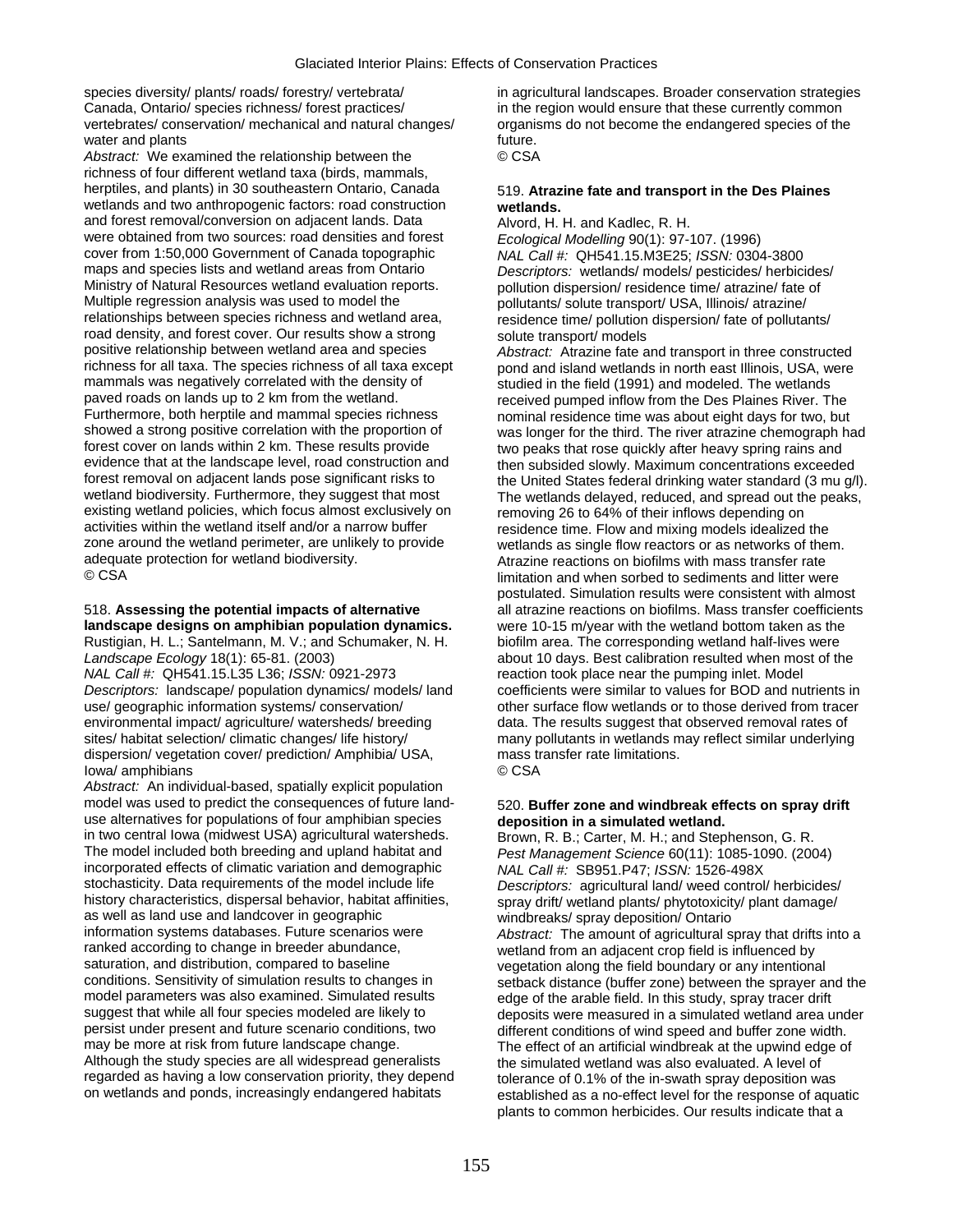vegetated 10-m field margin (eg a fencerow) alone provides adequate protection from herbicide drift into a wetland area under wind conditions normally considered acceptable for spraying. For high winds (>4 m s-1) when field spraying would not normally be advised, adequate protection was afforded by the same 10-m margin plus a dense windbreak (25% porosity) or by the margin plus a 20-m buffer zone. This citation is from AGRICOLA.

# 521. **Carbon storage response to harvesting and site preparation in a forested mire in northern Michigan, USA.**

Trettin, Carl C.; Gale, Margaret R.; Jurgensen, Martin F.; and Mclaughlin, James W. *Suo (Helsinki)* 43(4-5): 281-284. (1992) *NAL Call #:* 54.8 SU7; *ISSN:* 0039-5471 *Descriptors:* wetlands/ biochemistry and molecular biophysics/ climatology: environmental sciences/ development/ ecology: environmental sciences/ forestry/ freshwater ecology: ecology, environmental sciences/ soil science/ decomposition/ ecosystem/ organic matter/ plant community regeneration/ productivity/ whole tree harvest © The Thomson Corporation

# 522. **Comparisons of P-yield, riparian buffer strips, and land cover in six agricultural watersheds.**

Reed, Tara and Carpenter, Stephen R.

*Ecosystems* 5(6): 568-577. (2002)

*NAL Call #:* QH540 .E3645; *ISSN:* 1432-9840 *Descriptors:* agricultural watersheds/ eutrophication/ land cover/ non point source pollution/ percent wetland land cover/ phosphorus yield variability/ riparian buffer strips/ riparian continuity/ riparian patch size/ stream sinuosity *Abstract:* Riparian buffer strips may protect streams from phosphorus (P) pollution. We compared 2 years of daily Pyield (mug m-2 day-1) from six southeast Wisconsin watersheds with contrasting riparian buffer attributes. Of the variables measured, mean daily P-yield was most closely correlated with the variability in riparian patch size. Variability in P-yield was most closely correlated with characteristics of the riparian buffer, such as percent wetland land cover, riparian continuity, and stream sinuosity. During the most extreme events, mean P-yield was negatively correlated with the percentage of wetland land cover in the upland watershed. Correlations suggest that riparian continuity may influence P-loading in these watersheds. Our results corroborate the importance of continuity and uniformity of riparian buffers as moderators of P flow from upland agricultural lands into streams. © The Thomson Corporation

# 523. **A conceptual model of cumulative environmental effects of agricultural land drainage.**

Spaling, H. and Smit, B.

*Agriculture, Ecosystems & Environment* 53(2): 99-108. (1995)

*NAL Call #:* S601.A34; *ISSN:* 0167-8809

*Descriptors:* wetlands/ environmental effects/ drainage/ model studies/ ecosystems/ pollutants/ spatial distribution/ temporal distribution/ agriculture/ land use/ environmental impact/ ecosystem disturbance/ models/ Canada, Ontario/ cumulative effects/ environmental impact/ ecosystem disturbance/ models/ environmental effects/ model studies/ pollutants/ spatial distribution/ temporal distribution/ drainage

*Abstract:* Cumulative environmental effects are characterized by the temporal and spatial accumulation of change in environmental systems in an additive or interactive manner. Theoretical frameworks of cumulative environmental change generally follow a causal model consisting of the source of cumulative change, pathways of accumulation, and a typology of cumulative effects. These components, and the notion of temporal and spatial accumulation, are used to develop a conceptual model of the cumulative effects of agricultural land drainage in southern Ontario, Canada. Drainage is a source of cumulative effects because of its temporally repetitive and spatially expansive nature. Drainage modifies flow regimes and contributes a mechanism for the spatial movement of water and contaminants from one location to another. Potential cumulative effects of drainage include the repeated addition of drain water to receiving streams (time crowding), the systematic gathering of contaminants at higher concentrations relative to the source (spatial crowding) and their transport from agroecosystems to aquatic ecosystems downstream (cross-boundary movement), and the severing of natural areas resulting in altered landscape structure and functioning (spatial fragmentation). The model hypothesizes that, as drainage density increases, changes in environmental components or processes manifest themselves as cumulative effects, and that these effects accumulate at broader temporal and spatial scales.

© CSA

# 524. **Consequences of prairie wetland drainage for crustacean biodiversity and metapopulations.**

Jenkins, D. G.; Grissom, S.; and Miller, K. *Conservation Biology* 17(1): 158-167. (Feb. 2003) *NAL Call #:* QH75.A1C5; *ISSN:* 0888-8892 *Descriptors:* wetlands/ prairies/ drainage/ biological diversity/ metapopulations/ historical ecology/ temporary ponds/ community composition/ freshwater crustaceans/ species diversity/ historical account/ long-term records/ genetics/ population genetics/ species extinction/ maninduced effects/ land use/ agriculture/ Crustacea/ USA, Illinois/ conservation/ mechanical and natural changes *Abstract:* Much of Illinois was once wet prairie, dotted with ancient (ca. 10,000-year-old) ephemeral wetlands. Most wetland habitat (85%) was converted to agriculture over a span of about 100 years (ca. 1850-1950). The consequences of this severe habitat fragmentation on wetland communities and metapopulations are unknown. We studied crustacean communities (weekly stovepipe samples throughout hydroperiods) for 3 years in a set of extant ephemeral wetlands in Illinois. We generated species-sites curves by rarefaction and extrapolated those curves to conservatively estimate that 83-85 crustacean species may have inhabited approximately 4 million ephemeral wetlands that once existed in Illinois; 8-9 crustacean species were driven to extinction in Illinois during drainage; and 75-76 crustacean species are extant in the few remaining ephemeral wetlands of Illinois. We also conducted cellular automata simulations to examine the potential effects of habitat fragmentation on the genetic structure of extant crustacean metapopulation. Simulations indicated that conversion of the former wet prairie to agriculture may have reduced crustacean metapopulations to isolated populations that are more vulnerable to future habitat loss. Despite severe habitat fragmentation,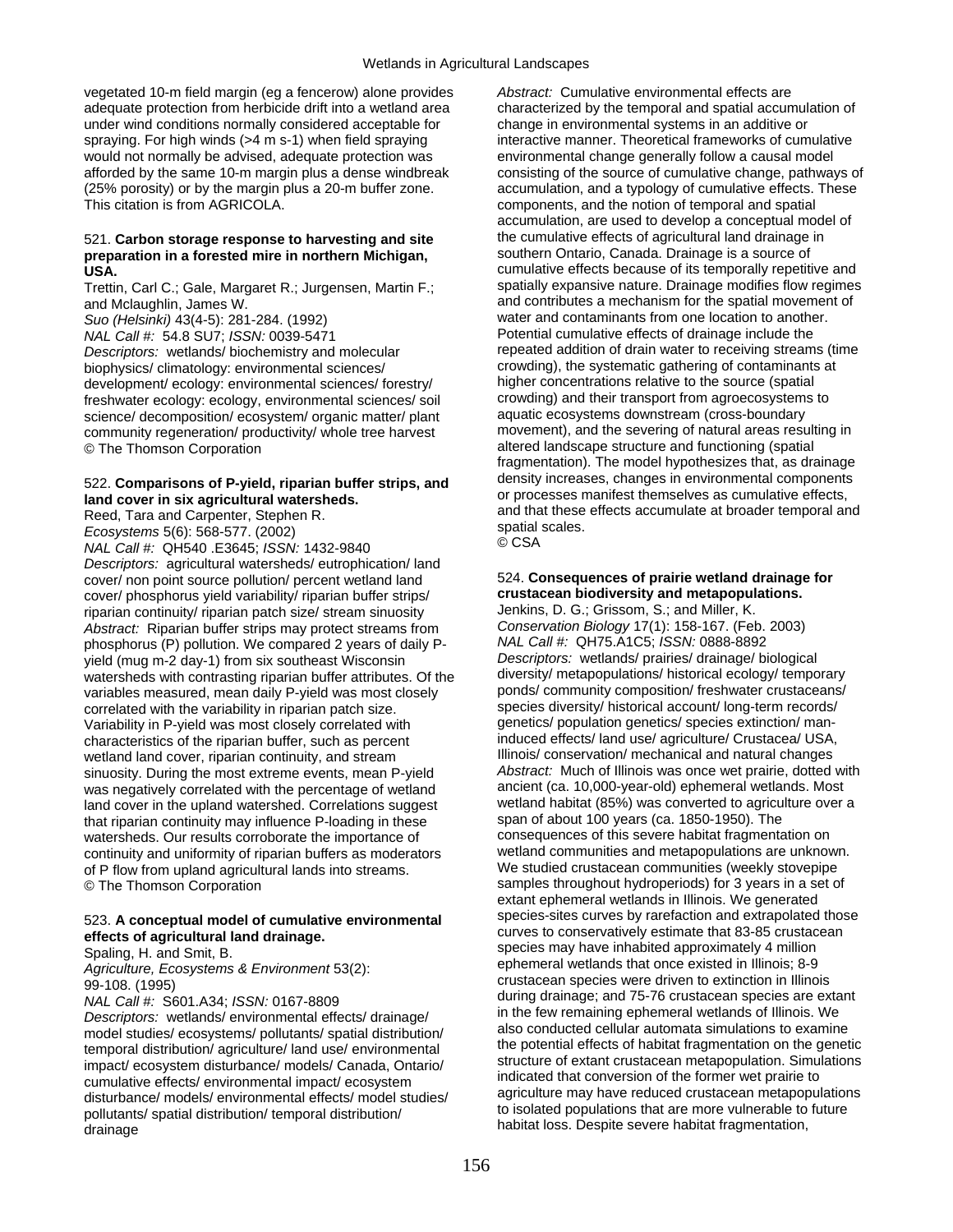curvilinear species-sites relationships suggest that the greatest extinction rates have yet to occur for ephemeral wetland crustaceans. However, selection for limited dispersal during habitat fragmentation may contribute to extinction debt for extant species. Conservation programs can preserve much of the historical biodiversity of ephemeral wetlands, but future wetland biodiversity will depend heavily on the success of those efforts. The consequences of historical wetland loss and the importance of wetland conservation efforts to agriculture in the United States should be instructive for other regions. © CSA

# 525. **The effect of forestry drainage practices on the emission of methane from northern peatlands.**

Roulet, N. T. and Moore, T. R.

*Canadian Journal of Forest Research* 25(3): 491-499. (1995)

*NAL Call #:* SD13.C35; *ISSN:* 0045-5067 *Descriptors:* wetlands/ forest hydrology/ methane/ peat bogs/ drainage/ air-earth interfaces *Abstract:* Methane (CH sub(4)) flux was measured from undrained, drained, and ditched portions of treed fen, forested bog, and treed bog sites in the Wally Creek experimental drainage site (near Cochrane, Ontario), from May to October 1991. Drainage for 7 years lowered the water table from between -21 and -49 cm to -41 and -93 cm at the three respective sites. Drainage resulted in a conversion of the peatlands from a CH sub(4) source (0 to 15 mg CH sub(4)/m super(2)/d) to a small CH sub(4) sink (0 to -0.4 mg CH sub(4)/m super(2)/d). In contrast, CH sub(4) efflux from the ditches ranged from  $<$  5 to  $>$ 400 mg CH sub(4)/m super(2)/d. The flux data were used to estimate the impact of forest drainage practices on net CH sub(4) emissions from a forest drainage complex. For the treed and forested bogs, there was a net increase in CH sub(4) emissions where ditch spacing was closer than 38 m. Even with very close ditch spacing (>12 m), there was a net decrease in CH sub(4) flux from the treed fen. The results of this study indicate that the combination of low antecedent CH sub(4) fluxes from an undrained peatland, and moderate fluxes from the drainage ditches, will produce a net increase in CH sub(4) emissions from forest drainage. © CSA

#### 526. **Estimating the 'critical' distance at which adjacent land-use degrades wetland water and sediment quality.**  Houlahan, Jeff E. and Findlay, C. Scott

*Landscape Ecology* 19(6): 677-690. (2004) *NAL Call #:* QH541.15.L35 L36; *ISSN:* 0921-2973 *Descriptors:* adjacent land use/ buffer zone/ natural forest/ sediment/ water quality/ wetland management *Abstract:* Conversion of forested lands to agriculture or urban/residential areas has been associated with declines in stream and lake water quality. Less attention has been paid to the effects of adjacent land-uses on wetland sediment and water quality and, perhaps more importantly, the spatial scales at which these effects occur. Here we address these issues by examining variation in water and sediment nutrient levels in 73 southeastern Ontario, Canada, wetlands. We modeled the relationship between water and sediment nutrient concentrations and various measures of adjacent land-use such as forest cover and road density, measured over increasing distances from the wetland edge. We found that water nitrogen and

phosphorous levels were negatively correlated with forest cover at 2250 meters from the wetland edge, while sediment phosphorous levels were negatively correlated with wetland size and forest cover at 4000 meters and positively correlated with the proportion of land within 4000 meters that is itself wetland. These results suggest that the effects of adjacent land-use on wetland sediment and water quality can extend over comparatively large distances. As such, effective wetland conservation will not be achieved merely through the creation of narrow buffer zones between wetlands and more intensive land-uses. Rather, sustaining high wetland water quality will require maintaining a heterogeneous regional landscape containing relatively large areas of natural forest and wetlands. © The Thomson Corporation

#### 527. **Fate and effects of the herbicide atrazine in flowthrough wetland mesocosms.**

Detenbeck, N. E.; Hermanutz, R.; Allen, K.; and Swift, M. C. *Environmental Toxicology and Chemistry* 15(6): 937-946. (1996)

*NAL Call #:* QH545.A1E58; *ISSN:* 0730-7268 *Descriptors:* wetlands/ herbicides/ atrazine/ periphyton/ runoff/ water pollution/ USA, Midwest/ atrazine/ fate of pollutants/ periphyton/ pollutant persistence/ Daphnia magna/ Rana pipiens/ Pimephales promelas/ Ceratophyllum demersum/ Zizania aquatica/ pollution effects/ nutrients

*Abstract:* Wetland mesocosms were exposed to increasing concentrations of atrazine over time at levels typical of Midwestern surface waters following spring runoff (15 to 75 mu g/L). Atrazine had a half-life of 8 to 14 d in the 230-mlong wetlands. End points measured included nutrient levels; periphyton biomass; periphyton productivity and respiration; growth of selected macrophytes; and survival and growth of Daphnia magna (15, 25 mu g/L atrazine), Rana pipiens (15, 25 mu g/L), and Pimephales promelas larvae (25 to 75 mu g/L) and adults (50, 75 mu g/L). Interaction between nutrient status or grazing intensity and atrazine effects were measured using periphyton enrichment and grazing exclosure experiments. Only periphyton, Ceratophyllum demersum, Zizania aquatica, and Daphnia were significantly affected by atrazine at any of the concentrations tested. Periphyton net productivity was significantly depressed by incubation in treated water as compared to control water at greater than or equal to 25 mu g/L atrazine (9 to 27-d exposures). In response, dissolved nutrient concentrations increased in treated mesocosms after 14 d. Ceratophyllum length/weight ratios increased after 6-d exposures to 50 mu g/L atrazine, while Zizania senesced prematurely during treatments of 50 or 75 mu g/L atrazine (97 d of cumulative exposure). Periphyton developed resistance to atrazine only at concentrations greater than or equal to 50 mu g/L. Atrazine effects on periphyton composition varied with the N:P supply ratio. Daphnia survival was significantly depressed at 15 mu g/L atrazine (48-h exposures). © CSA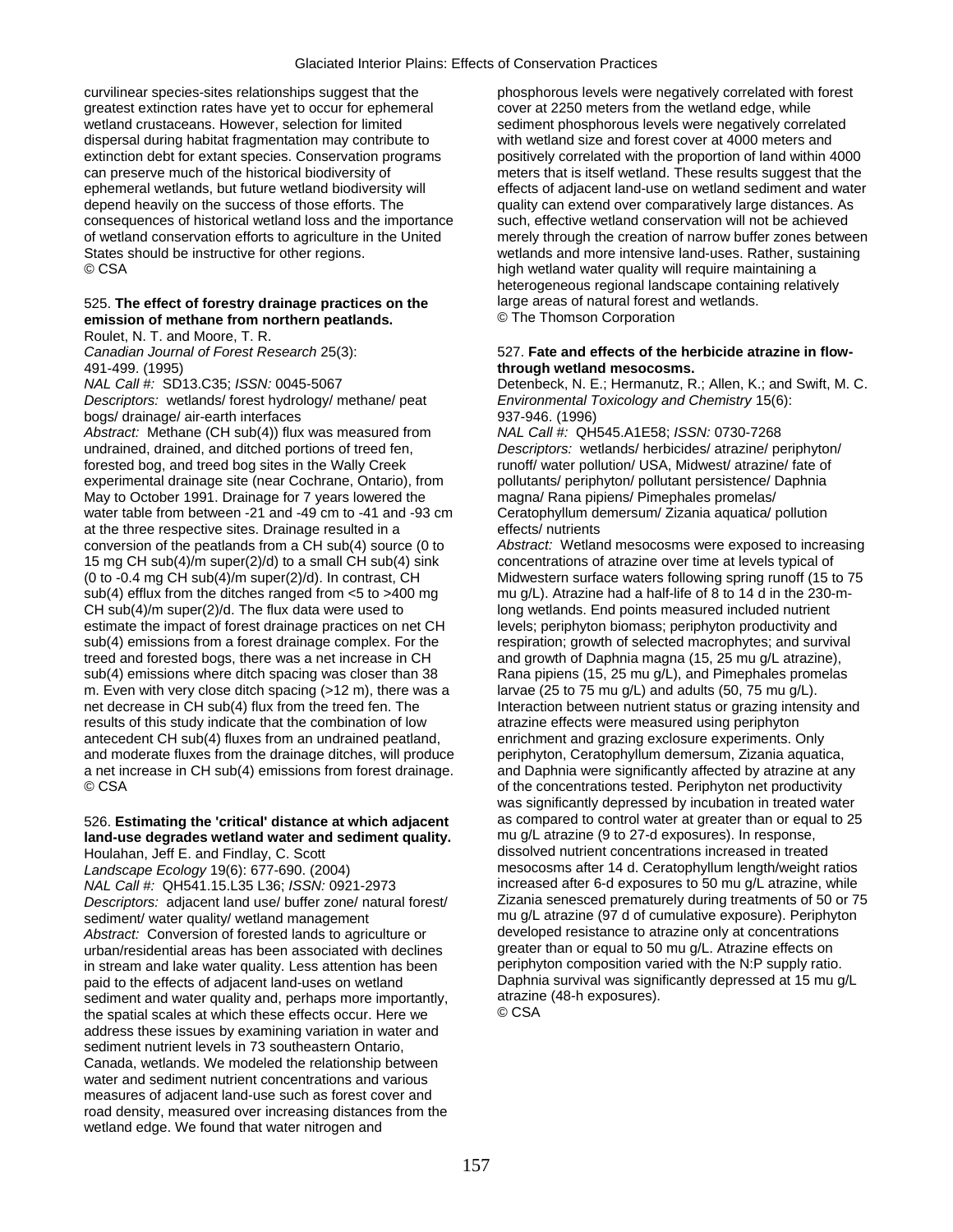#### 528. **Habitat fragmentation and the distribution of amphibians: Patch and landscape correlates in farmland.**

Kolozsvary, Mary B. and Swihart, Robert K. *Canadian Journal of Zoology* 77(8): 1288-1299. (1999) *NAL Call #:* 470 C16D; *ISSN:* 0008-4301 *Descriptors:* Amphibia/ farming and agriculture/ agricultural fragmentation of forest and wetland/ ecological effects/ community structure/ distribution within habitat/ agriculturally fragmented forest and wetland habitats/ semiaquatic habitat/ agriculturally fragmented wetland ecology/ forest and woodland/ agriculturally fragmented forest ecology/ cultivated land habitat/ agriculturally fragmented forest and wetland/ ecology/ Indiana/ Tippecanoe and Warren Counties/ Indian Pine Natural Resources Area/ agriculturally fragmented forest and wetland habitat ecology

© The Thomson Corporation

### 529. **Organic carbon characteristics in a spruce swamp five years after harvesting.**

McLaughliln, J. W.; Liu, G.; Jurgensen, M. F.; and Gale, M. R.

*Soil Science Society of America Journal* 60(4): 1228-1236. (1996)

*NAL Call #:* 56.9 So3; *ISSN:* 0361-5995 *Descriptors:* Picea mariana/ forest litter/ mineral soils/ swamp soils/ whole tree harvesting/ site preparation/ regeneration/ environmental impact/ soil chemistry/ soil organic matter/ degradation/ carbon/ soil solution/ groundwater/ chemical composition/ biogeochemical cycles/ organic acids and salts/ dissolved organic carbon/ Michigan

*Abstract:* Forest harvesting and regeneration may cause changes in soil and solution chemistry that adversely affect environmental quality. Organic C content in the forest floor and mineral soil, and dissolved organic carbon (DOC) fractions in the soil solution and groundwater were investigated in a black spruce [Picea mariana (Miller) BSP] swamp 5 yr after the application of two silvicultural prescriptions: whole-tree harvest only and whole-tree harvest followed by site preparation bedding. Soil organic carbon (SOC) content in the forest floor of both treatments were significantly lower than that of an uncut control stand. However, SOC in the upper 50 cm of mineral soil of the bedded treatment was similar to that of the control, while both were about 20% higher than SOC in the harvest-only treatment. Total DOC concentrations ranged from 12 to 87 mg/L in the soil solution and 6 to 46 mg/L in the groundwater and did not differ among treatments. Hydrophobic acids were the dominant DOC fraction across all treatments, but the proportion of hydrophobic strong acids increased at the expense of hydrophilic acids in the harvest-only treatment. Carboxyl content of hydrophilic acids in the soil water was 7.0 mmol/g hydrophilic compound in the control stand and 4.4 mmol/g in the treatments. Hydrophobic acid carboxyl content across treatments was 4.6 mmol/g hydrophobic substance. Relative to C loss and changes in water chemistry, these results indicate that 5 yr after whole-tree harvesting, this forest site has not yet fully equilibrated. This citation is from AGRICOLA.

# 530. **Organic matter decomposition following harvesting and site preparation of a forested wetland.**

Trettin, C. C.; Davidian, M.; Jurgensen, M. F.; and Lea, R. *Soil Science Society of America Journal* 60(6): 1994-2003. (1996)

### *NAL Call #:* 56.9 So3; *ISSN:* 0361-5995 <http://www.srs.fs.usda.gov/pubs/679>

*Descriptors:* wetland soils/ forest soils/ soil organic matter/ cellulose/ degradation/ soil depth/ soil temperature/ oxidation/ logging/ site preparation/ silviculture/ Michigan *Abstract:* Organic matter accumulation is an important process that affects ecosystem function in many northern wetlands. The cotton strip assay (CSA) was used to measure the effect of harvesting and two different site preparation treatments, bedding and trenching, on organic matter decomposition in a forested wetland. A Latin square experimental design was used to determine the effect of harvesting, site preparation, and relative position within the wetland on organic matter decomposition at soil depths of 5, 10, and 20 cm. Repeated measures analysis of variance was used to test for treatment effects on organic matter decomposition, soil temperature, and soil oxidation depth. Cellulose decomposition increased at each soil depth as site disturbance increased, with bedding > trenching > whole-tree harvest > reference. The cellulose decomposition response was correlated with changes in soil temperature; the temperature coefficient Q10 equaled 6.0, which is greater than previously reported values. Position within the wetland relative to an adjoining river affected the decomposition and soil oxidation depth. Because the rate of decomposition is strongly controlled by temperature, higher rates of organic matter decay are expected to continue on harvested and regenerated sites until canopy closure reduces soil temperature. This citation is from AGRICOLA.

#### 531. **Patch and landscape characteristics associated with the distribution of woodland amphibians in an agricultural fragmented landscape: An informationtheoretic approach.**

Weyrauch, S. L. and Grubb, T. C. *Biological Conservation* 115(3): 443-450. (2004) *NAL Call #:* S900.B5; *ISSN:* 0006-3207 *Descriptors:* wetlands/ landscape/ patches/ habitat fragmentation/ agricultural ecosystems/ ecological distribution/ conservation/ man-induced effects/ land use/ agriculture/ patchiness/ forests/ habitat/ nature conservation/ amphibia/ USA, Ohio/ amphibians *Abstract:* In the Midwestern United States, agricultural landscapes with scattered patches of fragmented forest are common. To investigate the relationship between amphibian distributions and wetland, woodlot, and landscape characteristics, we studied the pond-breeding amphibians within a 15, 450-ha plot in rural north- central Ohio. We surveyed 25 woodlots and one area of continuous riparian forest for amphibians, and each surveyed woodland contained at least one temporary wetland. We used Akaike's Information Criterion (AIC) to evaluate the effectiveness of 13 a priori models in predicting total amphibian species richness, anuran richness, caudate richness, and the presence of individual species in woodlots. We identified 13 species of amphibians within the study plot, and every woodlot contained at least one amphibian species. The most important variable in predicting total amphibian and anuran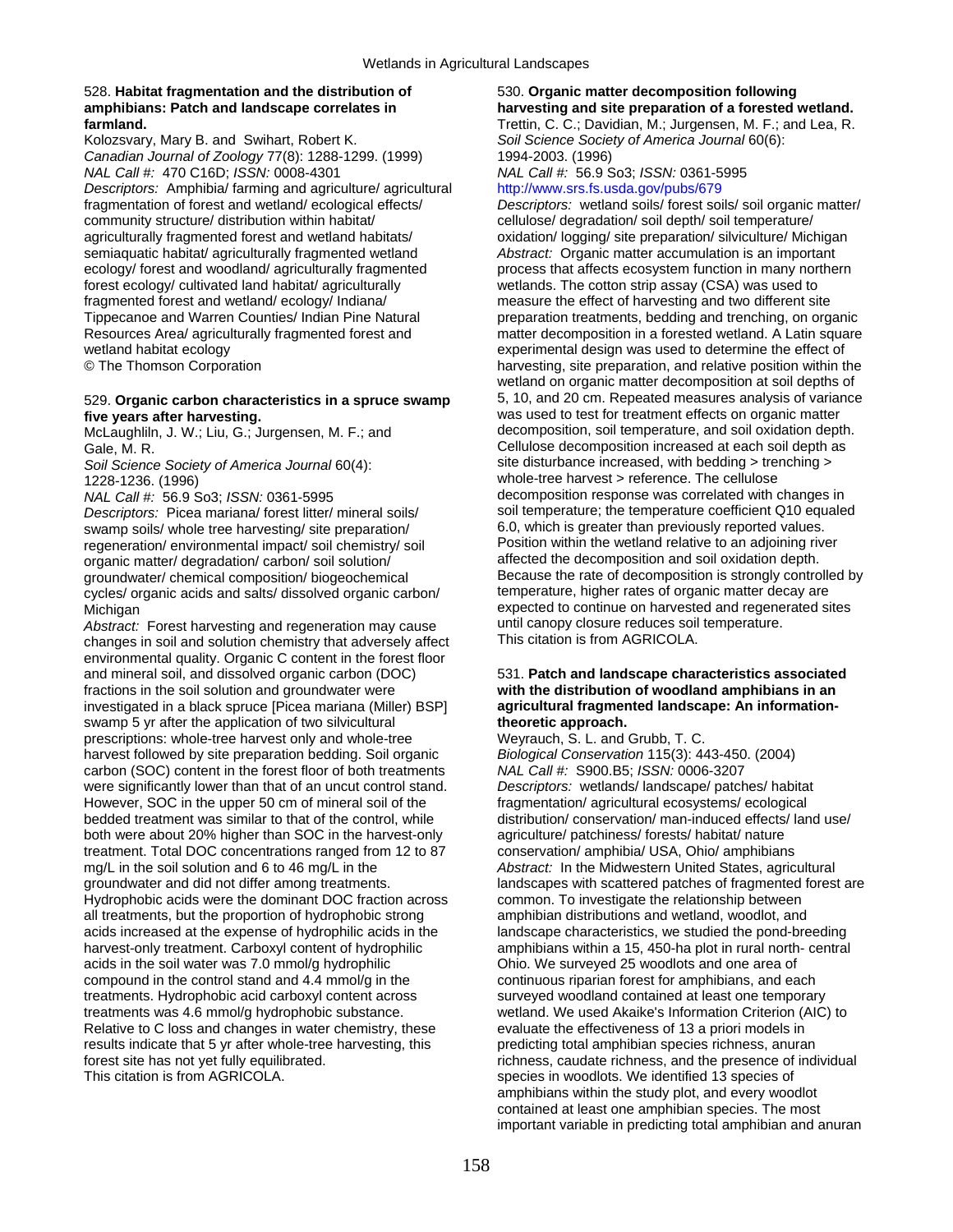species richness was hydroperiod. For caudates, woodlot edge-to-area ratio, hydroperiod, pH, and ammonia were important characteristics in predicting species richness. Woodlots within agricultural landscapes are important refuges for amphibians. © CSA

#### 532. **Percentage land use in the watershed determines the water and sediment quality of 22 marshes in the Great Lakes Basin.**

Crosbie, B. and Chow-Fraser, P. *Canadian Journal of Fisheries and Aquatic Sciences* 56(10): 1781-1791. (1999)

*NAL Call #:* 442.9 C16J; *ISSN:* 0706-652X *Descriptors:* wetlands/ land use/ watersheds/ water quality/ sediment pollution/ marshes/ Canada, Ontario, Great Lakes/ watershed management/ sediment contamination/ land management

*Abstract:* Data from 22 Ontario marshes were used to test the hypothesis that distribution of forested, agricultural, and urban land in the watershed determines the water and sediment quality of Great Lakes wetlands. The first three components of the principal components analysis explained 82% of the overall variation. PC1 ordinated wetlands along a trophic gradient; species richness of submergent vegetation decreased with PC1 scores. PC2 reflected the content of inorganic solids and phosphorus in sediment and the ionic strength of the water. Both PC1 and PC2 scores were positively correlated with percent agricultural land, whereas PC1 scores were negatively correlated with forested land. Correlation between PC1 and agricultural land improved when best-management practices were considered. Accounting for common carp (Cyprinus carpio) disturbance did not confound the relationship between land use and water quality. PC3, driven by soluble reactive phosphorus and nitrate nitrogen concentration in the water, was not correlated with land use. Concentrations of polycyclic aromatic hydrocarbons and Metolachlor were correlated with urban and agricultural land, respectively, and may be useful as land use surrogates. Watershed management favouring the retention of forested land, or creation of buffer strips to trap agricultural runoff in the drainage basin, should help maintain aquatic plant diversity in coastal wetlands. © CSA

### 533. **Plant community responses to harvesting and post-harvest manipulations in a Picea-Larix-Pinus wetland with a mineral substrate.**

Gale, M. R.; McLaughlin, J. W.; Jurgensen, M. F.; Trettin, C. C.; Soelsepp, T.; and Lydon, P. O. *Wetlands* 18(1): 150-159. (Mar. 1998) *NAL Call #:* QH75.A1W47; *ISSN:* 0277-5212 *Descriptors:* wetlands/ forest industry/ plant populations/ harvesting/ species diversity/ community composition/ fertilizers/ ecological succession/ man-induced effects/ North America, Great Lakes/ Picea/ Larix/ Pinus/ USA, Michigan/ mechanical and natural changes/ water and plants

*Abstract:* Forested wetlands in the Northern Great Lakes Region are becoming increasingly used as a timber resource. Yet, limited information is available on the effects of harvesting and post-harvest manipulations (site preparation and fertilization) on tree and ground vegetation in these wetland communities. The objective of this study

was to examine production changes and species diversity in the vascular plant community four years after a forested, mineral wetland in Northern Michigan was whole-tree harvested, site prepared (bedded or trenched), and fertilized (N, P,  $N + P$ ). The wetland had an original overstory of black spruce (Picea mariana), tamarack (Larix laricina), and jack pine (Pinus banksiana), with a significant cover of Sphagnum and Ericaceous shrubs. Site preparation techniques were done immediately after harvesting. The site was then planted with jack pine seedlings (1-0 stock). Fertilization occurred four years after harvesting and site preparation. Results indicate that trees in bedded areas with N fertilizer applied had significantly greater total seedling height, basal diameter, and height increment when compared with those from harvest-only or trenched areas. On harvest-only areas, seedling production was greater with P and  $N + P$  fertilizers than with N fertilizer alone. Fertilizer responses were attributed to which type of site preparation (bedding versus trenching) was used and the degree of organic matter and Sphagnum incorporated into the mineral soil. Only site-preparation treatments (not fertilization treatments) had significant effects on numbers and cover of vascular plant groups (woody, herbaceous, and grass/sedge). Number of species and total cover of all vascular plants were significantly greater on the harvestonly areas than on trenched, bedded, or uncut areas. As expected, relative cover of the grass/sedge group increased with increasing site disturbance (bedded and trenched), mainly due to disturbance and lack of the thick Sphagnum mat. When compared to the adjacent uncut area, relative cover of herbaceous species was significantly reduced on treated areas. In future years, if the significant effects of manipulation treatments on tree productivity and vascular plants continue, the resulting community may be different than the successional sequence witnessed by the original forest. This will, however, depend on the rate of crown closure and the invasion of bryophyte species. © CSA

#### 534. **Response of breeding birds to shearing and burning in wetland brush ecosystems.**

Hanowski, J. M.; Christian, D. P.; and Nelson, M. C. *Wetlands* 19(3): 584-593. (1999) *NAL Call #:* QH75.A1W47; *ISSN:* 0277-5212 *Descriptors:* wetlands/ wild birds/ population density/ prescribed burning/ cutting/ Minnesota This citation is from AGRICOLA.

# 535. **Sediment loads and accumulation in a small riparian wetland system in northern Missouri.**

Heimann, D. C. and Roell, M. J. *Wetlands* 20(2): 219-231. (2000) *NAL Call #:* QH75.A1W47; *ISSN:* 0277-5212 *Descriptors:* wetlands/ USA/ Missouri/ Long Branch Creek/ sediment load/ accumulation/ sediment transport/ deposition/ regression analysis/ flood plains/ monitoring/ variability/ riparian land/ clays/ forests/ hydrology/ geomorphology/ land use © CSA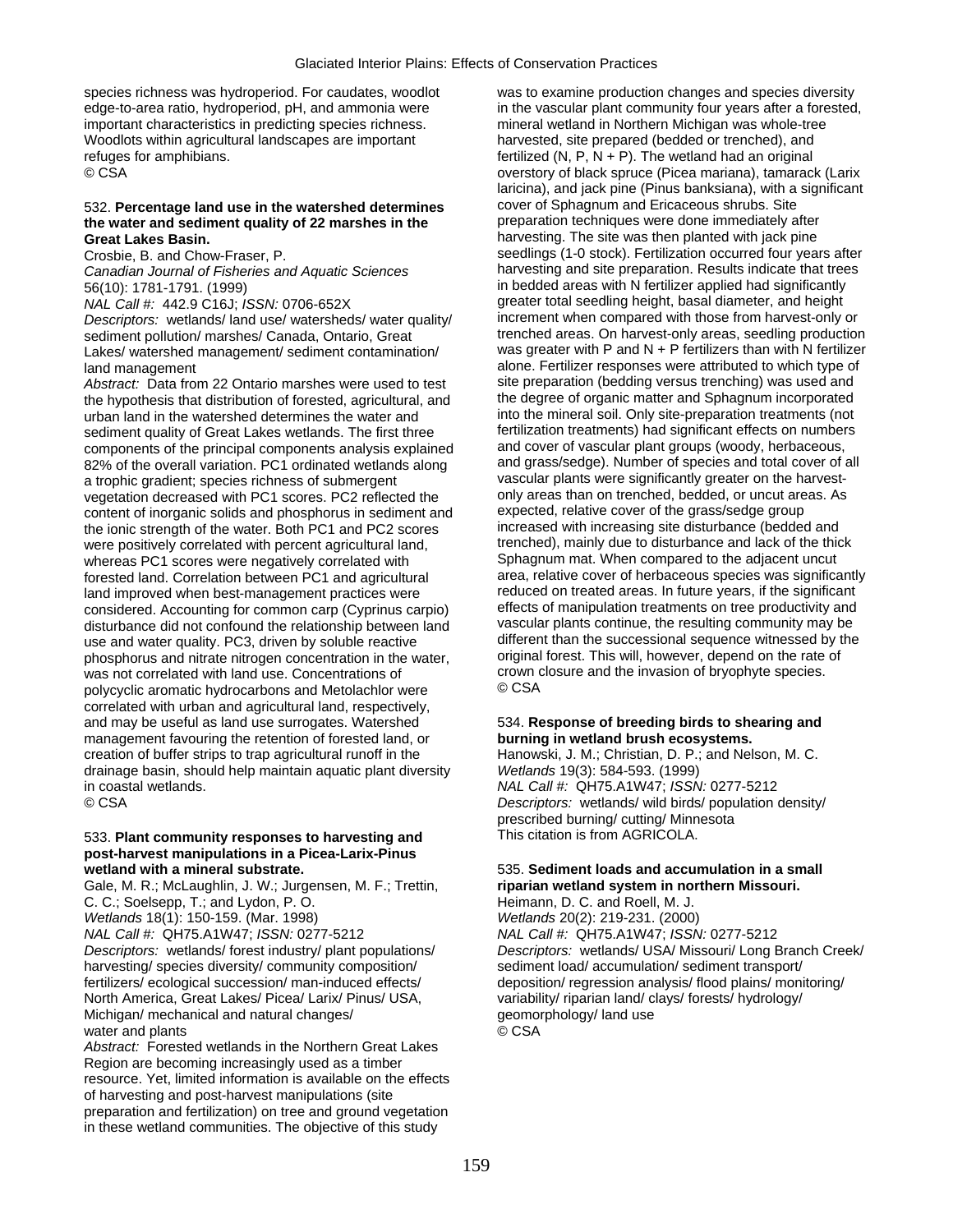536. **Soil organic matter and nitrogen cycling in response to harvesting, mechanical site preparation, and fertilization in a wetland with a mineral substrate.**  Mclaughlin, J. W.; Gale, M. R.; Jurgensen, M. F.; and Trettin, C. C.

*Forest Ecology and Management* 129(1-3): 7-23. (2000) *NAL Call #:* SD1.F73; *ISSN:* 0378-1127

*Descriptors:* wetlands/ soil organic matter/ cycling nutrients/ nitrogen/ minerals/ substrates/ fertilization/ forests/ decomposition/ soil solution/ organic carbon/ microorganisms/ agricultural practices/ North America, Great Lakes/ USA, Michigan

*Abstract:* Forested wetlands are becoming an important timber resource in the Upper Great Lakes Region of the US. However, there is limited information on soil nutrient cycling responses to harvesting and post-harvest manipulations (site preparation and fertilization). The objective of this study was to examine cellulose decomposition, nitrogen mineralization, and soil solution chemistry four years after a forested, mineral soil wetland in Northern Michigan was whole-tree harvested, site prepared, and fertilized  $(N, P, N + P)$ . Organic matter decomposition was greatest in the site preparation bedding treatment and lowest in whole-tree harvested with no mechanical site preparation treatment. Both N and P additions, alone and in combination resulted in increased cellulose decomposition regardless of site preparation treatment (15-38% for the harvest-only treatment, 20-40% for the bedded treatment, and 15-44% for the trenched treatment). However, based on dissolved organic carbon concentrations in the soil solution, organic matter decomposition was inhibited on an overall plot basis; that is, outside the area of cellulose strip placement. The site preparation bedding treatment resulted in a net mineralization of N (9.2 g-N m super(-2)) over a 10 week incubation period. The disc trench and harvest-only treatments resulted in a net immobilization of N (3.1 g-N m super(-2) and 1.5 g-N m super(-2), respectively). Nitrogen, P, and  $N + P$  inhibited N mineralization in the bedded treatment by 10-25% over the control. There was a fertilizer-induced increase in N immobilization of 50-60% and 25-50% in the harvest-only and trenched treatments, respectively. It appears that soil microorganisms at this site are limited by soluble C more than N or P. By adding cellulose strips to the soil, the soluble C limitation was, in

part, overcome. Once the soluble C limitation was alleviated, then the soil microorganisms responded positively to N and P additions. © CSA

# 537. **The vegetation of wet meadows in relation to their land-use.**

Galatowitsch, Susan M.; Whited, Diane C.; Lehtinen, Richard.; Husveth, Jason; and Schik, Karen *Environmental Monitoring and Assessment* 60(2): 121-144. (2000)

*NAL Call #:* TD194; *ISSN:* 0167-6369 *Descriptors:* conservation/ ecology: environmental sciences/ plant guild relative abundance/ assessment method: species composition/ assessment method: wetland biomonitoring/ biota shifts: land use response/ floristic composition/ landscape disturbance: agriculture, urbanization/ prairie glacial marsh: ecosystem/ site impacts: cultivation, stormwater/ vegetation: graminoid, herbaceous perennials/ wet meadow: ecosystem, land use changes, stressor response, vegetation

*Abstract:* Wetland biomonitoring approaches are needed to determine when changes in response to stressors are occurring and to predict the consequences of proposed land-use changes. These approaches require an understanding of shifts in biota that occur in response to land-use, data that are lacking for most kinds of wetlands. Changes in floristic composition corresponding to land-use differences at multiple scales (site to 2500 m radius) were characterized for 40 wet meadows associated with prairie glacial marshes in Minnesota (U.S.A.). In general, guild was more useful than species composition for indicating landuse impacts. Site impacts (stormwater, cultivation) and landscape disturbance (agriculture and urbanization, combined), coincide with a reduction in native graminoid and herbaceous perennial abundance (e.g., Carex lasiocarpa, Calamagrostis canadensis, Spartina pectinata). This vegetation is replaced with annuals (e.g, Bidens cernua, Polygonum pensylvanicum) in recently cultivated sites or introduced perennials (e.g., Phalaris arundinacea, Typha angustifolia) and floating aquatics (lemnids) in stormwater impacted wetlands. Ditches also reduce native perennial importance and increase perennials, but only when they are in highly impacted landscapes. © The Thomson Corporation

# **Wetlands as Agricultural Conservation Practices**

# 538. **Agricultural ponds support amphibian populations.**

Knutson, Melinda G.; Richardson, William B.; Reineke, David M.; Gray, Brian R.; Parmelee, Jeffrey R.; and Weick, Shawn E.

*Ecological Applications* 14(3): 669-684. (2004) *NAL Call #:* QH540.E23; *ISSN:* 1051-0761 *Descriptors:* wetlands/ Ambystoma tigrinum/ Caudata/ agricultural ponds/ agriculture/ communities/ conservation/ ecosystems/ freshwater ecology/ habitat management/ habitat use/ Houston & Winona Counties/ land zones/ management/ Minnesota/ nearctic region/ nitrogen/ North America/ phosphorus/ ponds/ productivity/ reproduction/ reproductive success/ species diversity/ USA/ wildlife/ tiger salamander

*Abstract:* In some agricultural regions, natural wetlands are scarce, and constructed agricultural ponds may represent important alternative breeding habitats for amphibians. Properly managed, these agricultural ponds may effectively increase the total amount of breeding habitat and help to sustain populations. We studied small, constructed agricultural ponds in southeastern Minnesota to assess their value as amphibian breeding sites. Our study examined habitat factors associated with amphibian reproduction at two spatial scales: the pond and the landscape surrounding the pond. We found that small agricultural ponds in southeastern Minnesota provided breeding habitat for at least 10 species of amphibians. Species richness and multispecies reproductive success were more closely associated with characteristics of the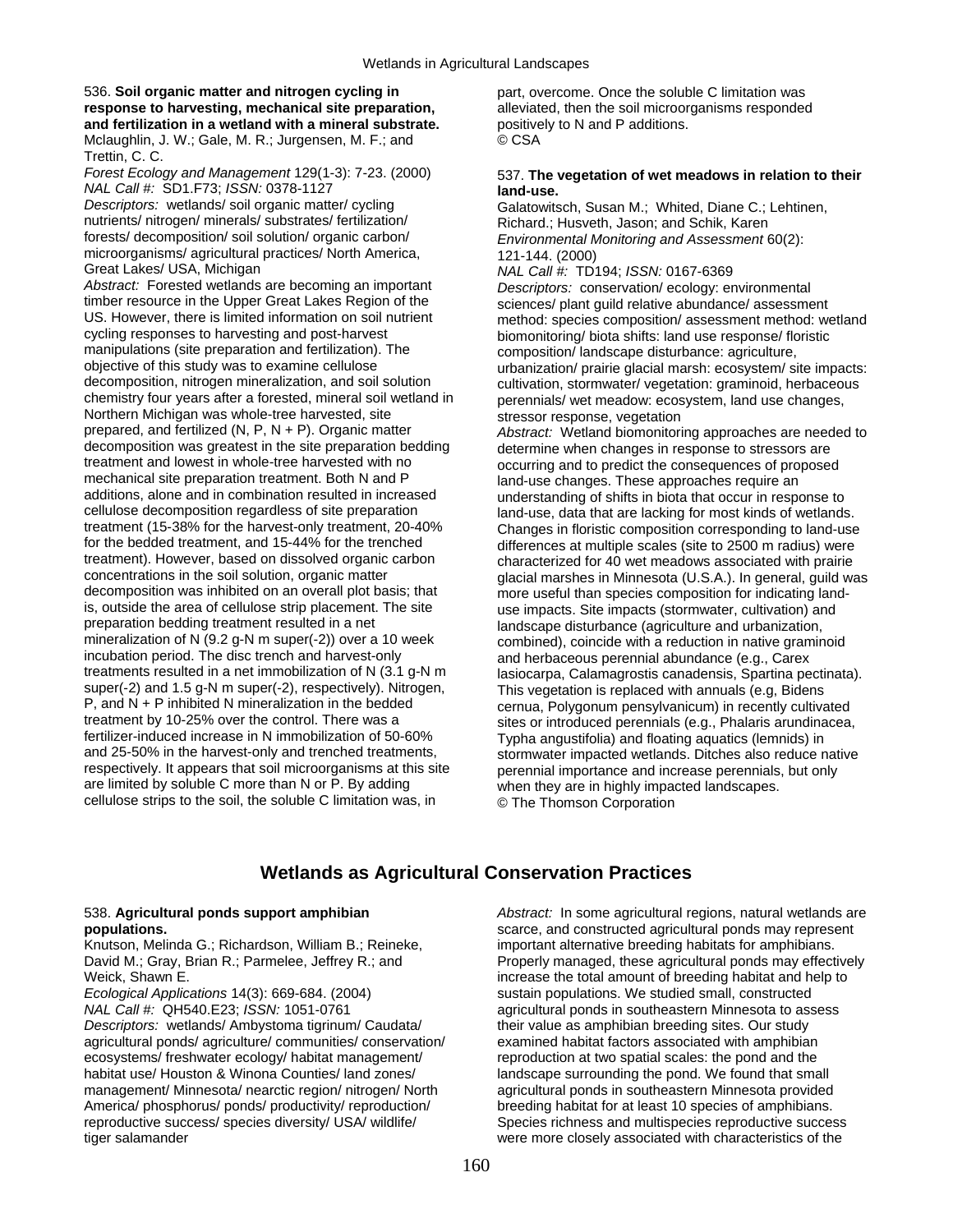pond (water quality, vegetation, and predators) compared with characteristics of the surrounding landscape, but individual species were associated with both pond and landscape variables. Ponds surrounded by row crops had similar species richness and reproductive success compared with natural wetlands and ponds surrounded by non-grazed pasture. Ponds used for watering livestock had elevated concentrations of phosphorus, higher turbidity, and a trend toward reduced amphibian reproductive success. Species richness was highest in small ponds, ponds with lower total nitrogen concentrations, tiger salamanders (Ambystoma tigrinum) present, and lacking fish. Multispecies reproductive success was best in ponds with lower total nitrogen concentrations, less emergent vegetation, and lacking fish. Habitat factors associated with higher reproductive success varied among individual species. We conclude that small, constructed farm ponds, properly managed, may help sustain amphibian populations in landscapes where natural wetland habitat is rare. We recommend management actions such as limiting livestock access to the pond to improve water quality, reducing nitrogen input, and avoiding the introduction of fish. © NISC

#### 539. **Alternative uses of wetlands other than conventional farming in Iowa, Kansas, Missouri, and Nebraska.**

Leventhal, E., EPA/171/R-92/006; Washington, DC: Environmental Protection Agency, 1990. *Descriptors:* wetlands/ land use/ agriculture/ economic

analysis/ sociological aspects/ environmental impact/ ecosystem disturbance/ USA/ conservation, wildlife management and recreation

*Abstract:* Conversion of wetlands in Iowa, Kansas, Missouri, and Nebraska into agricultural dry lands in the past several decades has occurred as a means to obtain profit from what landowners would otherwise consider unprofitable land. The activity has resulted in substantial losses of wetlands valued for their unique ability to mitigate flood and storm damage, control erosion, discharge and recharge groundwater, improve water quality, and support a wide diversity of fish, wildlife, and vegetation. Utilizing fish, wildlife, and vegetation from wetlands for profit is a way for wetland owners to recognize the value their wetlands add to their property. Landowners then have an incentive to preserve rather than convert their wetlands. [Sponsored by Environmental Protection Agency, Kansas City, KS. Region VII.] (DBO) © CSA

#### 540. **Atrazine mineralization potential in two wetlands.**  Anderson, K. L.; Wheeler, K. A.; Robinson, J. B.; and Tuovinen, O. H.

*Water Research* 36(19): 4785-4794. (Nov. 2002) *NAL Call #:* TD420.W3; *ISSN:* 0043-1354

*Descriptors:* wetlands/ water pollution/ fate of pollutants/ atrazine/ sediments/ comparison studies/ mineralization/ microbial degradation/ bacterial physiology/ microbiological studies/ pollution (water)/ sediment/ comparative studies/ mineralization/ biodegradation/ bogs/ agricultural runoff/ microbial activity/ USA, Ohio, Olentangy R./ USA, Ohio, Cedar Bog/ genetics/ sources and fate of pollution/ water treatment/ freshwater pollution/ water pollution: monitoring, control & remediation

*Abstract:* The fate of atrazine in agricultural soils has been studied extensively but attenuation in wetland systems has received relatively little attention. The purpose of this study was to evaluate the mineralization of atrazine in two wetlands in central Ohio. One was a constructed wetland, which is fed by Olentangy River water from an agricultural catchment area. The other was a natural fen (Cedar Bog) in proximity to atrazine-treated cornfields. Atrazine mineralization potential was measured by super(14)CO sub(2) evolution from [U-ring- super(14)C]-atrazine in biometers. The constructed wetland showed 70-80% mineralization of atrazine within 1 month. Samples of wetland water that were pre-concentrated 200-fold by centrifugation also mineralized 60-80% of the added atrazine. A high extent of atrazine mineralization (75-81% mineralized) was also associated with concentrated water samples from the Olentangy River that were collected upstream and downstream of the wetland. The highest levels of mineralization were localized to the top 5 cm zone of the wetland sediment, and the activity close to the outflow at the Olentangy wetland was approximately equal to that near the inflow. PCR amplification of DNA extracted from the wetland sediment samples showed no positive signals for the atzA gene (atrazine chlorohydrolase), while Southern blots of the amplified DNA showed positive bands in five of the six Olentangy wetland sediment samples. Amplification with the trzD (cyanuric acid amidohydrolase) primers showed a positive PCR signal for all Olentangy wetland sediment samples. There was little mineralization of atrazine in any of the Cedar Bog samples. DNA extracted from Cedar Bog samples did not yield PCR products, and the corresponding Southern hybridization signals were absent. The data show that sediment microbial communities in the Olentangy wetland mineralize atrazine. The level of activity may be related to the seasonality of atrazine runoff entering the wetland. Comparable activity was not observed in the Cedar Bog, perhaps because it does not directly receive agricultural runoff. Qualitatively, the detection of the genes was associated with measurable mineralization activity which was consistent with the differences between the two study sites.

© CSA

#### 541. **A constructed wetland treatment system designed for accommodation of both high nutrient nursery pad effluent and agriculture stormwater runoff.**

Lippmann, B. E.; Bouchard, V.; Quigley, M.; Martin, J.; Granata, T.; and Brown, L.

*Ohio Journal of Science* 102(1)(Mar. 2002) *NAL Call #:* 410 Oh3; *ISSN:* 0030-0950.

*Notes:* Conference: 111th Annual Meeting of the Ohio Academy of Science, Columbus, OH [USA], 5-7 Apr 2002 *Descriptors:* suspended sediments/ artificial wetlands/ wastewater treatment/ nutrients/ urban runoff/ agricultural runoff/ pollutants/ storm runoff/ drainage/ nonpoint pollution sources/ settling basins/ wastewater treatment processes/ water & wastewater treatment

*Abstract:* Constructed wetlands have been developed for two main reasons: to substitute function for a natural wetland that was lost or removed, or to enable watershed managers to reduce or remove toxic or harmful substances from drainages. Many agricultural constructed wetlands are designed to ameliorate impacts of stressful environmental inputs, such as high nitrogen concentrations, chemical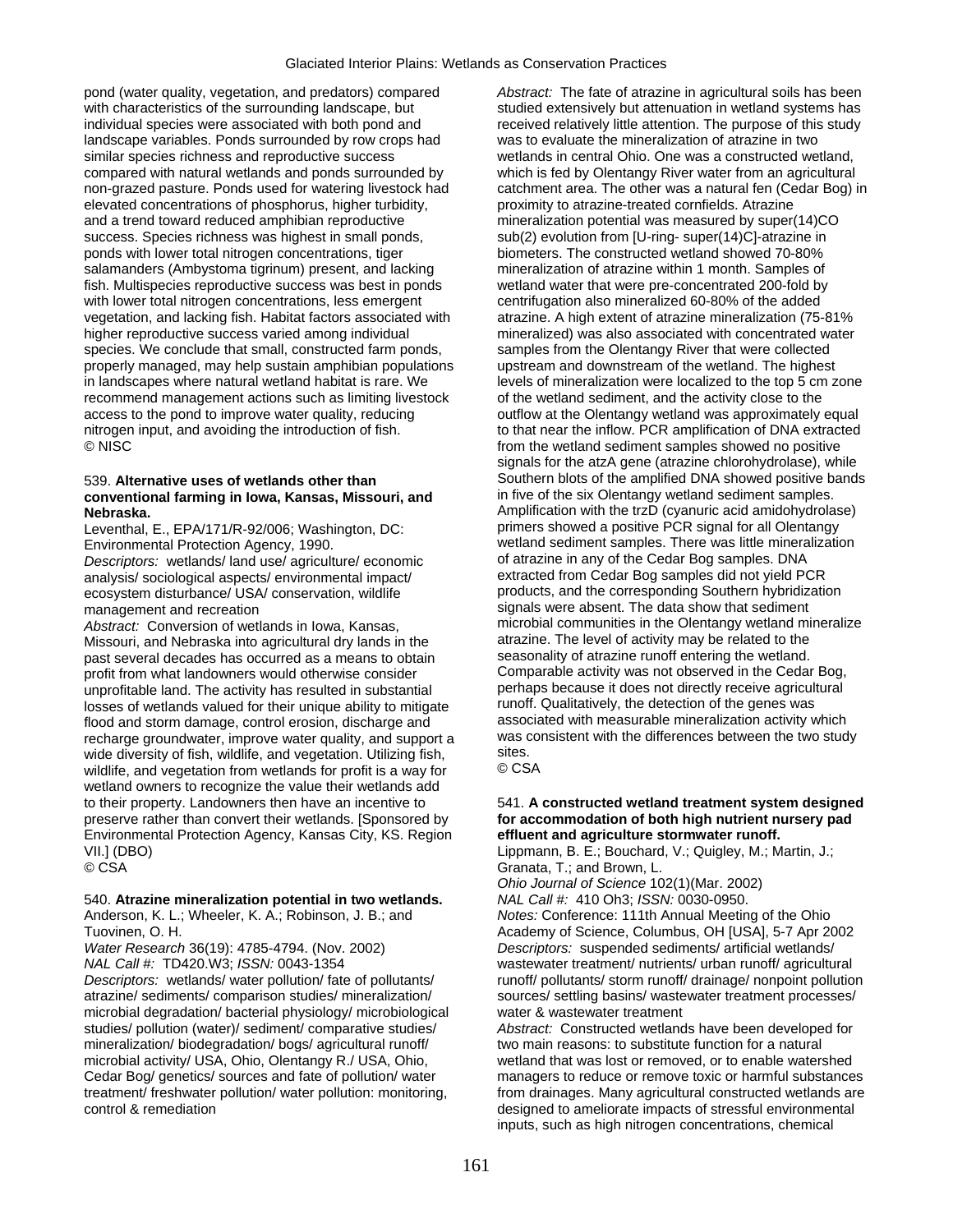pollution and sediment. Urban "detention ponds" are usually designed to slow runoff and to filter petrochemical pollutants, but not sediments. This study focuses on the potential for treating multiple land-use inputs within a single wetland system. A double basin constructed wetland treatment system (CWTS) has been constructed on the OSU Waterman Farm to test the treatment of a consistently high nutrient influent--a nursery container production pad- while providing sufficient retention of periodic storm water runoff from agricultural drainages. Nutrient and suspended sediment concentrations will be quantified at several points in the CWTS. Random soil samples will be tested periodically for bulk density, percent carbon and methane, carbon dioxide and denitrification potentials. Plant community structure (LAI, biomass, species composition) and sediment dynamics will indicate water treatment performance. Initial results include bulk density range between 1.18-1.98 g/cm super(3) and LAI range between 0.04-0.44. It is hypothesized that from the inlet to the outlet of each wetland cell, plant density will decrease, species diversity will increase and sediment deposition and pollutant level will decrease. This CWTS was created to explore minimization of costs and land requirements for agricultural wetlands, and to demonstrate a method for zero-discharge farming practice. © CSA

# 542. **Constructed wetlands for river water quality improvement.**

Kadlec, R. H. and Hey, D. L. *Water Science and Technology* 29(4)(1994) *NAL Call #:* TD420.A1P7; *ISSN:* 0273-1223. *Notes:* Conference: IAWQ 3. Int. Specialist Conf. on Wetland Systems in Water Pollution Control, Sydney (Australia), 23-25 Nov 1992; Issue editors: Bavor, H. J. and Mitchell, D. S.

*Descriptors:* wetlands/ wastewater treatment/ urban watersheds/ agricultural runoff/ nonpoint pollution sources/ aquatic plants/ sediments/ phosphorus removal/ hydrology/ rivers/ drainage water/ water quality control/ biofilters/ pollutants/ biofiltration/ USA, Illinois, Wadsworth/ urban watersheds/ nonpoint pollution sources/ phosphorus removal/ biofiltration/ drainage water/ biofilters/ pollutants/ wastewater treatment processes/ methods and instruments/ freshwater pollution

*Abstract:* The Des Plaines River Wetlands Demonstration Project has reconstructed four wetlands in Wadsworth, Illinois, USA. The river drains an agricultural and urban watershed, and carries a non-point source contaminant load of sediment, nutrients and agricultural chemicals. Up to 40% of the average stream flow is pumped to the wetlands, and allowed to return from the wetlands to the river through control structures followed by vegetated channels. Native wetland plant species have been established, ranging from cattail, bulrushes, water lilies, and arrowhead to duckweed and algae. Pumping began in the summer of 1989, and has continued during the ensuing spring, summer and fall periods. The experimental design provides for different hydraulic loading rates, ranging from 5 to 60 cm/week. Intensive wetland research began in late summer 1989, and continues to present. Detailed hydrology is measured for each wetland. Sediment removal efficiencies ranged from 86-100% for the four cells during summer, and from 38-95% during winter. Phosphorus removal efficiencies ranged from 60-100% in summer and

27-100% in winter. The river contains both old, persistent and modern, degradable agricultural chemicals. The principal modern pollutant is atrazine, of which the wetlands remove approximately half. The project is successfully illustrating the potential of constructed wetlands for controlling non-point source pollution at an intermediate position in the watershed. © CSA

# 543. **Creation and restoration of riparian wetlands in the agricultural Midwest.**

Klarquist, J. E.; Levine, D. A.; Finn, V. M.; and Willard, D. E. In: Wetland Creation and Restoration: The Status of the Science.

Covelo, Calif.: Island Press, 1990; pp. 327-350. *Notes:* ISBN: 1559630450

*NAL Call #:* QH541.5.M3W462

*Descriptors:* artificial wetlands/ habitat restoration/ riparian land/ water resources management/ wetland restoration/ hydrologic budget/ planting management/ riparian vegetation/ riparian waters/ vegetation regrowth/ water resources development

*Abstract:* Effective restoration of riparian wetlands in the agricultural midwest region of the United States demands an early determination of project goals. There are no systematic records of the changes and developments that have occurred in and around several hundred large midwestern reservoirs with extensive wetland systems. Established goals will narrow the choices of potential project sites, which can then be evaluated based on hydrology, substrate, seedbank viability, and water quality. Creation and restoration plans should include a realistic timetable that accounts for construction and hydrology constraints, including specifications for revegetation species. Finally, plans should estimate long-term vegetation management requirements and establish monitoring schedules to assess project success. © CSA

#### 544. **Denitrification in sediments of a Lake Erie coastal wetland (Old Woman Creek, Huron, Ohio, USA).**  Tomaszek, J. A.; Gardner, W. S.; and Johengen, T. H.

*Journal of Great Lakes Research* 23(4): 403-415. (1997) *NAL Call #:* GB1627.G8J6; *ISSN:* 0380-1330 *Descriptors:* wetlands/ denitrification/ sediments/ cores/ analytical methods/ chemical reactions/ nutrients/ estuaries/ USA, Ohio, Old Woman Creek/ sediment chemistry/ nitrogen/ nutrient cycles/ agricultural pollution/ agricultural runoff/ USA, Ohio, Old Woman Creek/ USA, Ohio, Erie L./ chemical processes/ characteristics, behavior and fate/ freshwater pollution

*Abstract:* Denitrification in Old Woman Creek estuary (Lake Erie) sediments was measured by an in vitro N sub(2)-flux method with intact cores and by an in situ chamber method. In both methods, nitrogen gas, the end product of denitrification, was measured directly by gas chromatography. The in situ approach allowed measurement of denitrification directly over short time intervals but its use was limited to shallow depths. Denitrification rates measured with in situ chambers agreed well with those from in vitro intact cores when temperatures in the estuary remained constant. However, the two methods could not be accurately compared during the spring when temperature increased rapidly, because of the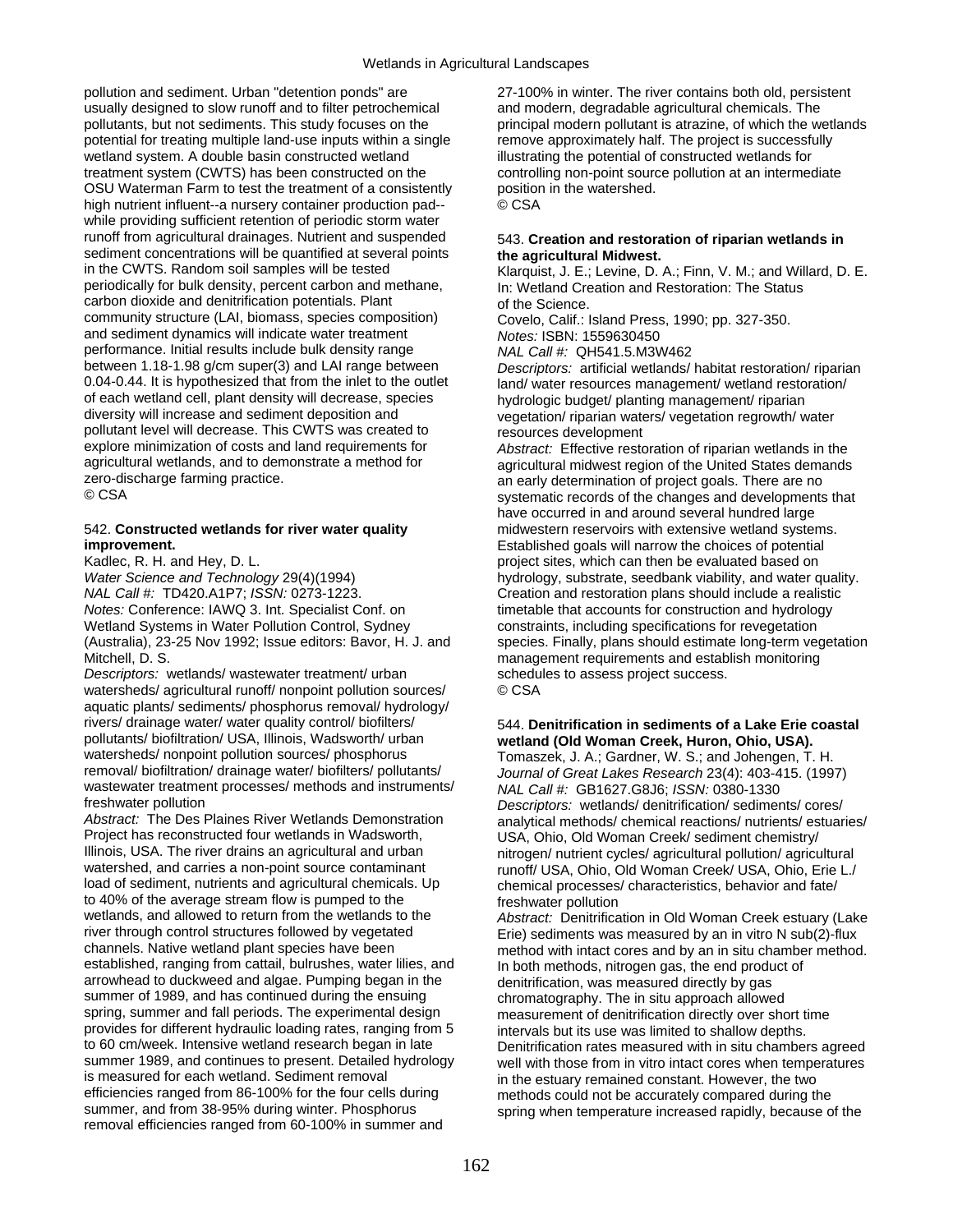4-day pre-incubation time needed for sparging for the in vitro method. In vitro denitrification rates ranged from ca 40 to 135 mu mole N sub(2) m super(-2) h super(-1) in October 1993 and from 66 to 428 mu mole N sub(2) m super(-2) h super(-1) in May and July 1994. Oxygen consumption rates in these experiments ranged from 0.71 to 3.0 mmole O sub(2) m super(-2) h super(-1). Denitrification rates tended to decrease along the flow axis but differences among stations were usually not significant. In situ N sub(2) accumulation rates ranged from 45 mu mole N sub(2) m super(-2) h super(-1) in dark chambers during October 1993 up to apparent values of 2,100 mu mole N sub(2) m super(-2) h super(-1) in May 1994, immediately after the water temperature had rapidly increased to 27 degree C. These calculated values included gas-solubility corrections due to the watertemperature increases. In situ measurements of denitrification rates in transparent chambers were 76-79% higher than rates measured in a similar dark chamber. The results suggest that denitrification is an important sink for nitrogen in Old Woman Creek estuary and that environmental conditions such as temperature, light, and available substrate affect denitrification rates. © CSA

# 545. **Development of community metrics to evaluate recovery of Minnesota wetlands.**

Galatowitsch, S. M.; Whited, D. C.; and Tester, J. R. *Journal of Aquatic Ecosystem Stress and Recovery* 6(3): 217-234. (1998)

*NAL Call #:* QH541.5.W3 J68; *ISSN:* 1386-1980. *Notes:* Special Issue: Recovery in Aquatic Ecosystems. *Descriptors:* wetlands/ environmental monitoring/ indicator species/ methodology/ land use/ restoration/ ecosystems/ long-term changes/ community composition/ land management/ bioindicators/ surface water/ birds/ populations/ USA, Minnesota/ land restoration/ pollution monitoring and detection/ protective measures and control/ watershed protection/ environmental action *Abstract:* Monitoring wetland recovery requires assessment tools that efficiently and reliably discern ecosystem changes in response to changes in land use. The biological indicator approach pioneered for rivers and streams that uses changes in species assemblages to interpret degradation levels may be a promising monitoring approach for wetlands. We explored how well metrics based on species assemblages related to land use patterns for eight kinds of wetlands in Minnesota. We evaluated land use on site and within 500 m, 1000 m, 2500 m and 5000 m of riverine, littoral, and depressional wetlands ( $n = 116$ ) in three ecoregions. Proportion of agriculture, urban, grassland, forest, and water were correlated with metrics developed from plant, bird, fish, invertebrate, and amphibian community data collected from field surveys. We found 79 metrics that relate to land use, including five that may be useful for many wetlands: proportion of wetland birds, wetland bird richness, proportion of insectivorous birds, importance of Carex, importance of invasive perennials. Since very few metrics were significant for even one-half of the wetland types surveyed, our data suggest that monitoring recovery in wetlands with community indicators will likely require different metrics, depending on

type and ecoregion. In addition, wetlands within extensively degraded ecoregions may be most problematic for indicator development because biotic degradation is historic and severe. © CSA

#### 546. **Does facilitation of faunal recruitment benefit ecosystem restoration? An experimental study of invertebrate assemblages in wetland mesocosms.**  Brady, V. J.; Cardinale, B. J.; Gathman, J. P.; and Burton, T. M.

*Restoration Ecology* 10(4): 617-626. (Dec. 2002) *NAL Call #:* QH541.15.R45R515; *ISSN:* 1061-2971 *Descriptors:* wetlands/ community structure/ aquatic ecosystems/ conservation/ zoobenthos/ macrofauna/ environment management/ nature conservation/ restoration/ transplantation/ stocking (organisms)/ biotic factors/ recruitment/ community composition/ colonization/ aquatic insects/ freshwater molluscs/ mesocosms/ comparative studies/ Chironomidae/ Gastropoda/ Invertebrata/ midges/ poor colonizers/ vegetation/ sediment plugs/ gastropods/ slugs/ snails/ aquatic entomology/ insects/ conservation, wildlife management and recreation *Abstract:* We used wetland mesocosms (1) to experimentally assess whether inoculating a restored wetland site with vegetation/sediment plugs from a natural wetland would alter the development of invertebrate communities relative to unaided controls and (2) to determine if stocking of a poor invertebrate colonizer could further modify community development beyond that due to simple inoculation. After filling mesocosms with soil from a drained and cultivated former wetland and restoring comparable hydrology, mesocosms were randomly assigned to one of three treatments: control (a reference for unaided community development), inoculated (received three vegetation/sediment cores from a natural wetland), and stocked + inoculated (received three cores and were stocked with a poorly dispersing invertebrate groupgastropods). All mesocosms were placed 100 m from a natural wetland and allowed to colonize for 82 days. Facilitation of invertebrate colonization led to communities in inoculated and stocked + inoculated treatments that contrasted strongly with those in the unaided control treatment. Control mesocosms had the highest taxa richness but the lowest diversity due to high densities and dominance of Tanytarsini (Diptera: Chironomidae). Community structure in inoculated and stocked + inoculated mesocosms was more similar to that of a nearby natural wetland, with abundance more evenly distributed among taxa, leading to diversity that was higher than in the control treatment. Inoculated and stocked + inoculated communities were dominated by non-aerial invertebrates, whereas control mesocosms were dominated by aerial invertebrates. These results suggest that facilitation of invertebrate recruitment does indeed alter invertebrate community development and that facilitation may lead to a more natural community structure in less time under conditions simulating wetland restoration. © CSA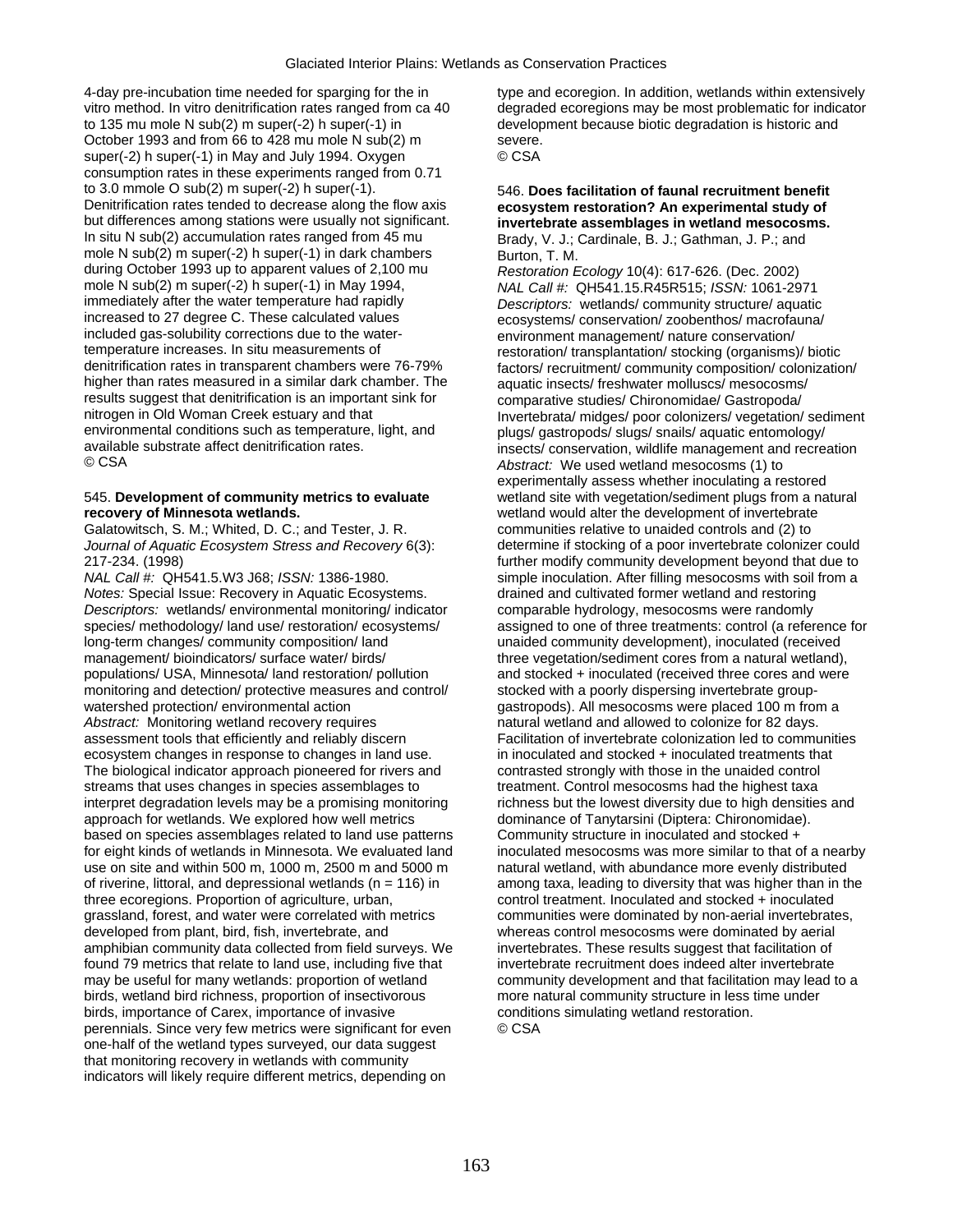# 547. **Duffy's Marsh Wetland Restoration Project in Marquette County, Wisconsin.**

Nimmer, G. L.

In: ASAE Annual International Meeting. (Held 12 Jul 1998- 16 Jul 1998 at Orlando, Florida, USA.) St Joseph, Mich.: American Society of Agricultural Engineers; pp. 21; 1998. *Notes:* ASAE Paper no. 982019

*Descriptors:* wetlands/ water management/ drainage systems

*Abstract:* In 1997, the 1722-acre Duffy's Marsh Wetland Restoration Project was completed through the cooperative efforts of nine landowners participating in the USDA Wetland Reserve Program (WRP). In comparison to the average WRP project size of 50-100 acres, this is the largest WRP restoration project in Wisconsin (USA). Prior to restoration, a surface drainage system comprised of ditches around nearly every 40 acre parcel drained the large muck farming area. The Natural Resources Conservation Service assisted in implementing a plan to install 3500 ft of embankments, 13 ditch plugs, and a rock spillway outlet to restore the wetlands. This study describes the characteristics of planning, design, and construction of a large wetland restoration and shares effective restoration techniques and experiences gained in this project. © CAB International/CABI Publishing

### 548. **Early development of vascular vegetation of constructed wetlands in northwest Ohio receiving agricultural waters.**

Luckeydoo, L. M.; Fausey, N. R.; Brown, L. C.; and Davis, C. B.

*Agriculture, Ecosystems & Environment* 88(1): 89-94. (2002)

*NAL Call #:* S601.A34; *ISSN:* 0167-8809 *Descriptors:* wetlands/ vegetation/ irrigation water/ pollution control/ subsurface irrigation/ water management/ reservoirs/ seed germination/ land restoration/ natural regeneration/ Ohio

*Abstract:* Constructed wetlands are currently being explored for use in reducing non-point source (NPS) pollution. The Wetland Reservoir Subirrigation System (WRSIS) project links water management in agricultural fields, constructed wetlands and water storage reservoirs to enhance crop production and reduce delivery of agrichemicals and sediments to local waterways. Three WRSIS demonstration sites have been developed on prior converted cropland in the Maumee River watershed located in northwest Ohio. Construction of the wetlands was completed in 1996 and they were then allowed to passively revegetate while receiving drainage water from adjacent fields. The primary goal of this study was to characterize the initial development of vegetation, and the availability of propagules within these wetlands. Preliminary vegetation inventories conducted in 1998 identified moderate species richness but low percentage of wetland species. A germination study completed on soils from one location showed additional viable wetland species available in the seed bank. Passive revegetation of these three constructed wetlands associated with WRSIS systems has resulted in good vegetation cover, but it is lacking the desired percentage of wetland species to date. Passive

revegetation may prove to be an effective and economical method of revegetating constructed wetlands within agricultural landscapes that have suitable propagule availability.

This citation is from AGRICOLA.

### 549. **Effect of plant species on denitrification and methane emission in constructed wetlands.**

Smialek, J.; Bouchard, V.; Quigley, M.; Granata, T.; Martin, J.; and Brown, L.

*Ohio Journal of Science* 103(1): A39. (Mar. 2003) *NAL Call #:* 410 Oh3; *ISSN:* 0030-0950.

*Notes:* Conference: 112th Annual Meeting of The Ohio Acaemy of Science, Findlay, OH (USA), 4-6 Apr 2003 *Descriptors:* wetlands/ denitrification/ methane/ sediment contamination/ vegetation/ nutrients/ nonpoint pollution sources/ water pollution control/ agricultural runoff/ organic matter/ water quality control/ USA, Ohio/ chemical processes/ water pollution: monitoring, control & remediation

*Abstract:* Wetlands' ability to retain excess nutrients in waterways at low costs makes them an attractive method of controlling agricultural non-point source pollution. However, it is estimated that wetlands contribute more than 40% of the annual atmospheric methane (CH sub(4)) loading. Vegetation is an important factor in controlling methane emissions by contributing organic matter to the sediments, creating oxidized sediments, and acting as conduits for gas escape into the atmosphere. The objective of this project was to examine how vegetation can be utilized to construct a treatment wetland that has a maximum rate of denitrification and a minimum rate of methane emission. This research was conducted May-November 2002 on a constructed treatment wetland at Waterman Farm on the Columbus campus of Ohio State University. Measurements of CH sub(4) and CO sub(2) production and emission, denitrification, plant biomass, and nutrient concentration were estimated in 15 unplanted plots, 15 planted with woody (Salix) species, and 15 herbaceous (Juncus) plots. Water quality improvement by denitrification was evident along the wetland. At 15 cm below the sediment, CO sub(2) concentration averaged 7300-9200 ppm, higher than CH sub(4) (1200-4800ppm). CH sub(4) concentrations were significantly different between Juncus (1200ppm) and Salix (4800ppm) species. During evening hours, Juncus emission of CO sub(2) and CH sub(4) was 3-4 times higher than Salix; however, during morning hours Juncus species decrease their emission and Salix species emit 3-4 times more gas. The selection of specific plants could be used as a design tool in constructed wetlands to limit greenhouse gas emissions. © CSA

#### 550. **The effect of water table depth on white spruce (Picea glauca) seedling growth in association with the marsh reed grass (Calamagrostis canadensis) on wet mineral soil.**

Rivard, P. G.; Woodward, P. M.; and Rothwell, R. L. *Canadian Journal of Forest Research* 20(10): 1553-1558. (Oct. 1990) *NAL Call #:* SD13.C35; *ISSN:* 0045-5067 *Descriptors:* wetlands/ bluejoint grass/ grasses/ forestry/ marsh plants/ spruce trees/ water table/ competition/ marshes/ nutrients/ plant growth/ seedlings/ water depth/ water and plants/ groundwater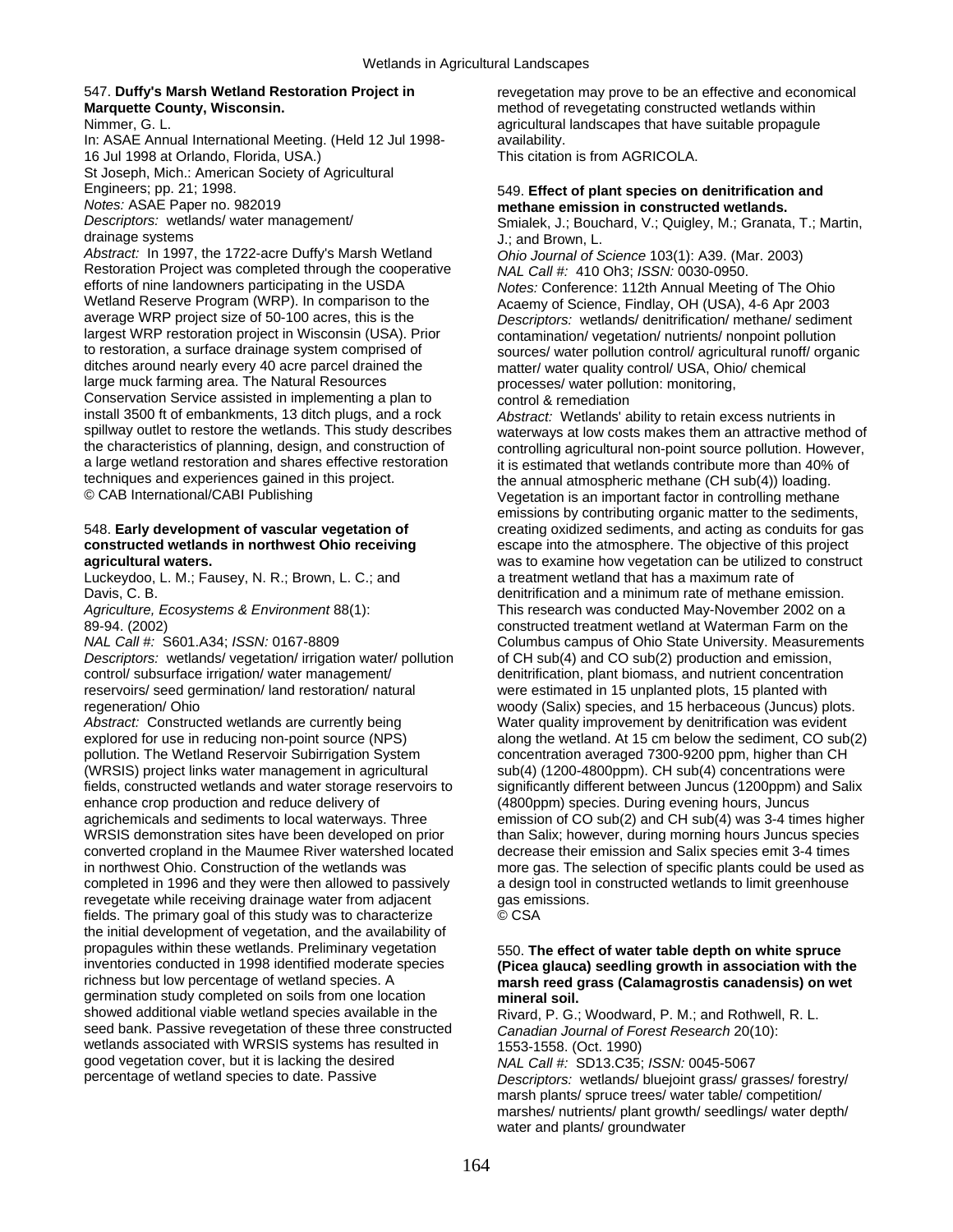*Abstract:* Whether or not the survival, growth, and nutrient content of white spruce seedlings were significantly affected by competition with marsh reed grass, under simulated water table conditions on wet mineral soil substrates was investigated. The effect of water table depth (10, 20, and 40 cm) in association with marsh reed grass (Calamagrostis canadensis (Michx.)Beauv.) on white spruce (Picea glauca (Moench)Voss) 2 + 0 seedling survival and growth was tested over a 5-month period. All spruce seedlings grown alone survived, whereas, 16.7% of the trees died when grown with reed grass. The root weight and total weight of spruce seedlings and marsh reed grass were significantly affected by the water table depth. The weight of both components increased as the water table decreased. Over 80% of the roots by weight for both species were found in the upper 10 cm of the soil profile regardless of water table depth. The presence of marsh reed grass significantly affected the growth of spruce seedlings. The nutrient concentration of the white spruce foliage was significantly affected by water table depths and the presence of grass. This accumulation of marsh reed grass near the surface demonstrates the semi-aquatic nature of this species and suggests why it is a successful competitor of white spruce on wetter sites. (Author's abstract) © CSA

# 551. **Effectiveness of a coastal wetland in reducing the movement of agricultural pollutants into Lake Erie.**

Krieger, K. A. and Ohio Sea Grant(2001). *Notes:* Other numbers: OHSU-T-01-003 <http://nsgl.gso.uri.edu/ohsu/ohsut01003.pdf>

*Descriptors:* wetlands/ lakes/ freshwater pollution/ pollution dispersion/ barriers/ pollution control/ removal/ nutrients (mineral)/ pesticides/ chemical pollutants/ environmental factors/ hydrology/ atmospheric precipitations/ evaporation/ USA, Erie L./ USA, Ohio, Old Woman Creek Wetland/ Canada, Ontario, Erie L./ North America, Great Lakes/ pollution mitigation/ prevention and control *Abstract:* The primary goal of this study was to characterize the nature and efficiency of pollution mitigation over a range of hydrologic conditions and for a broad range of substances within a representative riverine-palustrine coastal wetland. Old Woman Creek Wetland near Huron, Ohio, was selected for study because it is believed to represent many other Lake Erie tributaries prior to modification by dredging, development into marinas, filling, and other destructive activities. The authorities develop annual and seasonal surface water budgets based on fluxes of total suspended solids, nutrients, and pesticides into and out of the wetland, and precipitation, pan evaporation, and upstream and downstream flows. © CSA

#### 552. **Effectiveness of constructed wetlands in reducing nitrogen and phosphorus export from agricultural tile drainage.**

Kovacic, D. A.; David, M. B.; Gentry, L. E.; Starks, K. M.; and Cooke, R. A.

*Journal of Environmental Quality* 29(4): 1262-1274. (2000) *NAL Call #:* QH540.J6; *ISSN:* 0047-2425

*Descriptors:* wetlands/ water quality/ nonpoint pollution sources/ agricultural runoff/ nitrogen/ phosphorus/ tile drainage/ surface water/ drinking water/ water quality (natural waters)/ pollution (nonpoint sources)/ runoff

(agricultural)/ drainage/ surface water/ water supplies (potable)

*Abstract:* Much of the nonpoint N and P entering surface waters of the Midwest is from agriculture. We determined if constructed wetlands could be used to reduce nonpoint N and P exports from agricultural tile drainage systems to surface waters. Three treatment wetlands (0.3 to 0.8 ha in surface area, 1200 to 5400 m super(3) in volume) that intercepted subsurface tile drainage water were constructed in 1994 on Colo soils (fine-silty, mixed, superactive, mesic Cumulic Endoaquoll) between upland maize (Zen mays L.) and soybean [Glycine max (L.) Merr.] cropland and the adjacent Embarras River. Water (tile flow, precipitation, evapotranspiration, outlet flow, and seepage) and nutrient (N and P) budgets were determined from 1 Oct. 1994 through 30 Sept. 1997 for each wetland. Wetlands received 4639 kg total N during the 3-yr period (96% as NO sub(3)- N) and removed 1697 kg N, or 37% of inputs. Wetlands decreased NO sub(3)-N concentrations in inlet water (annual outlet volume weighted average concentrations of 4.6 to 14.5 mg N L super(-1)) by 28% compared with the outlets. When the wetlands were coupled with the 15.3-m buffer strip between the wetlands and the river, an additional 9% of the tile NO sub(3)-N was apparently removed, increasing the N removal efficiency to 46%. Overall, total P removal was only 2% during the 3-yr period, with highly variable results in each wetland and year. Treatment wetlands can be an effective tool in reducing agricultural N loading to surface water and for attaining drinking water standards in the Midwest. © CSA

#### 553. **Evaluating perturbations and developing restoration strategies for inland wetlands in the Great Lakes Basin.**

Detenbeck, N. E.; Galatowitsch, S. M.; Atkinson, J.; and Ball, H.

*Wetlands* 19(4): 789-820. (1999)

*NAL Call #:* QH75.A1W47; *ISSN:* 0277-5212. *Notes:* Conference: Temperate Wetlands Restoration Workshop, Barrie, ON (Canada), 27 Nov-1 Dec 1995 *Descriptors:* wetlands/ land reclamation/ land management/ hydrology/ water quality/ vegetation/ exotic species/ sedimentation/ disturbance/ environmental restoration/ nature conservation/ ecosystem disturbance/ eutrophication/ land use/ land restoration/ land/ water quality (natural waters)/ land restoration/ North America, Great Lakes

*Abstract:* Wetland coverage and type distributions vary systematically by ecoregion across the Great Lakes Basin. Land use and subsequent changes in wetland type distributions also vary among ecoregions. Incidence of wetland disturbance varies significantly within ecoregions but tends to increase from north to south with intensity of land use. Although the nature of disturbance activities varies by predominant land-use type, mechanisms of impact and potential response endpoints appear to be similar across agricultural and urban areas. Based on the proportion of associated disturbance activities and proportion response endpoints affected, the highest ranking mechanisms of impact are sedimentation/turbidity, retention time, eutrophication, and changes in hydrologic timing. Disturbance activities here are defined as events that cause wetland structure or function to vary outside of a normal range, while stressors represent the individual internal or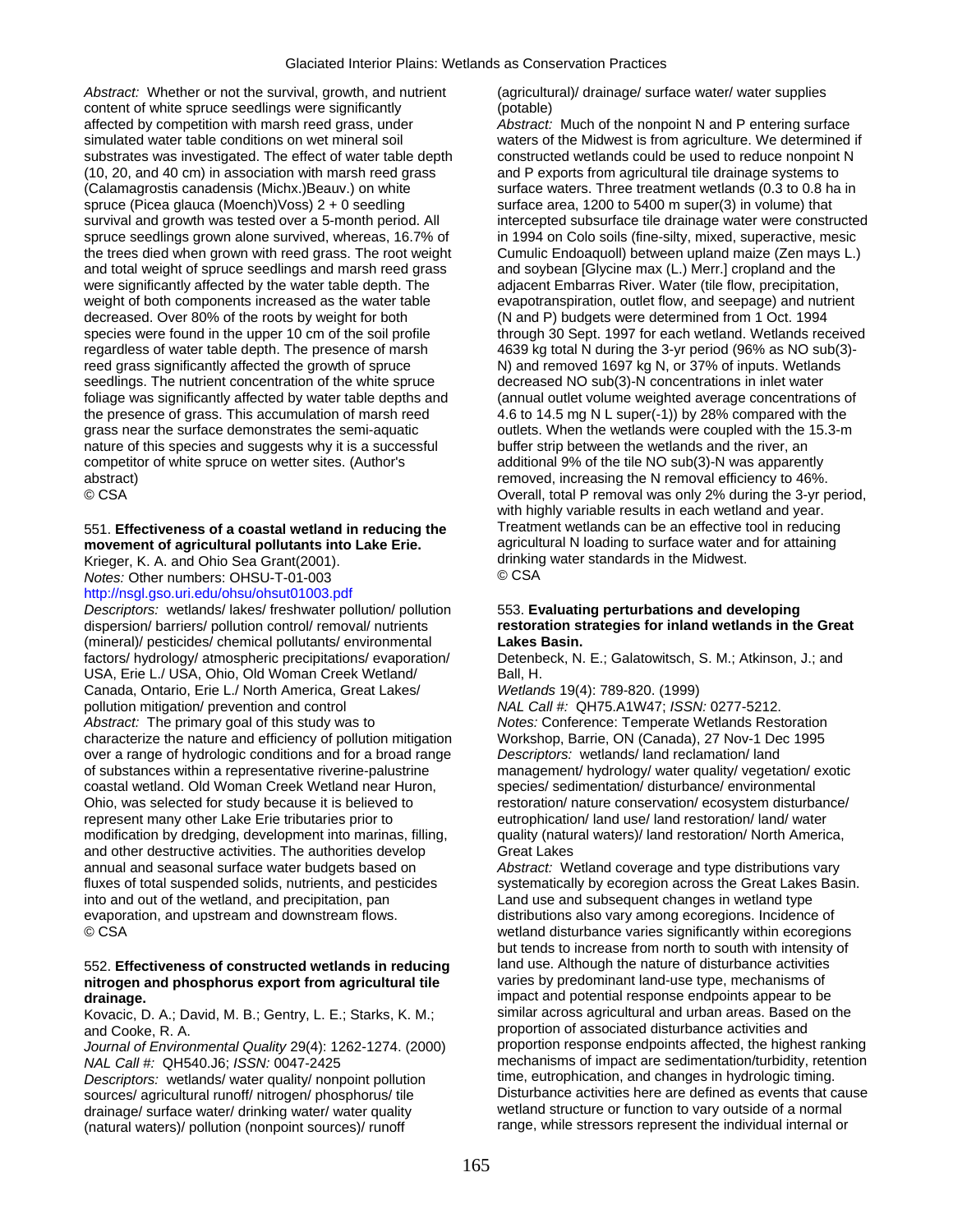external agents (causes) that act singly or in combination to impair one or more wetland functions. Responses most likely associated with disturbance activities based on shared mechanisms of impact are 1) shifts in plant species composition, 2) reduction in wildlife production, 3) decreased local or regional biodiversity, 4) reduction in fish and/or other secondary production, 5) increased flood peaks/frequency, 6) increased aboveground production, 7) decreased water quality downstream, and 8) loss of aquatic plant species with high light compensation points. General strategies and goals for wetland restoration can be derived at the ecoregion scale using information on current and historic wetland extent and type distributions and the distribution of special-concern species dependent on specific wetland types or mosaics of habitat types. Restoration of flood-control and water-quality improvement functions will require estimates of wetland coverage relative to total land area or specific land uses (e.g., deforestation, urbanization) at the watershed scale. The high incidence of disturbance activities in the more developed southern ecoregions of both Canada and the U.S. is reflected in the loss of species across all wetland types. The species data here suggest that an effective regional strategy must include restoration of a diversity of wetland types, including the rarer wetland types (wet meadows, fens), as well as forested swamps, which were extensive historically. The prevalence of anthropogenic stresses and openwater habitats likely contributes to the concentration of exotic species in inland wetlands of the southern Great Lakes ecoregions. Vegetation removal and site disturbance are the best- documented causes for plant invasions, and encroachment activities are common in marshes and ponds of the southern ecoregions. © CSA

# 554. **GIS-based estimates of former and current depressional wetlands in an agricultural landscape.**

McCauley, L. A. and Jenkins, D. G. *Ecological Applications* 15(4): 1199-1208. (Aug. 2005) *NAL Call #:* QH540.E23; *ISSN:* 1051-0761 *Descriptors:* wetlands/ models/ landscape/ geographic information systems/ metapopulations/ man-induced effects/ land use/ ecological distribution/ hydrology/ biological settlement/ quantitative distribution/ agriculture/ USA, Illinois/ USA, Illinois, Champaign Cty./ habitat community studies/ mechanical and natural changes *Abstract:* Before European settlement, 23% of Illinois (3.2 million of 14 million ha) was covered by wetlands. It is estimated that 90% of those wetlands were lost during conversion of the landscape to agriculture and urban use. Champaign County was one of the most extensively drained counties in Illinois, with 39-60% of original county area estimated to have been drained. Current and future efforts to conserve and restore wetlands would benefit from information on the number and distribution of former wetlands. We used GIS to estimate the spatial extent, density, pattern, and sizes of former and extant depressional wetlands in Champaign County. We derived several models of former wetlands; all models used hydric soils but varied by using Digital Raster Graphics (DRG), 30 m Digital Elevation Models (DEM), or Digital Orthophotography Quarter Quadrangles (DOQ). We also combined the DRG and DEM models, and we conducted visual field surveys for saturated or ponded conditions to test the models. The DRG model was conservative: it

identified fewer and larger wetlands than the DEM model (the DOQ model was judged inadequate). Depending on the model selected, we estimated that 1077-4090 depressional wetlands formerly existed in the county, and that 78.6-91.6% were drained, accounting for 1108-2777 ha of lost wetland habitat in Champaign County alone. Thus, depressional wetlands accounted for the vast majority of historical wetland loss and should be a priority for wetland restoration efforts. Spatial pattern among wetlands also changed: an organism adapted to the former landscape had >50% probability of reaching another wetland within 260 m: today that same species faces a 7.8% probability at that distance. The modern landscape of Champaign County (and others like it) poses potential risk for remaining wetland metapopulations, and GIS models of precise former wetlands locations can be a valuable initial tool for wetland conservation and restoration efforts. © CSA

#### 555. **Groundwater impacts from an unlined constructed wetland system receiving waste from a swine operation.**

Reaves, R. P.; DuBowy, P. J.; Jones, D. D.; and Sutton, A. L.

In: Proceedings: 2nd International Conference on Groundwater Ecology. (Held 27 Mar 1994-30 Mar 1994 at Atlanta, GA.) Stanford, J. A. and Valett, H. M. (eds.) Herndon, VA: American Water Resources Association; pp. 349-358; 1994.

*Descriptors:* artificial wetlands/ groundwater pollution/ livestock/ experimental design/ monitoring/ lithium/ tracers/ groundwater movement/ wastewater lagoons/ agricultural runoff/ animal wastes/ environmental impact/ agricultural pollution/ pollution monitoring/ artificial wetlands/ USA, Indiana, West Lafayette/ environmental impact/ agricultural pollution/ pollution monitoring/ livestock/ experimental design/ groundwater movement/ wastewater lagoons/ animal wastes/ monitoring/ sources and fate of pollution/ characteristics, behavior and fate/ freshwater pollution *Abstract:* A 16-cell experimental constructed wetland was installed at the Purdue University Animal Sciences Swine Research Complex in 1993 to examine treatment efficiency on swine lagoon wastewater. The system was placed in a mesic soil and all cells were unlined. The experimental design allows for extensive testing during operation to determine if groundwater contamination occurs. Prior to beginning system operation in the spring of 1994 a lithium tracer study was done to determine the level of initial leakage in the system. Results of this study show that groundwater contamination at system start-up was occurring in some cells. However, movement beneath cells was only along the flow gradient. There was no lateral movement across the groundwater flow. Groundwater monitoring will be continued for the two-year duration of the study to determine if there are changes in system performance. © CSA

# 556. **Habitat contribution and waterbird use of Wetland Reserve Program sites in the Cache River watershed, Illinois.**

Hicks, Brianne M.

Carbondale, Illinois: Southern Illinois University, 2003. *Descriptors:* wetlands/ birds/ wildlife habitat/ Illinois/ Wetland Reserve Program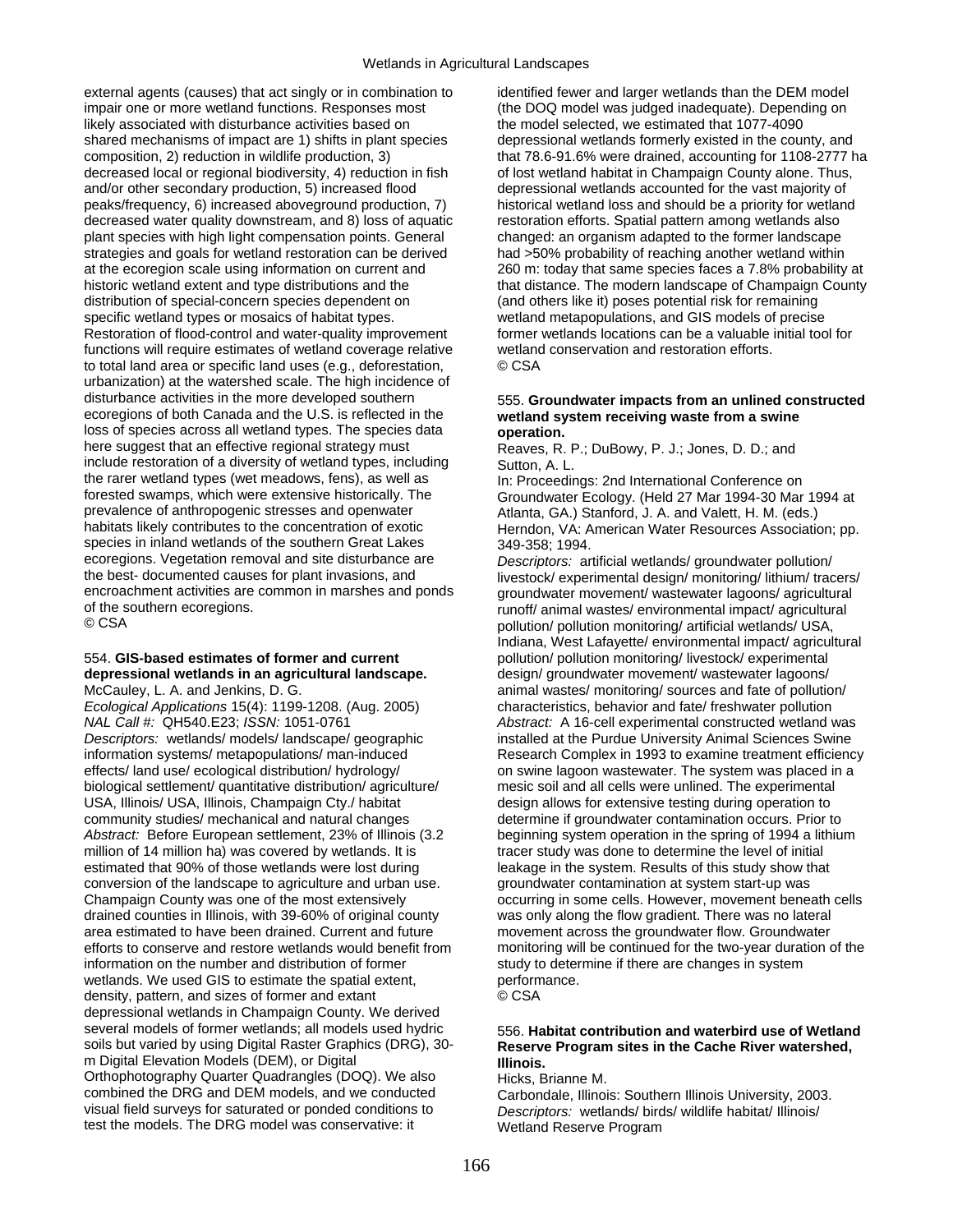#### 557. **Historic and comparative perspectives on rehabilitation of marshes as habitat for fish in the Lower Great Lakes Basin.**  Whillans, T. H.

*Canadian Journal of Fisheries and Aquatic Sciences* 53(Supplement 1): 58-66. (1996)

*NAL Call #:* 442.9 C16J; *ISSN:* 0706-652X *Descriptors:* marshes/ environmental restoration/ ecosystem analysis/ historical account/ sedimentation/ ecosystems/ fish/ aquatic habitats/ Canada, Ontario *Abstract:* Retrospective and comparative assessments of fish habitat have been used to guide rehabilitation in Cootes Paradise, a marsh at Hamilton, Ont., on Lake Ontario. The marsh was severely altered by human and natural stresses, including high water levels, influx of fine eroded sediments, and channelization. Recovery has been limited by a different but overlapping set of stresses, including the continued influx of fine eroded sediments, resuspension of sediments, exotic fish, and increased fetch. Assessment has involved the use of "accumulator-," "residue-," and "replica"-type retrospective evidence and the comparison of Cootes Paradise with other reference marshes. The emergent narrative science (a synthesis of science in historical and environmental context that serves as a partially testable hypothesis), verified and adjusted by small scale experiments, has identified the need to reintroduce vegetation, reduce fetch, exclude common carp (Cyprinus carpio), anchor the marsh sediments, and reduce the influx of land use derived fine sediments. Narrative science uses the "ecological memory" of the marsh for historical information on ecological degradation and in the form of the remnant natural resilience upon which ecological rehabilitation could build. The narrative science provides the basis for adaptive management and the monitoring that it requires. © CSA

#### 558. **Hydrology of constructed wetlands.**

Zmolek, C.; Baker, J. L.; Crumpton, W. G.; and Kanwar, R. S.

In: ASAE Annual International Meeting. (Held 10 Aug 1997- 14 Aug 1997 at Minneapolis, Minnesota.); pp. 17; 1997. *Notes:* Paper American Society of Agricultural Engineers no. 972036; ISSN: 0149-9890

*Descriptors:* wetlands/ hydrology/ water flow/ water budget/ hydrodynamics/ tracer techniques/ models

*Abstract:* This paper covers research being conducted on a system of constructed wetland cells in Iowa, USA, receiving subsurface drainage water at three rates on inflow with each being replicated three times. The analysis of the hydrology consisted of accounting for all inflows and outflows, thereby determining and closing the systems water budget. An average seasonal water budget was developed, encompassing all nine cells' data. The budget for the entire system was closed with only 5.47% error. This error can be accounted to the inability to precisely measure flowmeter accuracy, berm seepage, pan A evaporation estimations, and pipe leakage. The budget shows seepage as the largest outflow component, being 16.1% of the total outflow. Evapotranspiration compromised only 1.69% of the recorded outflow. Direct precipitation was 1.01% of the total system's inflow. To examine flow patterns over time, a tracer study using rhodamine WT was conducted. Concentrations were determined using a fluorometer and then mapping the values into isopleths. The pattern for the

high flow cell studied showed a definite preferential flow path along with areas of little or no contact. Knowing the significance of the hydrologic components as well as the hydrodynamic flows will provide for better information on the variables required to more accurately model the site's treatment capability and efficiency potentials. © CAB International/CABI Publishing

#### 559. **Influence of hydrologic loading rate on phosphorus retention and ecosystem productivity in created wetlands.**

Mitsch, William J.; Cronk, Julie K.; and United States. Army. Corps of Engineers. U.S. Army Engineer Waterways Experiment Station. Wetlands Research Program (U.S.). Vicksburg, Miss.: U.S. Army Engineer Waterways Experiment Station; Series: Wetlands Research Program technical report WRP-RE-6; 84 p. (1995) *Notes:* At head of title: Wetlands Research Program. "January 1995." Final report. Includes bibliographical references (p. 73-84). *NAL Call #:* QH541.5.M3M57 1995 *Descriptors:* wetland conservation/ constructed wetlands/ freshwater productivity/ water---phosphorus content/ restoration ecology/ Glaciated Interior Plains This citation is from AGRICOLA.

#### 560. **Isotope evaluation of nitrate attenuation in restored and native riparian zones in the Kankakee watershed, Indiana.**

Sidle, W. C.; Roose, D. L.; and Yzerman, V. T. *Wetlands* 20(2): 333-345. (June 2000) *NAL Call #:* QH75.A1W47; *ISSN:* 0277-5212 *Descriptors:* wetlands/ isotope studies/ nitrates/ riparian land/ watersheds/ oxygen/ hydrogen/ cycling nutrients/ water properties/ flow discharge/ levees/ dikes/ water budget/ land reclamation/ water reclamation/ agriculture/ nitrogen cycle/ nitrate/ catchment areas/ embankments/ USA, Indiana, Kankakee Watershed/ watershed protection/ ecosystems and energetics/ protective measures and control/ water resources and supplies *Abstract:* Isotopic analyses of oxygen and hydrogen of water (delta super(18)O and delta D) and nitrogen and oxygen of nitrate (delta super(15)N and delta super(18)O) are used in conjunction with conventional water chemistry and hydrologic measurements to investigate water flow and nitrogen cycling mechanisms through two riparian zones adjacent to upland agricultural fields. Within the Kankakee watershed of northwestern Indiana, a native riverine wetland was compared to a constructed riverine wetland to assess the wetland restoration in terms of water flow and nitrate attenuation mechanisms and efficiency. Conditions in the constructed wetland are controlled by a system of individual cells separated by dikes and levees and into which water is periodically pumped, while the native wetland occupies an area of remnant river meanders or oxbows. Analyses of samples taken from well transects across both wetlands suggest that water flow across the constructed wetland has been greatly altered. Nitrate cycling characteristics show significant differences between the two wetlands and particularly, nitrate attenuation efficiency is greatly reduced in the constructed wetland. © CSA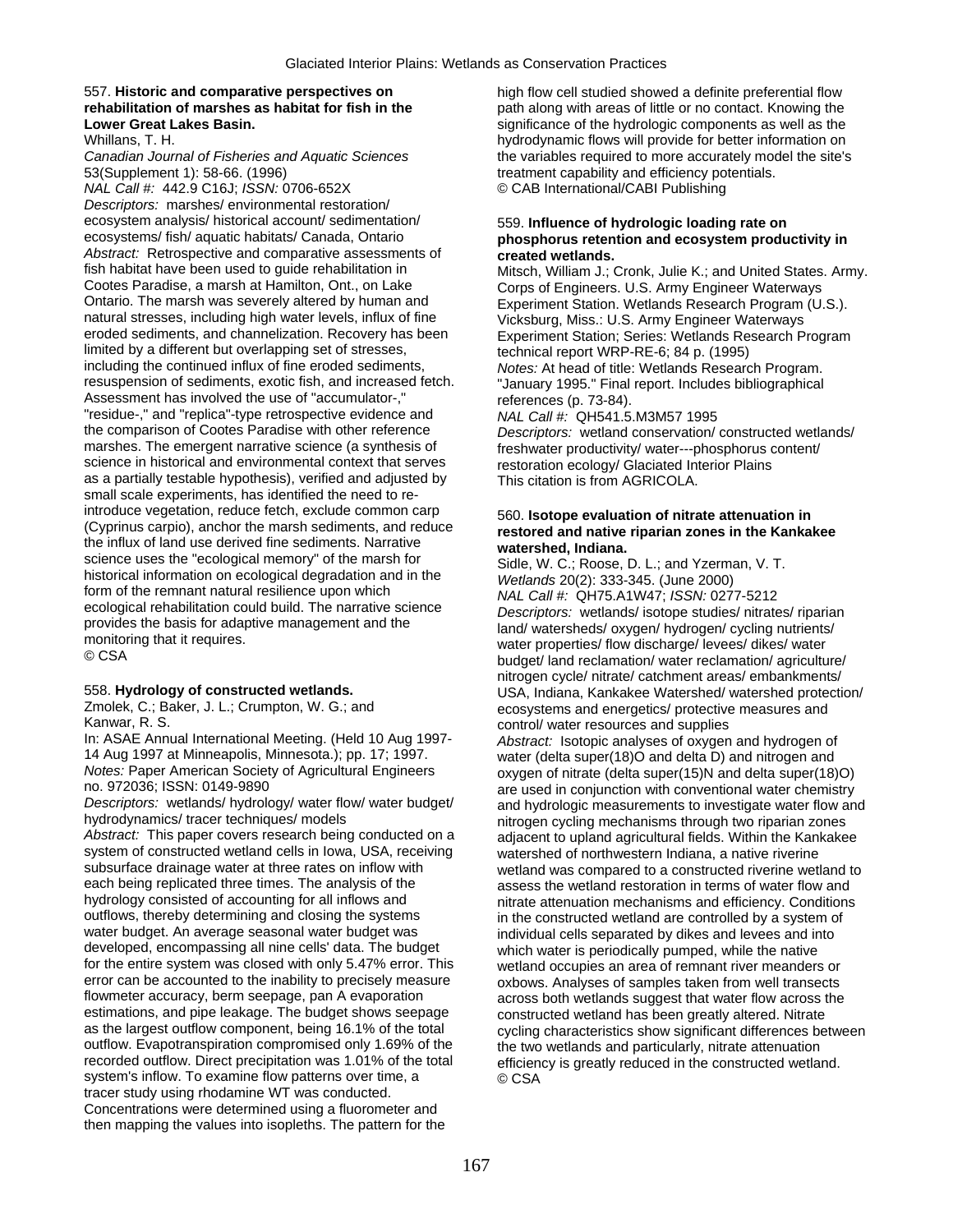# 561. **Modeling of water routing in a Wetland-Reservoir SubIrrigation System using SIMULINK.**

Hothem, J. A. and Brown, L. C. In: 1998 ASAE Annual International Meeting. (Held 12 Jul 1998-16 Jul 1998 at Orlando, Florida.) St Joseph, MI: American Society of Agricultural Engineers; pp. 11; 1998.

*Notes:* ASAE Paper no. 982096

*Descriptors:* wetlands/ subsurface irrigation/ models/ subsurface drainage/ water quality/ reservoirs/ pollutants/ nitrates/ phosphates/ herbicides/ water balance/ water conservation/ simulation models/ herbicide residues *Abstract:* Wetland-Reservoir-SubIrrigation Systems (WRSIS) have the potential both to improve downstream water quality by reducing discharge to streams and to provide a reliable supply of subirrigation water. To evaluate the performance of such systems, a model is being developed to simulate the routing of water between the system's components and to model the water balance within each of the components. This is being done using SIMULINK, a software package that uses block diagrams to define dynamic systems. In the model, an entire library of blocks representing each of the different components of the system (i.e., wetland, subirrigated field, pump station, etc.) is being developed. Each of these blocks actually represents a subsystem of blocks that model the dynamic behavior of that component. The system component blocks can be linked to model a wide range of system configurations for WRSIS sites. The model will be used to analyse a variety of different management strategies. © CAB International/CABI Publishing

#### 562. **Monitoring of Spunky Bottoms restored wetland in southern Illinois for biotic and abiotic pollution indicators.**

Kelley, Timothy R. and Huddleston, Eric

*Transactions of the Illinois State Academy of Science* 94(2): 69-78. (2001)

*NAL Call #:* 500 Il6; *ISSN:* 0019-2252 *Descriptors:* pollution assessment control and management/ culture method/ analytical method/ membrane filtration method/ analytical method/ agricultural runoff/ conductivity/ pH/ pollution indicators: abiotic, biotic/ restored wetlands/ temperature/ total coliform concentrations

*Abstract:* A study was conducted to determine and compare biotic (bacterial) and abiotic (physicochemical) pollution indicator levels generated from water samples collected from eleven sites within an aquatic wetland under restoration in Brown County in Southern Illinois. The approximately 700-acre "Spunky Bottoms" wetland, purchased by The Nature Conservancy, is currently being restored by The Wetlands Initiative to conditions prior to levying of the Illinois River and draining of adjacent floodplain for intensive agriculture (circa 1900). Water samples of approximately 200-ml were collected aseptically and analyzed for indicator bacteria (total coliform and Escherichia coli) concentrations using a membrane filtration technique and culturing methods. Predominant bacterial genera were also isolated from selected water samples and identified using standard culturing, microscopic, and biochemical techniques. Temperature, pH, dissolved oxygen and conductivity were also monitored concurrently in the field at water sampling sites. Levels of bacterial and physicochemical pollution indicators in water samples taken

from the Illinois River and wetland sites adjacent to agricultural land use were substantially higher than levels found at other sampling sites, possibly due to agricultural runoff. Predominant bacterial genera recovered from all sampling sites were Pseudomonas and Bacillus, which may contribute to biogeochemical cycles. Results suggest that restored wetlands may contribute to pollution indicator reduction, and that wetland microbial populations may contribute to biogeochemical (N, P, C) element cycling. Further research is necessary to determine more specific contributions of aquatic wetlands to indicator bacteria concentration reduction and biogeochemical cycles. © The Thomson Corporation

### 563. **Monitoring system for water quality and quantity, and ecological parameters at the Dara wetlandreservoir subirrigation system site.**

Oztekin, T.; N' Jie, N. M.; Hothem, J.; Luckeydoo, L.; Brown, L. C.; Fausey, N. R.; Czartoski, B. J.; and Mills, G. In: 1998 ASAE Annual International Meeting. (Held 12 Jul 1998-16 Jul 1998 at Orlando, Florida.) St Joseph, MI: American Society of Agricultural Engineers; pp. 7; 1998. *Notes:* ASAE Paper no. 982110

*Descriptors:* wetlands/ monitoring/ water quality/ subsurface irrigation/ reservoirs

*Abstract:* An integrated wetland reservoir subirrigation system (WRSIS) was constructed at three different locations in northwest Ohio, USA. The system was set up to recycle drainage and surface water from a subirrigated cropland through a constructed wetland to be stored in an upground reservoir for subirrigation of maize and soyabeans during the growing season. In the summer of 1998, the first of these three sites will be equipped with instruments to monitor the ecological, hydrologic, sediment and nutrient dynamics of the system. The data collected will be used in modelling studies to promote an understanding of the hydrological and ecological processes in the WRSIS. The monitoring programme of the WRSIS is presented and discussed in this paper.

© CAB International/CABI Publishing

# 564. **Optimizing the placement of riparian practices in a watershed using terrain analysis.**

Tomer, M. D.; James, D. E.; and Isenhart, T. M. *Journal of Soil and Water Conservation* 58(4): 198-206. (2003)

*NAL Call #:* 56.8 J822; *ISSN:* 0022-4561 *Descriptors:* best management practices/ conservation planning/ conservation reserve enhancement program/ constructed wetlands/ riparian buffers/ watershed management

*Abstract:* Riparian buffers and constructed wetlands are best management practices (BMPs) that can improve water quality. However, these practices are not equally effective in all locations. Our objective was to develop maps to help plan the placement of BMPs in a watershed for water quality benefits. Tipton Creek, a 49,000-acre Iowa watershed, provided a case study. Buffer-placement maps, developed from analysis of 30 m (100 ft) elevation data, identified riparian locations with large wetness indices, where buffer vegetation could intercept sheet/rill flows from significant upslope areas. These sites were numerous, typically small (<200 m in length) and well distributed spatially. However results showed 57% of riparian grid cells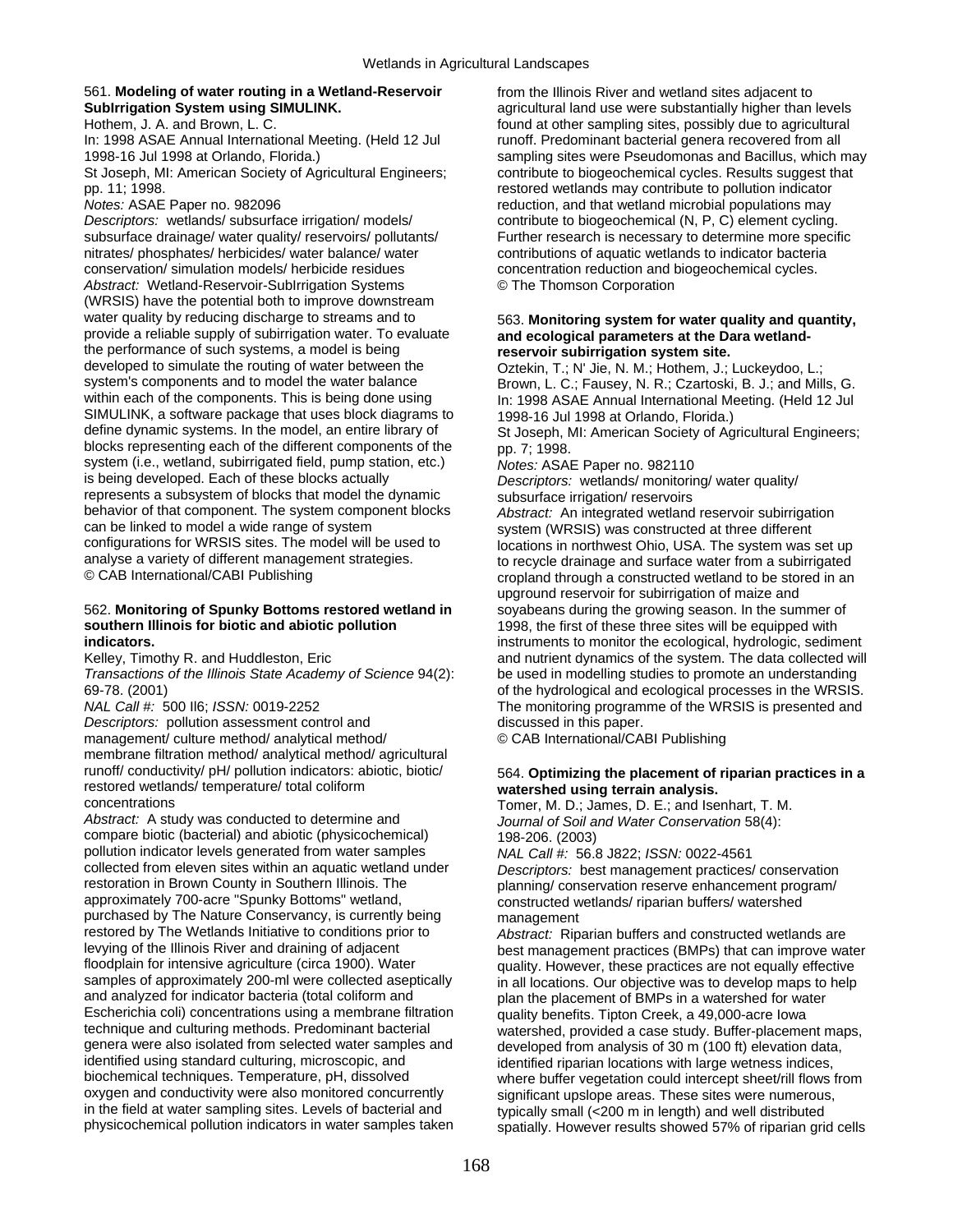would receive runoff from less than 0.4 ha (1 ac). Candidate wetland sites were also mapped by applying interpretive and automated techniques to terrain analyses results. A team of conservation professionals evaluated the planning utility of these maps in the field through consensus-seeking discussion. Buffer maps highlighted areas where, team members agreed, perennial vegetation could effectively intercept runoff and/or manage seasonal wetness. The review team also located three feasible wetland sites, which were all identified by an automated technique showing 12 candidate sites. The methods only required public data and should be applicable to other watersheds.

© 2006 Elsevier B.V. All rights reserved.

#### 565. **Passing of northern pike and common carp through experimental barriers designed for use in wetland restoration.**

French, J. R. P.; Wilcox, D. A.; and Nichols, S. J. *Wetlands* 19(4): 883-888. (Dec. 1999)

*NAL Call #:* QH75.A1W47; *ISSN:* 0277-5212. *Notes:* Conference: Temperate Wetlands Restoration Workshop, Barrie, ON (Canada), 27 Nov-1 Dec 1995 *Descriptors:* wetlands/ North America, Erie L./ fish passages/ coasts/ land reclamation/ fish management/ carp/ fish populations/ environmental restoration/ USA, Ohio/ fishways/ restoration/ ecosystem management/ population control/ body size/ freshwater fish/ Cyprinus carpio/ Esox lucius/ USA, Ohio, Erie L., Metzger Marsh/ common carp/ northern pike/ European carp/ fisheries engineering/ reclamation/ conservation, wildlife management and recreation

*Abstract:* Restoration plans for Metzger Marsh, a coastal wetland on the south shore of western Lake Erie, incorporated a fish-control system designed to restrict access to the wetland by large common carp (Cyprinus carpio). Ingress fish passageways in the structure contain slots into which experimental grates of varying size and shape can be placed to selectively allow entry and transfer of other large fish species while minimizing the number of common carp to be handled. We tested different sizes and shapes of grates in experimental tanks in the laboratory to determine the best design for testing in the field. We also tested northern pike (Esox lucius) because lack of access to wetland spawning habitat has greatly reduced their populations in western Lake Erie. Based on our results, vertical bar grates were chosen for installation because common carp were able to pass through circular grates smaller than body height by compressing their soft abdomens; they passed through rectangular grates on the diagonal. Vertical bar grates with 5-cm spacing that were installed across much of the control structure should limit access of common carp larger than 34 cm total length (TL) and northern pike larger than 70 cm. Vertical bar grates selected for initial field trials in the fish passageway had spacings of 5.8 and 6.6 cm, which increased access by common carp to 40 and 47 cm TL and by northern pike to 76 and 81 cm, respectively. The percentage of potential common carp biomass (fish seeking entry) that must be handled in lift baskets in the passageway increased from 0.9 to 4.8 to 15.4 with each increase in spacing between bars. Further increases in spacing would greatly increase the number of common carp that would have to be handled. The results of field testing should be useful in designing selective fish-control systems for other wetland restoration sites adjacent to large water bodies. © CSA

# 566. **Phytoremediation of herbicide-contaminated surface water with aquatic plants.**

Rice, P. J.; Anderson, T. A.; and Coats, J. R. In: Phytoremediation of soil and water contaminants/ Kruger, E. L.; Anderson, T. A.; and Coats, J. R.; Series: American Chemical Society Symposium Series 664. Washington DC: American Chemical Society, 1997; pp. 133-151

*NAL Call #:* QD1.A45 no.664

*Abstract:* There is current interest in the use of artificial wetlands and macrophyte-cultured ponds for the treatment of agricultural drainage water, sewage, and industrial effluents. Aquatic plant-based water treatment systems have proved effective and economical in improving the quality of wastewaters containing excess nutrients, organic pollutants, and heavy metals. This investigation was conducted to test the hypothesis that herbicide-tolerant aquatic plants can remediate herbicide-contaminated waters. The addition of Ceratophyllum demersum (coontail, hornwort), Elodea canadensis (American elodea, Canadian pondweed), or Lemna minor (common duckweed) significantly (p less than or equal to <0.01) reduced the concentration of [14C]metolachlor (MET) remaining in the treated water. After a 16-day incubation period, only 1.44%, 4.06%, and 22.7% of the applied [14C]MET remained in the water of the surface water systems containing C. demersum, E. canadensis, or L. minor whereas 61% of the applied [14C]MET persisted in the surface water systems without plants. C. demersum and E. canadensis significantly (p less than or equal to < 0.01) reduced the concentration of [14C] atrazine (ATR) in the surface water. Only 41.3% and 63.2% of the applied [14C]ATR remained in the water of the vegetated systems containing C. demersum and E. canadensis, respectively. Eighty-five percent of the applied [14C]ATR was detected in the water of the L. minor and nonvegetated systems. Our results support the hypothesis and provide evidence that the presence of herbicide-tolerant aquatic vegetation can accelerate the removal and biotransformation of metolachlor and atrazine from herbicide-contaminated waters.

This citation is from AGRICOLA.

#### 567. **Plant nutrient uptake and biomass accumulation in a constructed wetland.**

Hoagland, C. R.; Gentry, L. E.; David, M. B.; and Kovacic, D. A.

*Journal of Freshwater Ecology* 16(4): 527-540. (Dec. 2001) *NAL Call #:* QH541.5.F7J68; *ISSN:* 0270-5060 *Descriptors:* nutrient uptake/ artificial wetlands/ biomass/ nitrogen/ phosphorus/ bioremediation/ uptake/ nutrients (mineral)/ plant populations/ primary production/ water pollution treatment/ pollution control/ agricultural runoff/ aquatic plants/ nutrient cycles/ plant nutrition/ agricultural pollution/ fertilizers/ biogeochemical cycle/ bioaccumulation/ plant growth/ vegetation/ nutrients/ water pollution/ macrophytes/ absorption/ tile drainage/ algae/ Plantae/ reclamation/ protective measures and control/ ecosystems and energetics/ effects of pollution/ water & wastewater treatment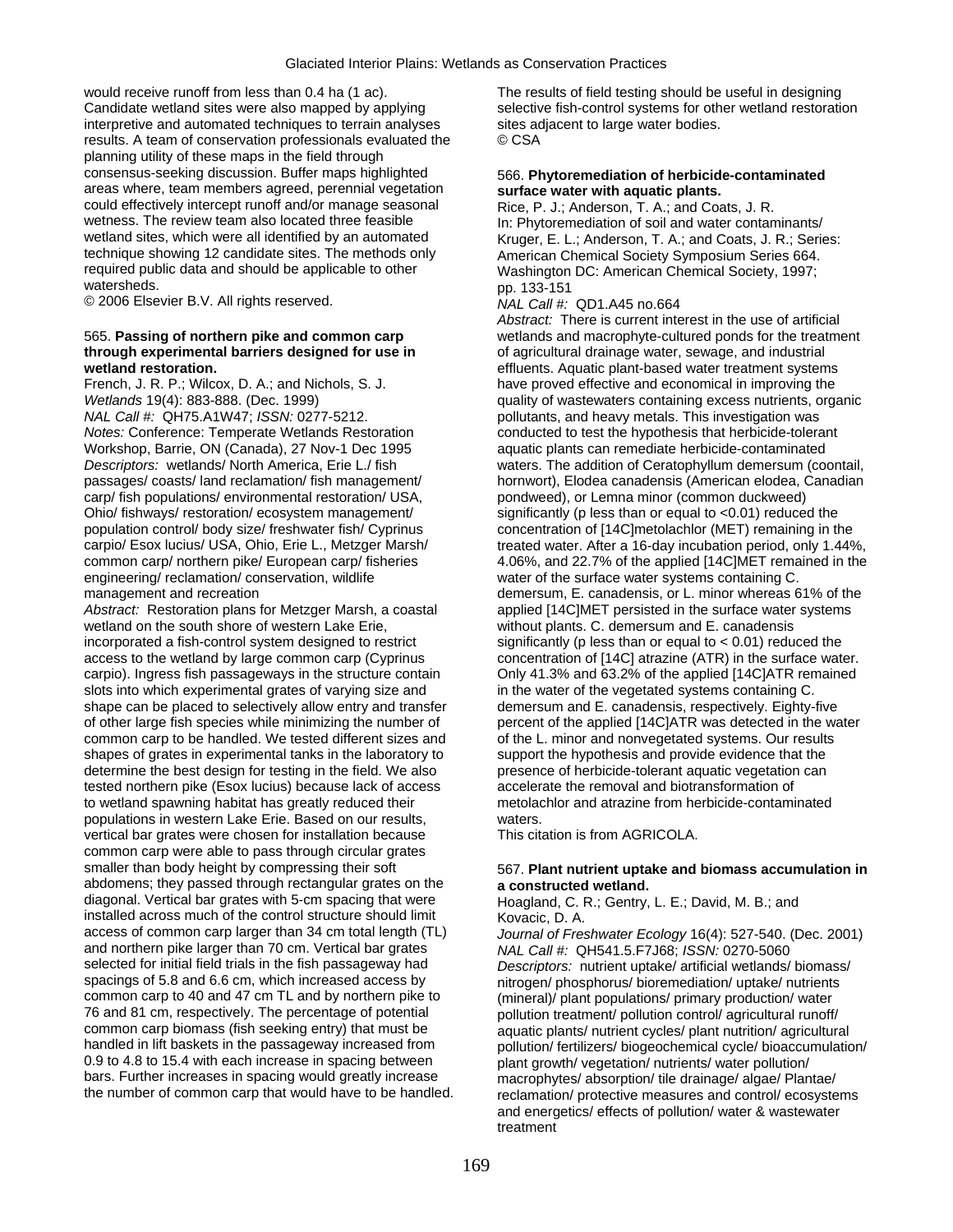*Abstract:* We examined the role of plants in the nutrient cycle of a 0.3 ha constructed wetland that received tile drainage water from agricultural fields. The objectives were to determine: 1) above- and below-ground production of wetland macrophytes; 2) production of algae; 3) accumulation and uptake rate of N and P by vegetation during the growing season; and, 4) role of wetland vegetation in the overall N and P budgets. Total biomass ranged seasonally from 12000 to 30000 kg ha super(-1) in the wetland, reaching a maximum in September, with roots accounting for 54 to 77% of the total. Above-ground macrophyte biomass ranged from 2000 to 5700 kg ha super(-1), and also reached a maximum in September. Algae were only present early in the growing season and had a maximum biomass of 233 kg ha super(-1) at the end of May. During the 1998 water year, tile input transported 715 kg ha super(-1) total N and 10 kg ha super(-1) total P into the wetland, whereas wetland output was 256 kg total N ha super(-1) (256 kg ha super(-1) in outlet flow and 120 kg ha super(-1) in seepage) and 7.3 kg total P ha super(-1). Therefore, the wetland removal efficiencies for N and P were 47 and 29%, respectively. Total N and P in biomass reached maxima of 367 and 57 kg ha super(-1) respectively, with below-ground biomass accounting for most of the N and P found in plants. Although the N accumulation by wetland plants was equal to the difference between the wetland input and output for N, most of the plant growth occurred after tile flow ceased. Plant removal of N and P from the water column was likely a small component of the overall effectiveness of the wetland due to the lack of synchronization between plant growth and tile flow. © CSA

# 568. **Seasonal variation of selenium in outdoor experimental stream-wetland systems.**

Allen, K. N.

*Journal of Environmental Quality* 20(4): 865-868. (Oct. 1991-Dec. 1991)

*NAL Call #:* QH540.J6; *ISSN:* 0047-2425

*Descriptors:* nonpoint pollution sources/ path of pollutants/ selenium/ solute transport/ streams/ water pollution treatment/ artificial wetlands/ bioaccumulation/ experimental basins/ irrigation ditches/ seasonal variation/ vegetation/ sources and fate of pollution/ water quality control *Abstract:* Two outdoor experimental stream-wetland systems were exposed continuously to 10 microg/L Se(IV) over a 2-yr period. A seasonal variation in the water column Se concentration was found in wetlands; a comparable variation was not observed in stream segments. Water column Se was never reduced by more than 20% in the streams, but was reduced by greater than 90% in midsummer in the wetlands. Accumulation of Se in plants was much higher in the wetlands than in the streams, particularly in duckweed (Lemna minor). The deposition of Se in sediments was extremely variable within the wetlands. The data indicate that the ability of wetlands to remove Se from the water column is seasonally dependent. The increased removal of Se in the wetlands found in late summer may be partially due to the physical effect of increased retention time of the water flowing through dense wetland vegetation, but much of the observed Se fluctuations are likely a result of biological activity in the wetlands. In areas where Se is a problem in free-flowing water, such as agricultural drainage and irrigation ditches,

constructed wetlands and subsequent harvesting of plant material could be useful in removing Se, particularly in areas with little climatological variation. (MacKeen-PTT) 35 062954001 © CSA

#### 569. **super(226)Ra and super(228)Ra activities associated with agricultural drainage ponds and wetland ponds in the Kankakee Watershed, Illinois-Indiana, USA.**

Sidle, W. C.; Shanklin, D.; Lee, P. Y.; and Roose, D. L. *Journal of Environmental Radioactivity* 55(1): 29-46. (2001) *NAL Call #:* QH543.5.A1; *ISSN:* 0265-931X *Descriptors:* radium/ agriculture/ watersheds/ ponds/ radioactivity/ pollutant identification/ radium radioisotopes/ isotope studies/ agricultural watersheds/ drainage/ artificial wetlands/ spatial distribution/ water quality (natural waters)/ farmwastes/ agricultural areas/ fertilizers/ radioactive contamination/ radium isotopes/ agricultural pollution/ drainage water/ irrigation water/ USA, Illinois, Kankakee R./ USA, Illinois/ USA, Indiana/ radiation/ identification of pollutants/ water quality/ prevention and control/ water pollution: monitoring, control & remediation *Abstract:* Radioactivity is elevated in many agricultural drainage ponds and also constructed wetland ponds in the Kankakee Watershed. During 1995-1999, gross- alpha and - beta activities were measured up to 455 and 1650 mBq L super(-1), respectively. super(226)Ra and super(228)Ra averaged 139 and 192 mBq L super(-1) in controlled drainage ponds compared to 53 and 58 mBq L super(-1) for super(226)Ra and super(228)Ra, respectively, in native wetland ponds. Analyses of applied ammonium phosphate fertilizers near both native and controlled ponds indicate comparable super(226)Ra/ super(228)Ra and super(228)Ra/ super(232)Th activity ratios with only the surface waters in the controlled ponds. For example, super(226)Ra/ super(228)Ra activity ratios in controlled ponds ranged from 0.791 to 0.91 and group with a local fertilizer batch containing FL phosphate compounds with super(226)Ra/ super(228)Ra activity ratios of 0.831-1.04. Local soils of the Kankakee watershed have super(226)Ra/ super(228)Ra activity ratios of 0.541-0.70. Calculated Ra fluxes of waters, in drainage ditches associated with these controlled ponds, for super(226)Ra ranged from 0.77 to 9.00 mBq cm super(-2) d super(-1) and for super(228)Ra ranged from 1.22 to 8.43 mBq cm super(-2) d super(-1). Ra activity gradients were measured beneath these controlled ponds both in agricultural landscapes and in constructed wetlands, all being associated with drainage ditches. Ra had infiltrated to the local water table but was below regulatory maximum contaminant limits. Still, measurable Ra activity was measured downgradient of even the constructed wetlands in the Kankakee watershed, suggesting that the attenuation of Ra was low. However, no Ra excess was observed in the riparian zone or the Kankakee River downgradient of the native wetland ponds. © CSA

# 570. **Water table management to enhance crop yields in a Wetland Reservoir Subirrigation System.**

Allred, B. J.; Brown, L. C.; Fausey, N. R.; Cooper, R. L.; Clevenger, W. B.; Prill, G. L.; Barge, G. A.; Thornton, C.; Riethman, D. T.; Chester, P. W.; and Czartoski, B. J. *Applied Engineering in Agriculture* 19(4): 407-421. (2003) *NAL Call #:* S671.A66; *ISSN:* 0883-8542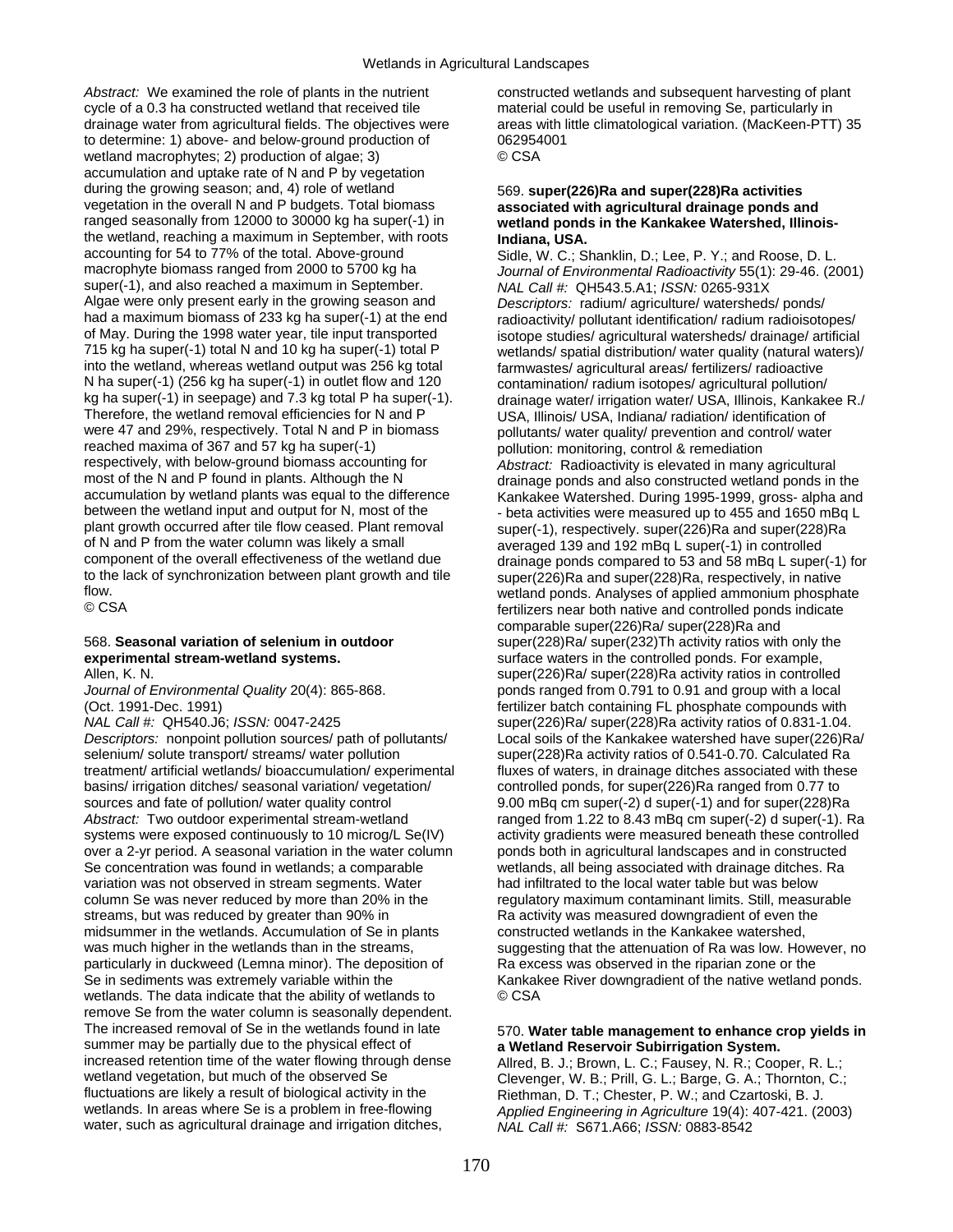*Descriptors:* agricultural production/ artificial wetlands/ crop production/ crop yield/ drain pipes/ irrigation systems/ maize/ reservoirs/ river water/ rivers/ soyabeans/ subsurface drainage/ subsurface irrigation/ water storage/ water table

*Abstract:* A Wetland Reservoir Subirrigation System (WRSIS) allows for capture, treatment, storage, and reuse of runoff and subsurface drainage waters from cropland, in turn providing both environmental and agricultural production benefits. The three WRSIS sites presently in operation are all located within the northwest Ohio portion of the Maumee River Basin and have been in use for five to six complete growing seasons. WRSIS components include an underground drainage pipe network tied to both a constructed wetland and a water storage reservoir. With this type of system, the drain pipes can be used at different times to either add water (subirrigation) or remove water (subsurface drainage) from the root zone, thereby enhancing crop yields, especially in dry years. Obtaining these crop yield benefits requires a proper water table management approach that includes practicing suggested operational guidelines and initiating as needed system modification improvements. By incorporating a proper water table management approach, and in comparison to control plots, WRSIS subirrigated field crop yield increases for corn and soybeans, respectively, were 34.5 and 38.1% during drier growing seasons, 14.4 and 9.7% during near average to wetter growing seasons, and 19.6 and 17.4% overall. © CAB International/CABI Publishing

#### 571. **A wetland to improve agricultural subsurface drainage water quality.**

Miller, P. S.; Mitchell, J. K.; Cooke, R. A.; and Engel, B. A. *Transactions of the ASAE* 45(5): 1305-1317. (2002) *NAL Call #:* 290.9 AM32T; *ISSN:* 0001-2351 *Descriptors:* herbicides/ water quality/ artificial wetlands/ atrazine/ evapotranspiration/ drainage water/ subsurface drainage/ orthophosphates/ agricultural runoff/ alachlor/ USA, Illinois

*Abstract:* The effectiveness of wetlands to cleanse eventdriven agricultural drainage water in east-central Illinois was studied. A wetland was constructed at the outlet of a subsurface-drained agricultural field in a corn-soybean rotation. Hydrology data from the wetland inlet and outlet, including precipitation and evapotranspiration data, were used to develop a water budget for the system. Water quality data were collected from the wetland inlet, outlet, and the pond section of the wetland and analyzed for nitrate-nitrogen (NO sub(3)-N), orthophosphate (PO sub(4)- P), and nine common Midwestern herbicides: trifluralin, atrazine, alachlor, metolachlor, ethalfluralin, butylate, clomazone, cyanazine, and pendimethalin. Constituent mass loads were calculated at the inlet and outlet, and both concentration and mass load data sets were statistically analyzed. Results indicated variable performance based primarily on seasonal processes and individual chemical constituent. Overall, NO sub(3)-N mass load assimilation was approximately 174 kg (32.9%) over the course of the study, although assimilation rates were seasonally dependent. PO sub(4)-P and herbicide concentration and mass load assimilation were not significant. © CSA

#### 572. **Zooplankton communities of restored depressional wetlands in Wisconsin, USA.**  Dodson, S. I. and Lillie, R. A.

*Wetlands* 21(2): 292-300. (2001) *NAL Call #:* QH75.A1W47; *ISSN:* 0277-5212 *Descriptors:* wetlands/ watersheds/ zooplankton/ waterfowl/ agriculture/ sexual reproduction/ taxonomy/ daphnia/ ecosystems/ eutrophication/ turbidity/ surface water/ environment management/ community structure/ environmental restoration/ species richness/ agricultural land/ plankton/ ecosystem disturbance/ nutrient enrichment/ restoration/ evaluation/ community composition/ species diversity/ Cladocera/ Copepoda/ USA, Wisconsin/ restoration/ water fleas/ copepods

*Abstract:* Wisconsin has lost approximately 2 million hectares of wetland since statehood (1848). Through the combined efforts of state and federal agencies and private groups focused primarily on wetland restoration for waterfowl habitat management or compensatory mitigation, a fairly substantial gain in wetland area has been achieved. Much of the wetland restoration effort in Wisconsin has occurred on formerly agricultural lands. However, due to the nature of the past disturbance and possible residual effects not corrected by simply returning surface waters to these lands, there is some question regarding the resultant wetland quality or biological integrity. In an effort aimed at developing tools to measure wetland gains in terms of quality or ecological integrity, the Wisconsin Department of Natural Resources (WDNR) initiated a study of biological communities on restored wetlands in Wisconsin. In this paper, we report on the community of microcrustaceans and arthropods that can be collected with a plankton net in open water in wetlands. We examined zooplankton community structure in restored wetlands in terms of richness, taxonomic representation, and Daphnia sexual reproduction and related these metrics to attributes on wetlands representing least-disturbed conditions and agriculturally impacted wetlands. We sampled 56 palustrine wetlands distributed across Wisconsin. These wetland sites were categorized as agricultural, least-impacted, and restored (recently withdrawn from agricultural usage). The wetlands were reasonably homogeneous in many ways, so that taxon richness was not correlated with basin origin, presence of adjacent roads, presence or absence of fish, water chemistry, or the size of the open water. We identified a total of 40 taxa. Taxon richness was significantly lower in agricultural sites (average of 3.88 taxa per site) compared to that of least-impacted sites (7.29 taxa) and restored sites (7.21 taxa). Taxon richness of restored sites was significantly correlated with time since restoration. The data indicate that taxon richness changes from a value typical of agricultural sites to the average richness of least-impacted sites in about 6.4 years. The total taxon list for 8 agricultural sites (14 taxa) was significantly smaller than the average value for randomly chosen sets of 8 least-impacted sites (20.4 taxa). Agricultural and least-impacted sites tended to have the same common taxa. Many taxa of chydorid cladocerans and cyclopoid copepods that were rare in least-impacted sites did not occur in the agricultural sites, nor did fairy shrimp occur in agricultural sites. Daphnia populations only produced males in least-impacted and restored sites. Further research is needed to identify the mechanism(s) responsible for the reduced species richness and lack of sexual reproduction in agricultural wetland sites. Likely factors include eutrophication, turbidity, or chemical